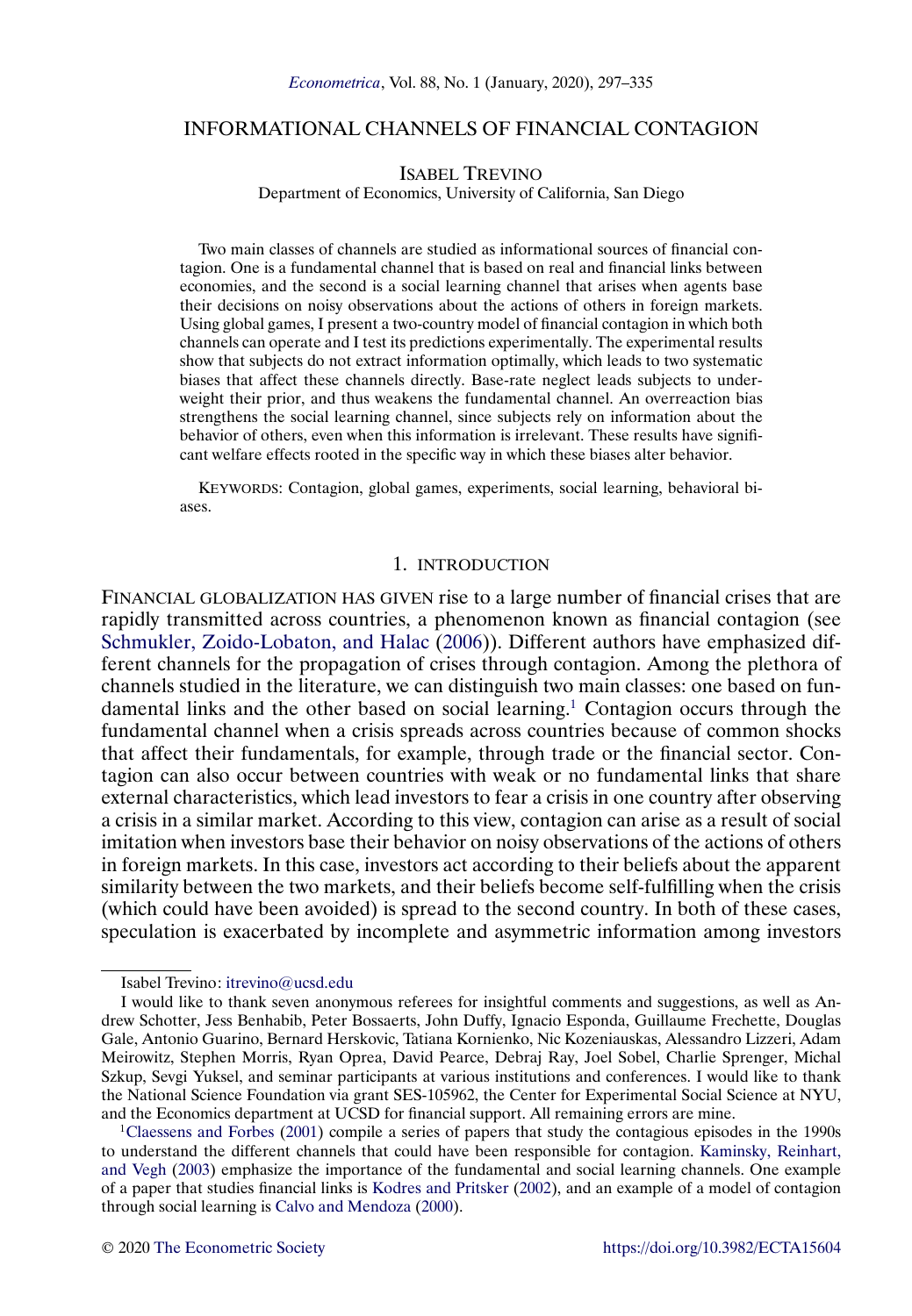<span id="page-1-0"></span>and between investors and governments. However, the mechanisms that lead to a crisis in these two scenarios are different. Taking debt crisis contagion as an example, in the first case a country might default because it is unable to honor its debt on account of insolvency that is related to the insolvency of another country that has defaulted. In the latter case, a default might occur as a result of the illiquidity caused by a mass withdrawal of funds based on speculation after observing agents withdraw their funds in a similar market.<sup>2</sup>

This paper addresses, both theoretically and experimentally, the effects and interaction of fundamental and social information in the context of financial contagion. I develop a theoretical model of financial contagion based on global games, and then test it experimentally to provide some empirical evidence as to how these channels operate. The theoretical model provides the framework for the experiment and has desirable features, such as the tension between strategic and fundamental uncertainty, while providing enough simplicity to isolate the strengths of the two channels via separate parameters. The purpose of the experimental analysis is not just to test a theoretical model, but to characterize how public information related to fundamentals and to social behavior affects individual decisions in different environments and how this can lead to contagion.

As pointed out by [Goldstein](#page-37-0) [\(2012\)](#page-37-0), differentiating between these channels is crucial for policy analysis. However, there is no conclusive empirical evidence on the matter. Although a large empirical literature has established a strong link between contagious episodes and fundamentals (see, for example, [Caramazza, Ricci, and Salgado](#page-37-0) [\(2004\)](#page-37-0) and [Kaminsky, Lyons, and Schmukler](#page-38-0) [\(2004\)](#page-38-0)), not all episodes of contagion can be explained by fundamental links. Some studies focus on the role of panics due to social imitation in generating contagion, but the social learning channel is difficult to test empirically because it depends crucially on the information sets of agents, which are typically unobservable.3 The laboratory is a useful methodological tool for investigating this type of question, as it provides an ideal environment for studying the reactions of agents to different types of information, while controlling exogenously the strength of fundamental links and the accuracy of social information. Clearly, an experimental session cannot recreate exactly the decisions that investors face in financial markets. However, the tensions and trade-offs are qualitatively mirrored, so that we can interpret the behavior of experimental subjects as a qualitative guide to the type of behavior that financial market participants might exhibit.

The model of financial contagion presented in this paper has global games as a building block. Global games are coordination games with incomplete information where agents do not know the underlying state of the economy, which determines their payoffs. Instead, they receive noisy private and public signals about it and have to make inferences regarding the realization of the state and the likely actions of others. This perturbation in the information structure, first introduced by [Carlsson and van Damme](#page-37-0) [\(1993\)](#page-37-0), leads to a

<sup>2</sup>These two channels, however, are not mutually exclusive. For example, it might be rational for agents to follow the actions of others in a foreign country as long as the two countries are linked through fundamentals. However, it is also possible that social imitation serves as a channel of contagion in the absence of fundamental links when agents panic after seeing the actions of unrelated others.

<sup>&</sup>lt;sup>3</sup>Some studies look for evidence for the social learning channel of contagion. [Kaminsky and Schmukler](#page-38-0) [\(1999\)](#page-38-0), for example, studied the type of news that triggered stock price fluctuations in the Asian markets in 1997–1998. They suggest that herding behavior was responsible for the changes that cannot be explained by any apparent substantial news. With a similar database, [Basu](#page-36-0) [\(2002\)](#page-36-0) interpreted residual persistence in spillover of shocks after controlling for fundamentals to be indicative of learning-based contagion. These papers point out successfully that not all cases of contagion can be explained through fundamentals. However, this type of inference does not provide conclusive evidence for the social learning channel.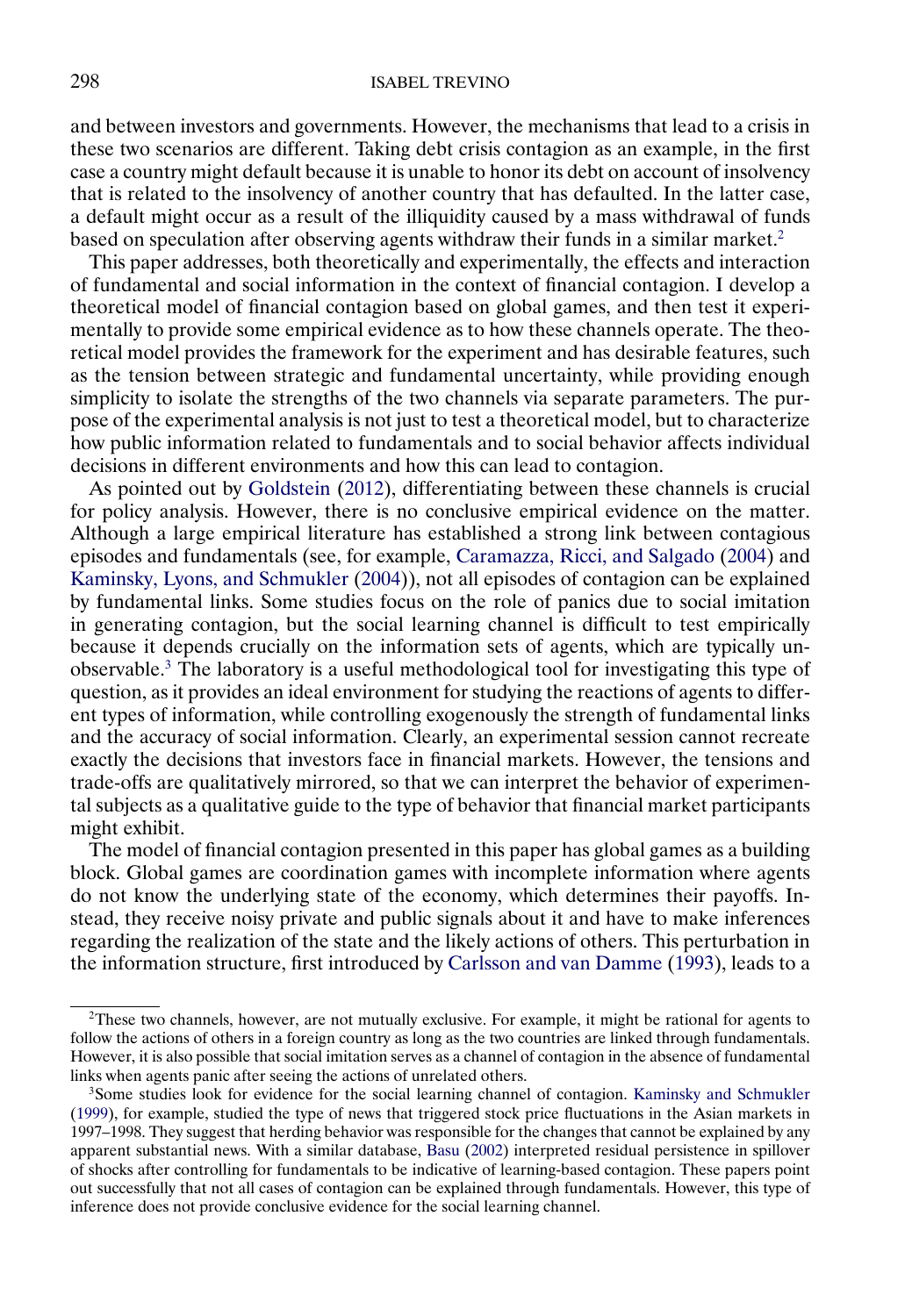very rich architecture of higher-order beliefs and ultimately selects a unique equilibrium in threshold strategies. This feature contrasts with earlier results on coordination games that predicted multiple equilibria, and it renders global games very suitable for policy analysis by focusing only on one possible outcome.<sup>4</sup> The use of global games to model financial contagion was initially studied by [Dasgupta](#page-37-0) [\(2004\)](#page-37-0) and [Goldstein and Pauzner](#page-37-0) [\(2004\)](#page-37-0), who focus on only one channel of contagion (capital connections of banks in the former, investors' wealth in the latter) to demonstrate that contagion can be an equilibrium outcome in a global game.<sup>5</sup>

In this paper, I apply the techniques of global games to financial contagion in a model with two economies whose fundamentals are correlated and who are vulnerable to runs on the funds used to finance their debt. The speculative run in each country is modeled as a global game in which investors in each country receive noisy private signals about the state of the economy and have to decide whether to withdraw their funds or to roll over their loans until maturity. The model is sequential: In the first period, agents in the first country make their decisions based on their prior information and on private signals about the state of the economy. In the second period, agents in the second country know the level of correlation between the two fundamentals and the prior about the state in Country 1 (fundamental link), they receive a noisy public signal about the proportion of agents that withdraw their funds in the first country (social learning link), and they also observe an informative private signal about the fundamentals in their own country.6 Using global games as the workhorse for this model has two main benefits. First, it preserves the fundamental and strategic uncertainty inherent in the speculative episode in each country. Second, it provides a simple way to keep track of, and vary experimentally, the strengths of the two channels of contagion with the use of only two parameters: the correlation between fundamentals and the precision of the signal about the behavior of agents in the first country. The theoretical model illustrates the importance of prior beliefs in determining the direction of comparative statics with respect to these two parameters. I design ten experimental treatments that vary the strengths of the channels of contagion and the prior about the state in Country 1 in order to create environments where the information related to each of the two channels might or might not be relevant.

The experimental analysis revolves around two main hypotheses. The first one relates to the use of available information. Agents in the second country have access to three different sources of information: the prior distribution of the state in the first country (publicly observed), the public signal about the behavior of agents in the first country, and a private signal about the realized state in the second country (which is always informative). The first main hypothesis is that subjects would take into consideration the prior distribution of the state in the first country only when the states are correlated, in which case we say that the fundamental channel is active, and that they would take into account the signal about the behavior of agents in the first country (i.e., the social learning channel would be active) only if this signal is informative, meaning that it is correlated

<sup>4</sup>For an overview of global games, see [Morris and Shin](#page-38-0) [\(2003\)](#page-38-0). For applications and extensions of global games models see, among others, [Morris and Shin](#page-38-0) [\(1998,](#page-38-0) [2004\)](#page-38-0), [Angeletos, Hellwig, and Pavan](#page-36-0) [\(2006,](#page-36-0) [2007\)](#page-36-0), [Angeletos and Werning](#page-36-0) [\(2006\)](#page-36-0), [Hellwig, Mukherji, and Tsyvinski](#page-38-0) [\(2006\)](#page-38-0), or [Edmond](#page-37-0) [\(2013\)](#page-37-0).

 $5$ Other theoretical papers that study financial contagion in a global games context are [Manz](#page-38-0) [\(2010\)](#page-38-0), [Oh](#page-38-0) [\(2013\)](#page-38-0), and [Ahnert and Bertsch](#page-36-0) [\(2018\)](#page-36-0).

 $6$ In order to model situations of rapid speculation, agents in Country 2 do not observe the outcome of Country 1 before making their decision; instead, they observe the prior about the state in Country 1 and a noisy signal about the actions of Country 1 agents.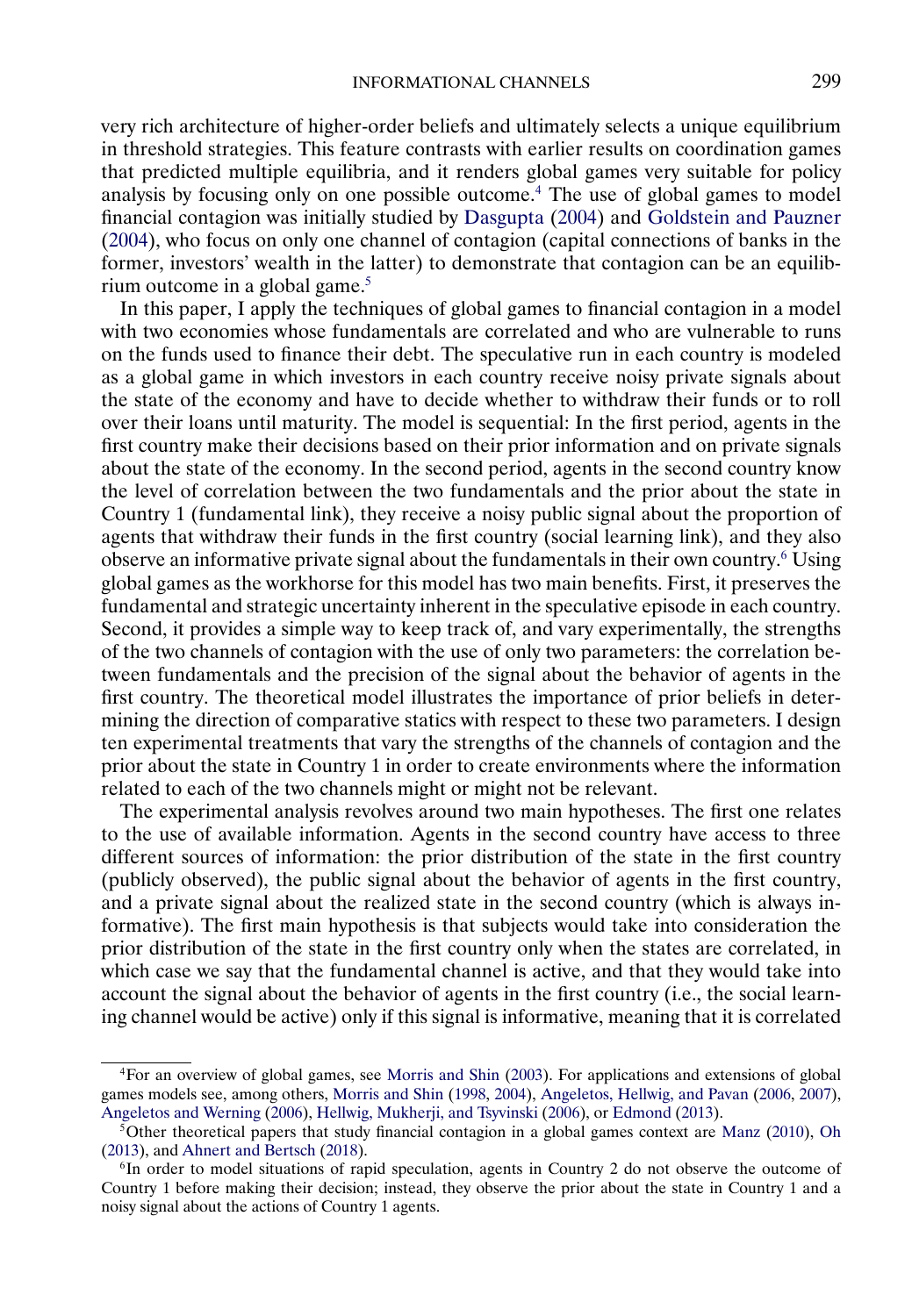to the true behavior of agents in the first country and the states of the two countries are correlated.

The experimental results show two systematic biases in information processing that affect the channels of contagion directly: base-rate neglect, where subjects underweight or ignore the prior when the correlation between states is high, weakening the fundamental channel, and an overreaction bias, where subjects systematically take into account the signal about the behavior of agents in the first country, even when this signal is completely uninformative, which strengthens the social learning channel when it should be inactive. While similar biases have previously been documented in the behavioral and experimental literature on individual decision making, the results in this paper show evidence for the emergence of these biases in a strategic context.7 More importantly, these biases directly affect the specific mechanisms of these two channels of contagion. Therefore, these results tie well-known findings in behavioral economics to macroeconomic phenomena and point to new information-based mechanisms for the transmission of crises that have not been studied before.

The second main hypothesis relates to welfare. I study the effects of the two aforementioned biases on outcomes and payoffs and find that the way in which subjects overreact to social information has significant consequences for welfare. In most cases, they overreact to the signal about the behavior of others by following panics (withdrawing after observing a signal that others withdrew when equilibrium prescribes to roll over), even when this signal is uninformative. These contagious panics lead to welfare losses in the form of higher frequencies of withdrawals and lower realized payoffs than those prescribed by equilibrium. However, in two cases, subjects overreact to social information by following unrelated actions that show confidence (rolling over after observing a signal that others rolled over when equilibrium prescribes to withdraw). In these cases, social information serves as a coordination device and the resulting contagious confidence leads to welfare gains.

Additional analysis emphasizes how different sources of public information not only lead to different biases but they also determine their extent and persistence. The baserate neglect bias weakens as subjects gain more experience by playing the game for a larger number of rounds, but the social imitation bias remains strong and significant, even with increased experience. This implies that overreaction to social information is persistent over time and that this type of information is processed differently from public information that does not reflect behavior. Moreover, subjects do not exhibit base-rate neglect when the social signal is presented as a standard public signal, that is, when it is not framed to reflect the behavior of others. Therefore, the emergence of the baserate neglect bias seems to depend on the nature of the other available signals.<sup>8</sup> This has important policy implications that hint at a lack of substitutability between government announcements (standard public signals) and market observations (public signals about behavior). In models with Bayesian agents, these two types of public observations should not lead to different predictions, because public information about behavior is

 $<sup>7</sup>$ In particular, the overreaction to social information is intrinsically different from overreaction in individual</sup> decision-making environments, for two main reasons: The information it conveys is rooted in social interaction, and, by virtue of being a publicly observed signal, it might serve as a coordination device.

<sup>&</sup>lt;sup>8</sup>A possible interpretation of this result is that processing social information might be cognitively more costly in terms of the effort needed by subjects to understand the reasoning of the people whose behavior is summarized by the signal. Given this higher cognitive effort, subjects are more prone to ignore other available information, leading to base-rate neglect.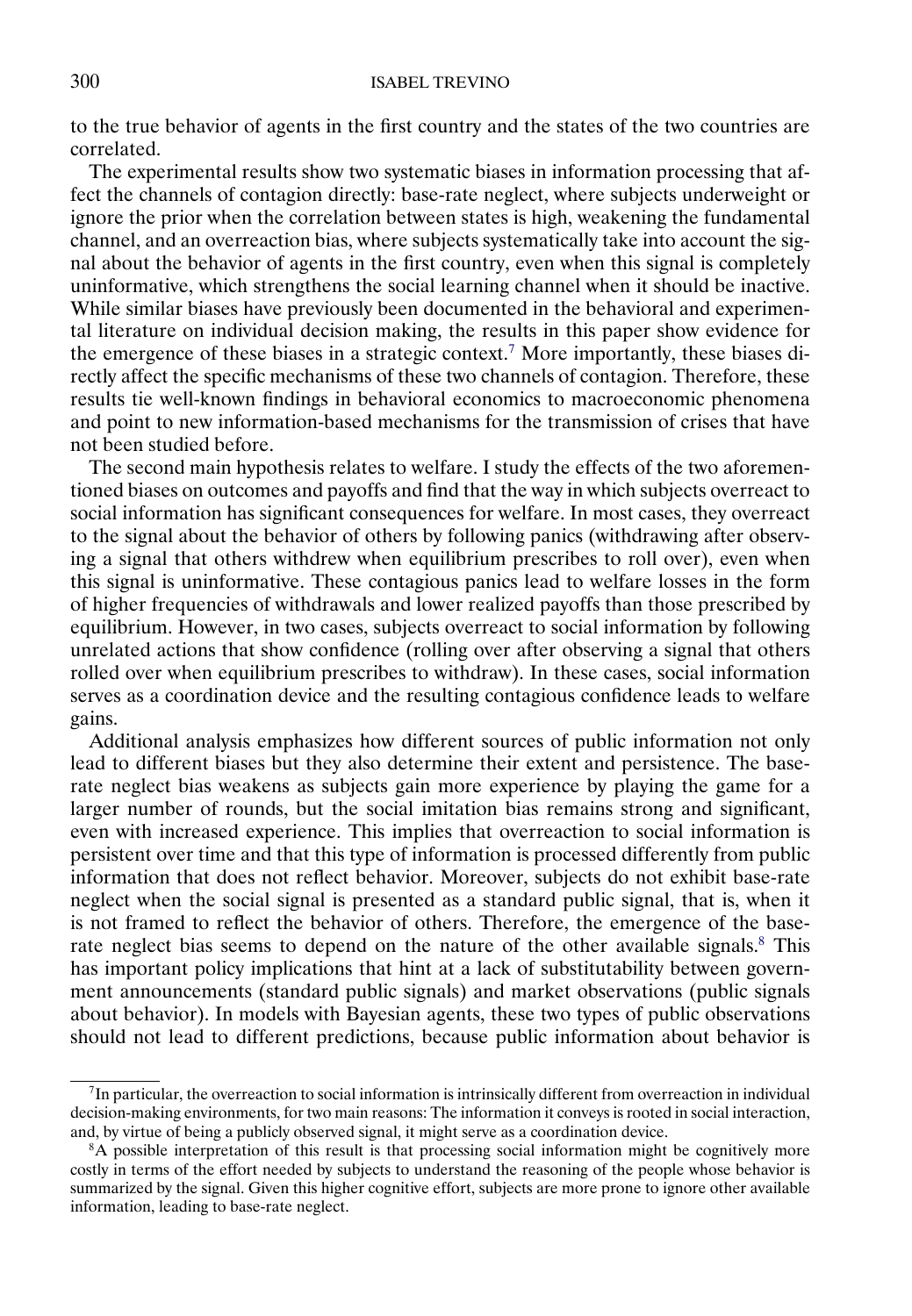<span id="page-4-0"></span>observationally equivalent to a standard public signal. However, the results of this experiment show that people respond differently to public information that reflects human behavior in a persistent manner and that this overreaction to social information can either amplify or dampen the effects of contagion. The differentiated use of public information documented in this paper implies that the causes and risk factors for contagion might be different in severity, source, and solution than suggested by conventional models.

The analysis presented in this paper is done in the context of financial contagion; however, the experiment was conducted using a neutral frame, so the results could easily be applied to other relevant contexts. One example is bank-run contagion, where the fundamental link could be interpreted as a common exposure of two banks to asset shocks or macroeconomic shocks that affect the liquidity in both banks. Excessive withdrawals in one bank could lead depositors in other banks to withdraw their money if they fear that their bank might be insolvent in the future, and thus lead to a liquidity crisis in the second bank as a result of social contagion.<sup>9</sup> Another context where fundamentals and social learning play a key role in contagion is political uprisings, such as the contagious episodes of political regime change that took place during the Arab Spring in 2010–2012. In this case, citizens decide whether or not to protest the repressive government, in the hope of starting a revolution that will overthrow the regime. The fundamental link can be thought of as how similar (radical) the ideologies of the governments are, and the social information corresponds to the number of people that have taken to the streets in protest in other countries.10

The paper is structured as follows. Section 2 presents the theoretical global games model of financial contagion. Section [3](#page-12-0) presents the experimental design. The experimental results are presented in Section [4.](#page-17-0) Section [5](#page-28-0) relates the findings of the paper to the existing literature. Section [6](#page-30-0) discusses the implications of the results and concludes.

### 2. THEORETICAL MODEL

I first introduce a model with a continuum of agents in each country, continuous state and signal spaces, and continuous probability distributions. This serves as a formal characterization of the environment to illustrate the main theoretical implications in terms of the two channels of contagion. The full characterization of this model is relegated to an appendix on the author's website.<sup>11</sup> I then discretize the setup to derive predictions for the experiment. Since this is a fairly complex model, the setup is discretized in every possible dimension in order to make it more accessible to the experimental subjects. The discretized version mirrors the qualitative properties of the formal model for the parameters used in the experiment. The general setup is presented below, followed by two subsections that spell out the specific features of the continuous and discrete models.

There are two countries in the economy, Country 1 and Country 2, and a different set of agents in each country. There are two periods, and agents related to Country  $n \in \{1, 2\}$ are active only in period  $n$ . For simplicity, countries become active in the order of their numeraire.

<sup>9</sup>For example, the run on the British bank Northern Rock in 2007 led to fears of contagion across the banking system in the UK. The Bank of England responded by providing liquidity support to Northern Rock in order to contain the spread of a deposit run.

 $10$ Starting with the Tunisian revolution in 2010, by the end of 2012 leaders had been forced out of power in Tunisia, Egypt, Libya, and Yemen, with uprisings also in neighboring countries such as Bahrain and Syria.

<sup>&</sup>lt;sup>11</sup>See [http://econweb.ucsd.edu/~itrevino/pdfs/continuum\\_model.pdf](http://econweb.ucsd.edu/~itrevino/pdfs/continuum_model.pdf).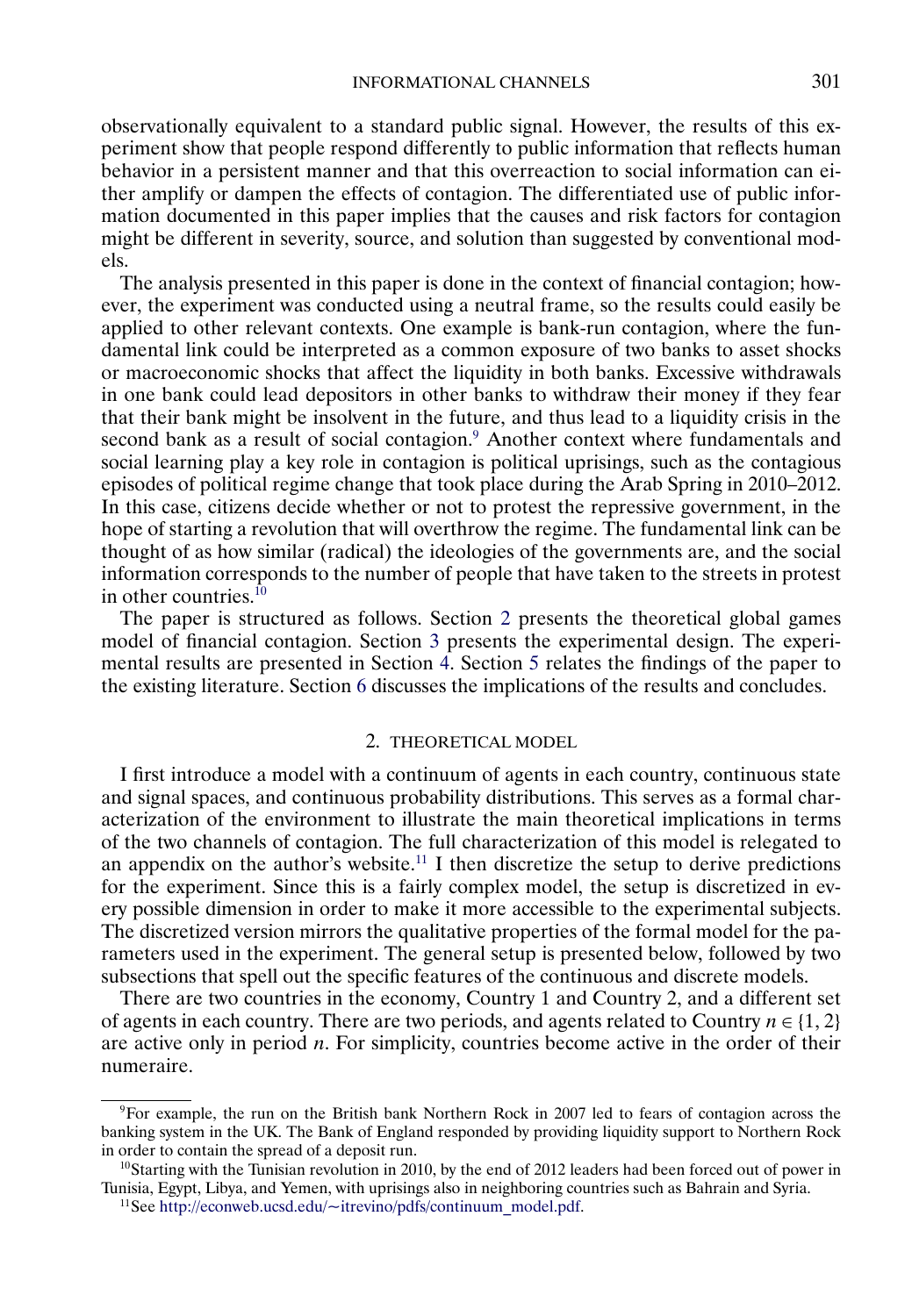Both countries use standard debt contracts to finance their debt. These contracts specify an interim stage where agents (creditors) can review their investment and decide whether to roll over their loan to maturity or to withdraw their funds prematurely. Formally, agent *i* in Country *n* chooses an action  $a_n^i \in \{0, 1\} = \{\text{withdraw}, \text{roll over}\}\.$  Agents from Country *n* have funds invested only in Country *n*.

The setup in each country follows the one-country setup of [Morris and Shin](#page-38-0) [\(2004\)](#page-38-0), where domestic agents buy securities to finance the country's government debt. Debt contracts specify two different face values, depending on the time of liquidation.<sup>12</sup> The face value of repayment at maturity for the debt contract in Country n is  $\gamma_n$ , and each agent who rolls over her loan receives this amount if the country remains solvent. If the country defaults, then agents who roll over get 0. If agents choose to withdraw their funds prematurely, they get the lower face value of early withdrawal,  $\lambda_n \in (0, \gamma_n)$  with certainty. Agents might want to withdraw their funds at the interim stage if they fear that the country may default and not repay its debt. These fears are self-fulfilling, since the greater the number of agents that withdraw simultaneously, the greater the likelihood of default. Therefore, withdrawing is a safe action that leads to a constant payoff, regardless of the outcome in the country, and rolling over is a risky action that, depending on the outcome, can lead to a higher or lower payoff than withdrawing. The payoffs of an agent in Country n are summarized below:

|                | Solvency at maturity | Default                |
|----------------|----------------------|------------------------|
| Roll over loan | $\gamma_n$           |                        |
| Withdraw       | $\lambda_n$          | $\lambda$ <sub>n</sub> |

Whether Country  $n$  honors its debt at maturity or defaults depends on two factors: the underlying state of the economy (not known to agents), represented by the variable  $\theta_n \in \mathbb{R}$ , and the proportion of agents that withdraw in that country.

There exist  $\{\hat{\theta}_n, \vec{\theta}_n\} \in \mathbb{R}$  such that  $\underline{\theta}_n < \overline{\theta}_n$ . Under complete information, we can distinguish three regions for the fundamentals: If  $\theta_n \geq \overline{\theta}_n$ , agents find it optimal to roll over their debt, irrespective of the actions of others (rolling over always yields the high face value  $\gamma_n > \lambda_n$ ). If  $\theta_n < \underline{\theta}_n$ , it is optimal to withdraw the funds at the interim stage (the country always defaults, and rolling over the funds would lead to a payoff of  $0 < \lambda_n$ ). For  $\theta_n \in [\underline{\theta}_n, \overline{\theta}_n)$ , there is a coordination problem where the optimal action depends on the beliefs about  $\theta_n$  and about the actions of the other agents. In this model, however, agents do not observe  $\theta_n$  directly but receive noisy private and public signals about it.

The two countries are linked through fundamentals, that is,  $\theta_1$  and  $\theta_2$  are correlated. A high level of fundamental comovement between these economies means poor fundamentals in one country imply poor fundamentals in the other one. This would increase the probability of default in the second country, irrespective of information.

In Country 1, agents know the prior distribution of  $\theta_1$  and, once the state is realized, they observe one noisy private signal about it. Agents in Country 2 do not observe the realization of  $\theta_1$ , but they know the prior distribution of  $\theta_1$  and the correlation between  $\theta_1$  and  $\theta_2$ , and they observe a noisy private signal about  $\theta_2$  and a public signal about the proportion of agents that withdraw in Country 1. The latter signal incorporates a component of social learning that is not present in the standard model of global games.

 $12$ Two different face values for short- and long-term debt are also studied in [Szkup](#page-38-0) [\(2015\)](#page-38-0). However, in that model there is no possibility for contagion.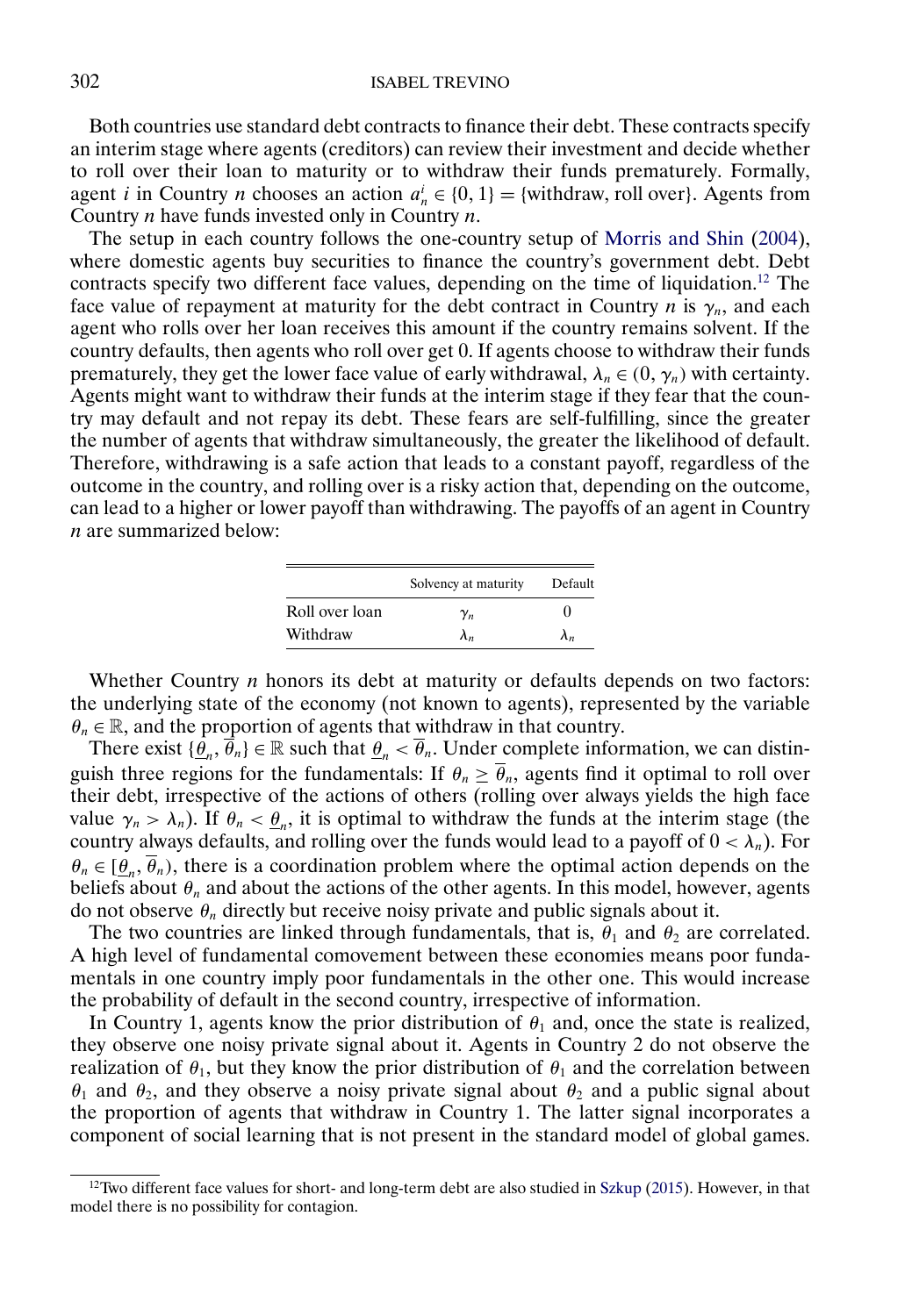<span id="page-6-0"></span>Theoretical model is built to explicitly highlight the differences between rational play and departures from rationality that might arise in the use of information in Country 2. As will be shown for both the continuous and discrete models, a necessary condition for agents in Country 2 to take into account the signal about the behavior of agents in Country 1 is that the fundamentals in the two countries are correlated. That is, the only scenario in which a rational player would follow the actions of others is when these actions convey information about his own payoff-relevant state, which requires fundamental correlation. This implies that, in the model, the social learning channel cannot operate independently of the fundamental channel. One advantage of setting up the model in this way is that we will be able to label as overreaction to social information any instance where experimental subjects take into account the social signal when, according to the rational benchmark, they should not, without having to rely on magnitudes of effects, which could lead to external validity concerns (see Section [3.2.1\)](#page-14-0).

Since payoffs in each country do not depend on the actions taken by agents in the other country, there are no strategic considerations across periods. Therefore, the problem is simplified to a sequence of two static global games where the state in the first game affects the realization of the state in the second one.

Sections 2.1 and [2.2](#page-9-0) characterize the formal model with a continuum of agents and the discretized model that is implemented experimentally, respectively.

# 2.1. *Model With a Continuum of Agents in Each Country*

There is a continuum of agents in each country, indexed by  $i_n \in [0, 1]$ ,  $n = 1, 2$ . The face value of repayment at maturity,  $\gamma_n$ , is set to 1. Whether Country *n* honors its debt at maturity or defaults is determined by comparing the realization of  $\theta_n$  to the proportion of withdrawing agents,  $l_n$ , as follows:

Country *n* {remains solvent if 
$$
l_n \le \theta_n
$$
,  
defaults if  $l_n > \theta_n$ .

We can think of  $\theta_n$  as fundamentals that reflect the ability of the government to meet short-term claims from agents (e.g., as an index of liquidity). Given this characterization,  $\underline{\theta}_1 = \underline{\theta}_2 = 0$  and  $\overline{\theta}_1 = \overline{\theta}_2 = 1$ . That is, under complete information agents roll over if  $\theta_n \ge 1$ , they withdraw their funds if  $\theta_n < 0$ , and the coordination region corresponds to values of  $\theta_n \in [0, 1)$ .

The value of  $\theta_1$  is drawn from a normal distribution with mean  $\mu$  and precision  $\tau$ ,  $\theta_1 \sim N(\mu, \tau^{-1})$ . This is common knowledge to all agents in both countries. Since events in Country 2 take place after events in Country 1 have occurred,  $\theta_2$  depends on  $\theta_1$  in that the realization of  $\hat{\theta}_1$  is set to be the mean of the distribution from which  $\theta_2$  is drawn, that is,  $\theta_2 \sim N(\theta_1, \tau_s^{-1})$ . The precision parameter  $\tau_s$  captures the link between fundamentals between the two countries.<sup>13</sup> Agents in Country 2 know how  $\theta_2$  depends on  $\theta_1$ , but they do not observe the realization of  $\theta_1$ .

Since there are no strategic considerations across periods, I solve the two subgames separately and then address the effects of the outcome in Country 1 on the outcome in Country 2.

<sup>&</sup>lt;sup>13</sup>Even though this is not strictly a measure of correlation, it has the same interpretation, since an increase in  $\tau_s$  increases the probability that the realization of  $\theta_2$  is closer to that of  $\theta_1$ . The correlation between fundamentals was modeled in this way to reflect the sequential nature of the game.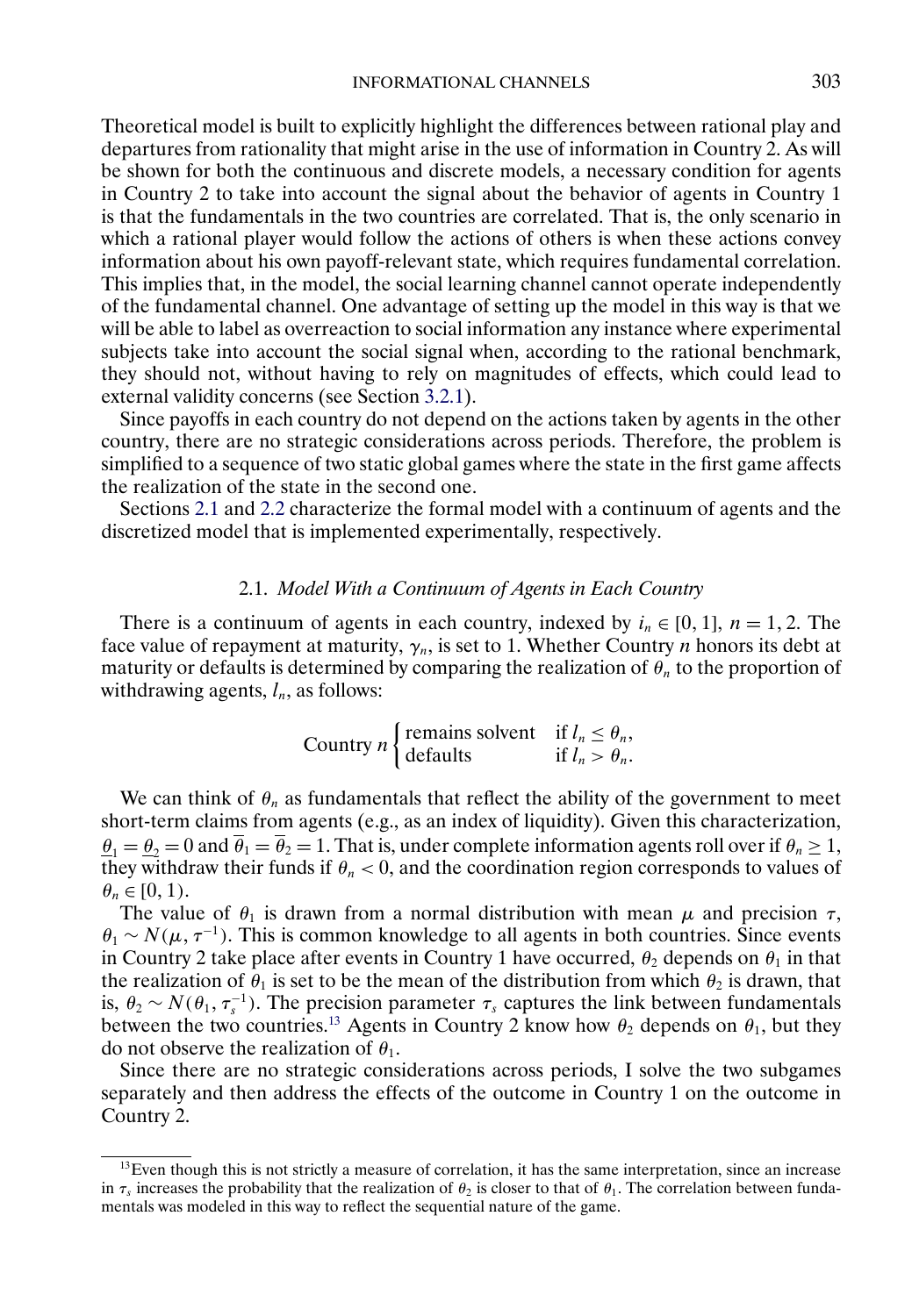<span id="page-7-0"></span>Besides holding prior beliefs about  $\theta_1$ , agents in Country 1 also observe noisy private signals about their payoff-relevant state,  $\theta_1$ , given by

$$
x_1^i \sim N(\theta_1, \tau_{r_1}^{-1}),
$$

where the  $x_1^i$  are *i.i.d.* across  $i \in [0, 1]$ .

Notice that the game in Country 1 corresponds to a standard static global game, so a unique equilibrium in monotone strategies is guaranteed as long as private signals are precise enough with respect to the prior, that is,  $\frac{\sqrt{\tau_1}}{\tau_1} > \frac{1}{\sqrt{2\pi}}$ .<sup>14</sup> This unique equilibrium is characterized by a pair of thresholds  $\{\theta_1^*, x_1^*\}$  such that agents in Country 1 withdraw their funds if they observe a low private signal  $x_1^i < x_1^*$ , and they roll over if  $x_1^i \geq x_1^*$ . Likewise, Country 1 defaults if the state of fundamentals is low,  $\theta_1 < \theta_1^*$ , and it stays solvent and honors its debt if the state is sufficiently high,  $\theta_1 \ge \theta_1^*$ . These thresholds depend on the parameters of the model.

In Country 2, the information structure is more complex, but the equilibrium follows the same logic as in Country 1. Agents in Country 2 observe private signals about the state in their *own* country,  $\theta_2$ , given by  $x_2^i \sim N(\theta_2, \tau_{r_2}^{-1})$ , where the  $x_2^i$  are *i.i.d.* In addition, agents in Country 2 observe a public signal about the actions of agents in Country 1, given by

$$
y|\theta_1 \sim N(\Phi^{-1}(l_1), \tau_\alpha^{-1}),
$$

where  $l_1 = \Pr(x_1^i < x_1^*) = \Phi(\frac{x_1^* - \theta_1}{\pi^{-1/2}})$  $\frac{\tau_1 - \sigma_1}{\tau_1^{1/2}}$ ) is the proportion of agents in Country 1 that withdraw their funds.<sup>15</sup> Notice that since  $y \sim N(\frac{x_1^* - \theta_1}{-1/2})$  $\tau_{\tau_1}^{\frac{\gamma_1-\theta_1}{\tau_1/2}}$ ,  $\tau_{\alpha}^{-1}$ ), y is theoretically equivalent to a standard public signal about  $\theta_1$ .

Agents in Country 2 know that the realization of their payoff-relevant state is determined by  $\theta_2 \sim N(\theta_1, \tau_s^{-1})$ . However, they do not observe the realization of  $\theta_1$ . They form beliefs about the mean of this distribution by combining the prior about  $\theta_1$  (determined by  $\mu$  and  $\tau$ ) and the observation of y using Bayes' rule. That is, for them  $\theta_2 \sim N(E(\theta_1|y), \tau_s^{-1}).^{16}$ 

Once  $\theta_2$  is realized, agents in Country 2 observe their private signals about it,  $x_2^i$  ~  $N(\theta_2, \tau_{r_2}^{-1})$ . Taking into consideration all the information at their disposal (the prior about  $\theta_1$ , the public signal about the behavior of agents in Country 1, and their private signals), agents in Country 2 form posterior beliefs about  $\theta_2$ . As in Country 1, there is a unique equilibrium characterized by a pair of thresholds  $\{\theta_2^*, x_2^*\}$  such that agents in Country 2 withdraw their funds if they observe a low private signal  $x_2^i < x_2^*$ , and they roll them over otherwise. Also, Country 2 defaults if  $\theta_2 < \theta_2^*$ , and it remains solvent if  $\theta_2 \geq \theta_2^*$ . The thresholds  $\{\theta_2^*, x_2^*\}$  depend crucially on the parameters of the model in Country 1 and Country 2. A sufficient condition for a unique equilibrium in Country 2 is that private signals be informative enough with respect to public information, that is,  $\frac{\sqrt{\tau_{r_2}}}{(\tau_s^{-1}+(\tau+\tau_{r_1}\tau_\alpha)^{-1})^{-1}} > \frac{1}{\sqrt{2\pi}}.$ 

<sup>14</sup>See [Morris and Shin](#page-38-0) [\(2003\)](#page-38-0), [Hellwig](#page-38-0) [\(2002\)](#page-38-0), or [Morris and Shin](#page-38-0) [\(2004\)](#page-38-0) for details.

<sup>&</sup>lt;sup>15</sup>This transformation assumes monotonic strategies by agents in Country 1, so we restrict attention to strategies of this type. The transformation facilitates the analysis and follows [Dasgupta](#page-37-0) [\(2007\)](#page-37-0).

<sup>&</sup>lt;sup>16</sup>A detailed derivation of the model is available on the author's website, [http://econweb.ucsd.edu/~itrevino/](http://econweb.ucsd.edu/~itrevino/pdfs/continuum_model.pdf) [pdfs/continuum\\_model.pdf](http://econweb.ucsd.edu/~itrevino/pdfs/continuum_model.pdf). Adding a signal about the realization of the state in Country 1 or the outcome in Country 1 would be an interesting extension.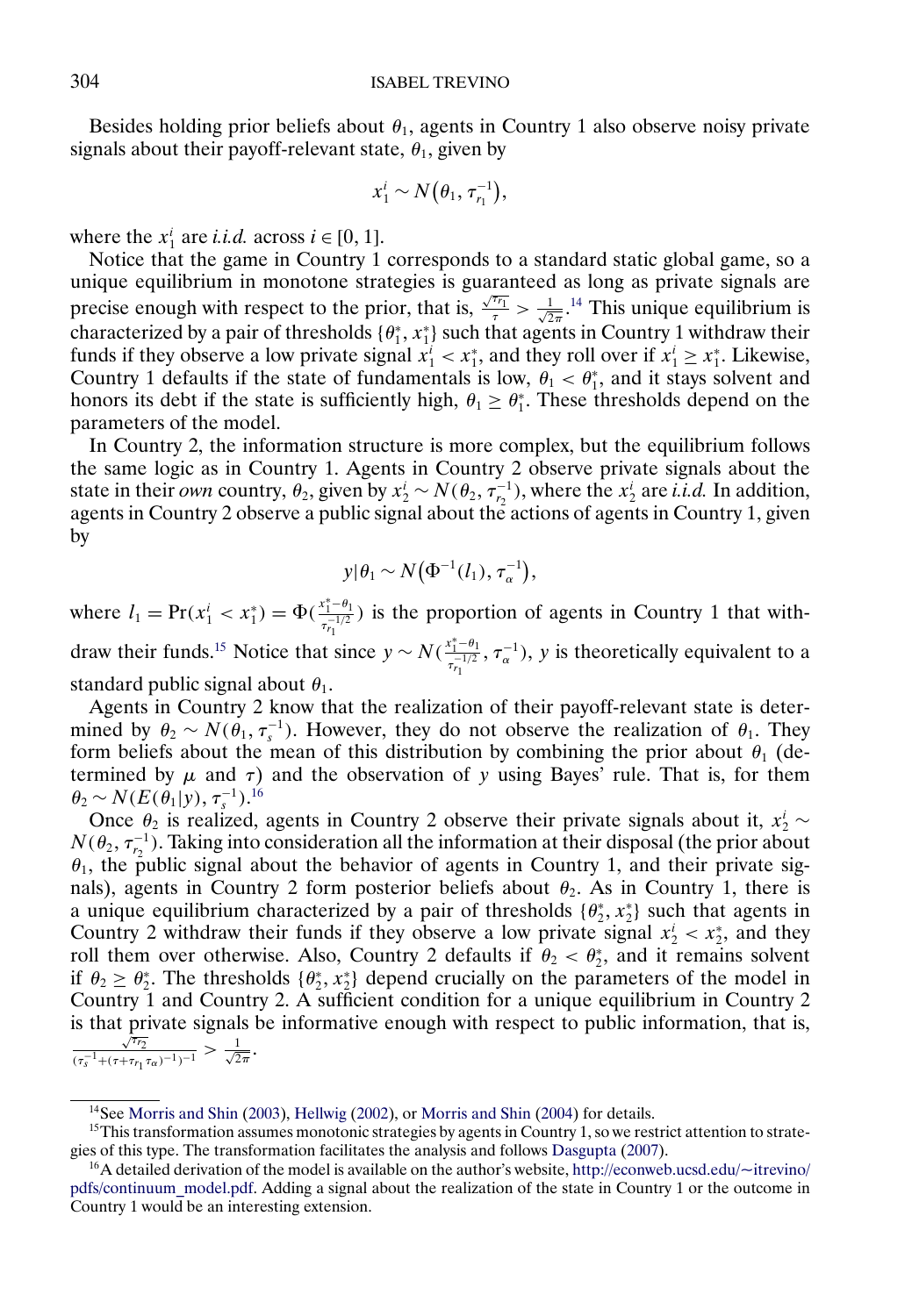<span id="page-8-0"></span>Notice that the activity in Country 1 affects the beliefs of agents in Country 2 through two channels: (1) the correlation between fundamentals,  $\tau_s$ , which determines how relevant it is for agents in Country 2 to pay attention to the information related to Country 1. This measures the strength of the fundamental link between countries. (2) The signal about the actions of agents in Country 1, y, and its precision,  $\tau_{\alpha}$ , for a given level of fundamental correlation. A higher proportion of agents that withdraw in Country 1 leads agents in Country 2 to believe that fundamentals in Country 2 are weak if the states are highly correlated, so  $\tau_{\alpha}$  determines the accuracy with which this information is transmitted from Country 1 and Country 2. Therefore, y and  $\tau_{\alpha}$  characterize the social learning channel. Notice that both of these two channels are informational channels, that is, both fundamentals and social learning can lead to contagion through the public information which is revealed to agents in Country 2.

To study comparative statics, we look at changes in the probability of default in Country 2, measured by  $\theta_2^*$ , that result from changing the parameters that determine the strength of the two channels of contagion, assuming that the conditions for uniqueness of equilibrium hold.<sup>17,18</sup>

For the fundamental channel, we observe that (1) if the equilibrium probability of default in Country 2 is low and agents have an optimistic prior about  $\theta_2$ , then a higher correlation between the two countries  $(\tau_s)$  will further decrease the probability of default in Country 2, and (2) if the equilibrium probability of default in Country 2 is high and agents have a pessimistic belief about  $\theta_2$ , then a higher correlation between the two countries will increase the probability of default in Country 2. This result has an intuitive interpretation: Agents being optimistic about fundamentals in Country 2 before observing their private signal effectively means that they are optimistic about the realization of  $\theta_1$ . In this case, an increase in  $\tau_s$  leads agents in Country 2 to assign a higher weight to these optimistic beliefs, which decreases the probability of default in Country 2. This illustrates the positive effects of the fundamental link on contagion. Analogous reasoning illustrates the negative effect of the fundamental link on contagion when agents are pessimistic about the realization of  $\theta_1$ .

To analyze the social learning channel of contagion, I look at the effect on the probability of default in Country 2 which results from changes in the precision of y,  $\tau_{\alpha}$ . To do this, we need to decompose the notion of optimistic (pessimistic) beliefs about the state in Country 2, which correspond to the posterior about  $\theta_1$ ,  $E(\theta_1|y)$ . On the one hand,  $\tau_\alpha$ , just like  $\tau_s$ , affects the probability of default because it determines the weight given to public information, so the effect of a change in  $\tau_{\alpha}$  depends on whether agents are optimistic or pessimistic about  $\theta_2$ . However, the total effect of a change in  $\tau_\alpha$  on the probability of default in Country 2 is more complex, since a change in  $\tau_{\alpha}$  also determines whether agents are optimistic or pessimistic in the first place. This means that there are two effects of an increase in  $\tau_a$ , which can go in opposite directions. The first effect is a "coordination" effect" that enhances coordination by increasing the weight given by all agents to public

 $17$ In the one-country setup, [Morris and Shin](#page-38-0) [\(2004\)](#page-38-0) showed that the mean of the prior has important effects on the probability of default. A country is able to stay solvent for a wider range of fundamentals (lower  $\theta_1^*$ ) when creditors hold an optimistic prior about the state of the economy (higher  $\mu$ ).

<sup>&</sup>lt;sup>18</sup>The derivations of these and other comparative statics, such as those related to the precisions of the private signals,  $\tau_{r_n}$ , the mean of the prior in Country 1,  $\mu$ , the precision of the prior for Country 1,  $\tau$ , and the payoffs of early withdrawal,  $\lambda_n$ , for both countries are available on the author's website, [http://econweb.ucsd.](http://econweb.ucsd.edu/~itrevino/pdfs/continuum_model.pdf) [edu/~itrevino/pdfs/continuum\\_model.pdf.](http://econweb.ucsd.edu/~itrevino/pdfs/continuum_model.pdf)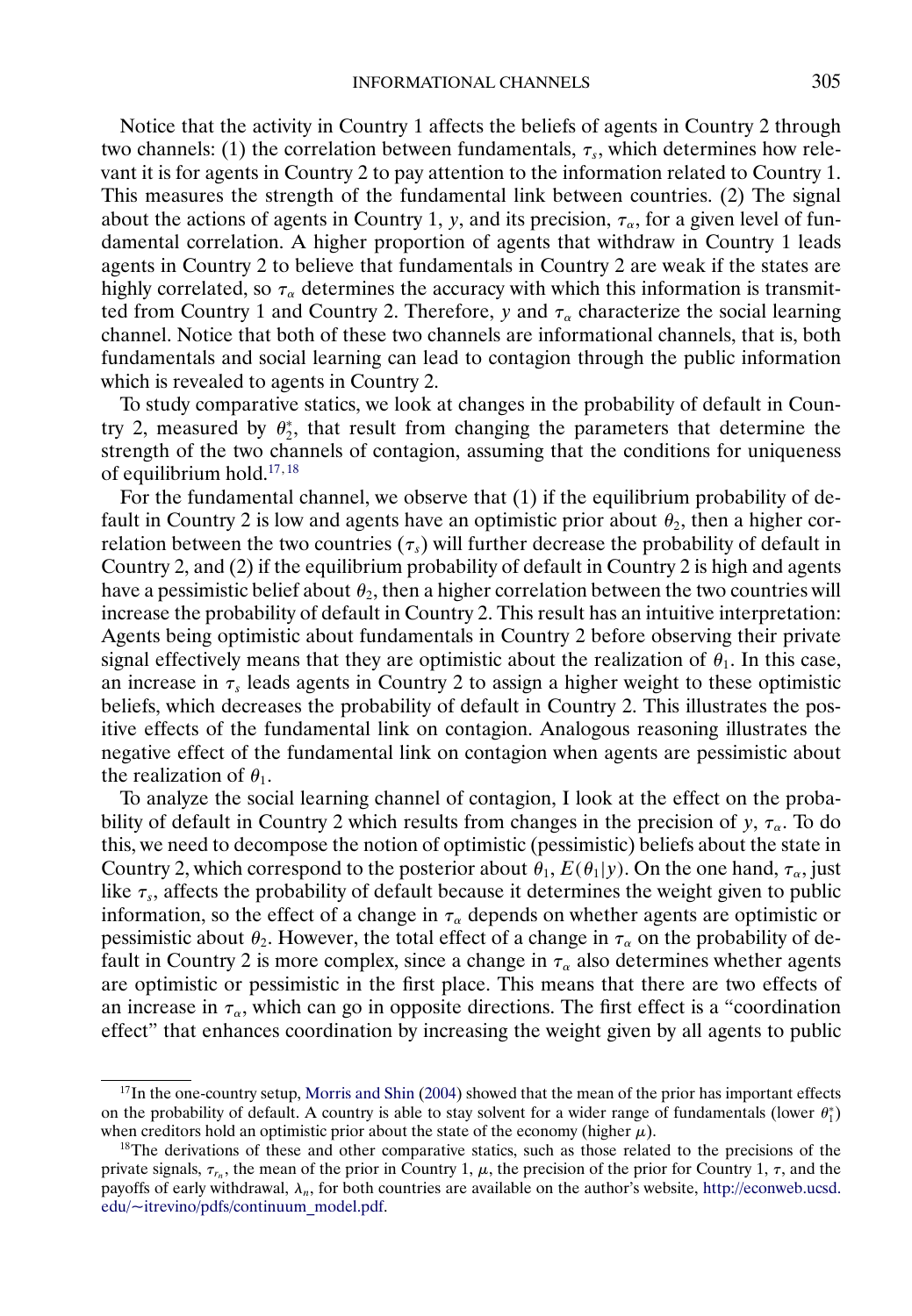<span id="page-9-0"></span>information about  $\theta_2$  (similar to the effect of an increase in  $\tau_s$ ). The second is an "information effect" that determines the type of beliefs that agents hold about  $\theta_2$ , that is, whether they are optimistic or pessimistic about it.<sup>19</sup>

The main takeaway of this analysis for the experimental design is that prior beliefs about  $\theta_2$  are crucial determinants of the way in which the probability of default in Country 2 is affected by changes in the strengths of the two channels of contagion. Below we show that this tension is also present in the discrete setup with the use of numerical simulations.

### 2.2. *Discrete Setup*

This section introduces the model that is tested experimentally. This simplified model has two agents and discrete state and signal spaces, to make the setup easier to understand for the experimental subjects while keeping enough structure to carry over the main tensions and trade-offs of the continuous setup.<sup>20</sup> Even if we lose some desirable features that allow for an analytical characterization of the continuous model, numerical simulations show that the qualitative predictions translate to the discrete setup.

There are two players in each country. The state  $\theta_n$  can be either low, medium, or high,  $\theta_n \in \{L_n, M_n, H_n\}$ . To maintain the structure of a global game, I assume that when the state is high  $(\theta_n = H_n)$  the country always remains solvent (rolling over is a dominant strategy), when the state is low  $(\theta_n = L_n)$  the country always defaults (withdrawing is a dominant strategy), and when the state is medium ( $\theta_n = M_n$ ) the country remains solvent only if the two agents coordinate on rolling over. The face value of repayment at maturity for the debt contract in Country  $n$  is 20, and the face value of early withdrawal is 4.<sup>21</sup> That is,  $\gamma_1 = \gamma_2 = 20$  and  $\lambda_1 = \lambda_2 = 4$ .

Therefore, for each possible realization of the state in Country  $n$ , agents face one of the matrices of payoffs from Table I. The headings "R" and "W" correspond to Rollover and Withdraw, respectively.

The prior distribution of  $\theta_1$  is characterized by unconditional probabilities p and q:  $Pr(L_1) = p$ ,  $Pr(M_1) = q$ , and  $Pr(H_1) = 1 - p - q$ . This is known to agents in both countries.

TABLE I PAYOFFS, COUNTRIES 1 AND 2

| $\theta_n = L_n$            | R   | W | $\theta_n = M_n$                                            | R W | $\theta_n = H_n$ | R              |              |
|-----------------------------|-----|---|-------------------------------------------------------------|-----|------------------|----------------|--------------|
| ROLLOVER<br><b>WITHDRAW</b> | 4.0 |   | $0,0$ $0,4$ ROLLOVER $20,20$ $0,4$ ROLLOVER<br>4.4 WITHDRAW | 4.0 | 4.4 WITHDRAW     | 20, 20<br>4.20 | 20, 4<br>4.4 |

 $19$ For example, changes in the precision of the social signal might lead beliefs to switch from optimism to pessimism (or vice versa) by the information effect. Then the coordination effect will either increase or decrease the probability of default in Country 2, depending on whether these "updated" beliefs are optimistic or pessimistic.

 $^{20}$ Some global games experiments have used continuous signal and state spaces (see [Heinemann, Nagel, and](#page-38-0) [Ockenfels](#page-38-0) [\(2004\)](#page-38-0) or [Szkup and Trevino](#page-38-0) [\(2019\)](#page-38-0)). However, the information structure for agents in Country 2 is significantly more complex than in these papers, and the richness of continuous state and signal spaces and probability distributions could have led to a cognitive overload for experimental subjects.

 $21$ <sup>21</sup>These payoffs correspond to the values (in dollars) used in the experiment.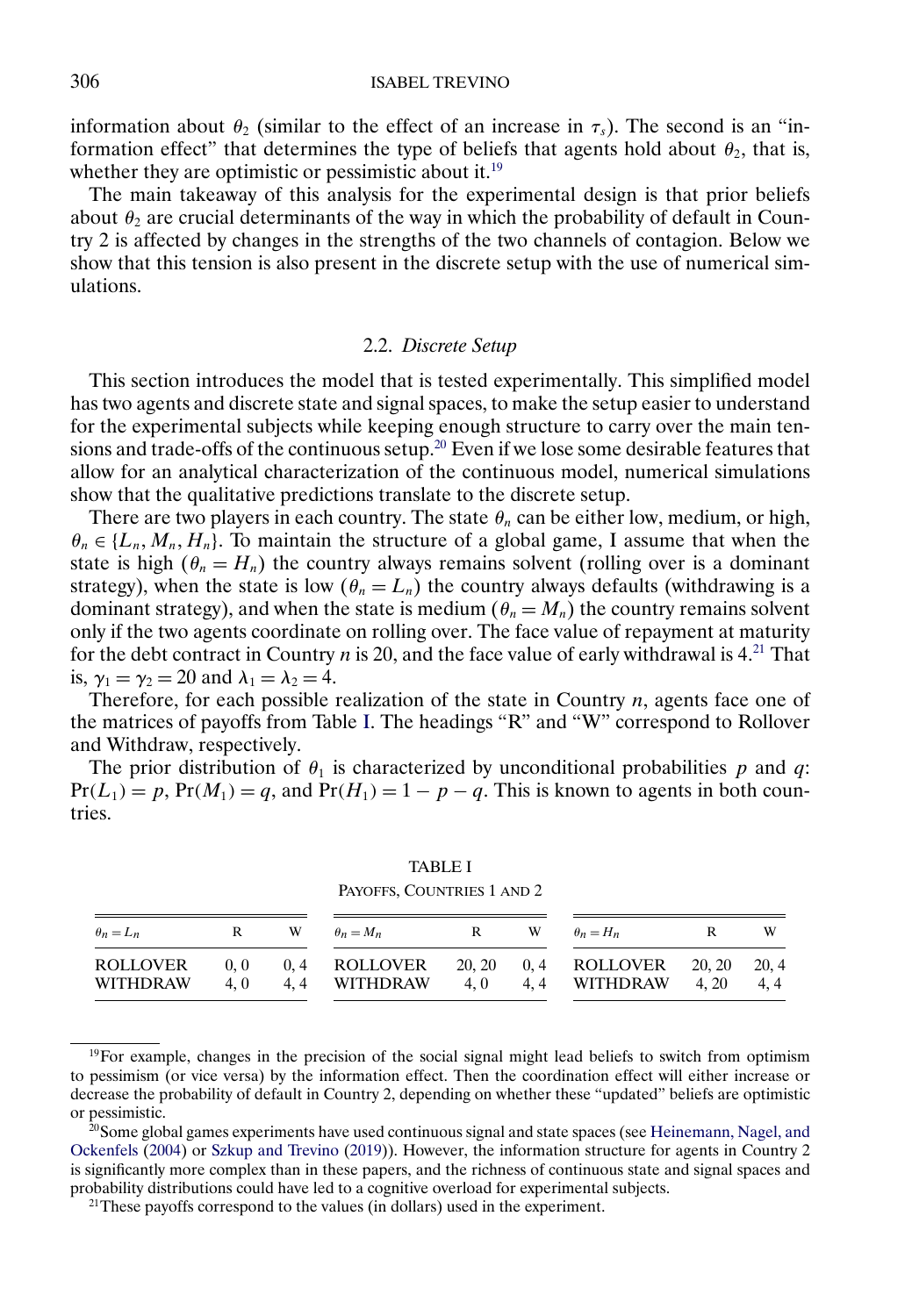#### INFORMATIONAL CHANNELS 307

<span id="page-10-0"></span>

| <b>TABLE II</b>  |                                              |  |
|------------------|----------------------------------------------|--|
|                  | CONDITIONAL DISTRIBUTION OF PRIVATE SIGNALS, |  |
| <b>COUNTRY 1</b> |                                              |  |
|                  | $\bm{M}$                                     |  |

|                 | $L_1$             | $M_1$          | $H_1$             |
|-----------------|-------------------|----------------|-------------------|
| $Pr(l_1 \cdot)$ | r                 | $(1 - r)$      | $(1 - r)$         |
| $Pr(m_1 \cdot)$ | $\frac{(1-r)}{2}$ | $\overline{2}$ | $\overline{2}$    |
| $Pr(h_1 \cdot)$ | $(1-r)$           | $(1-r)$        | $\frac{(1-r)}{2}$ |

The agents in Country 1 observe private signals that can be either low, medium, or high,  $x_1^i \in \{l_1, m_1, h_1\}$ , and the conditional distribution of each private signal is characterized by a parameter r that determines its precision, as shown in Table II. I assume that  $r > \frac{1}{3}$ , so that the signals and states are positively correlated.

The equilibrium characterization in Country 1 depends on the specific combination of parameters. Although we cannot guarantee a unique equilibrium for a wide range of parameters with discrete state and signal spaces, the parameters used in the experiment are chosen to ensure a unique dominance-solvable equilibrium in monotone strategies, as in the continuous setup. Depending on the parameters, in the unique equilibrium agents follow one of the following monotonic strategies: always withdraw, roll over only for high signals, roll over for high and medium signals, or always roll over.

The state in Country 2 depends on the realization of the state in Country 1. The correlation between states is measured by a parameter  $s \geq 1/3$ , which is common knowledge to all agents. The probability distribution for the state in Country 2,  $\theta_2 \in \{L_2, M_2, H_2\}$ , given the realization of the state in Country 1,  $\theta_1 \in \{L_1, M_1, H_1\}$ , is presented in Table III.

Analogous to the continuous model, s characterizes the strength of the fundamental channel of contagion and y and  $\alpha$  characterize the social learning channel. Note that if  $s = 1$  the fundamentals are perfectly correlated, and if  $s = 1/3$  there is no correlation between fundamentals, so agents in Country 2 should take into account the information related to Country 1 only when  $s > 1/3$ . In the experiment, therefore, s serves as a treatment variable that determines the strength of the fundamental channel of contagion.

Agents in Country 2 observe a public signal about the number of agents in Country 1 that withdraw their funds. Given that there are only two players in each country, let  $w \in \{0, 1, 2\}$  be the true number of withdrawals in Country 1, and let  $y \in \{0, 1, 2\}$  be the noisy signal that agents in Country 2 observe about w. I assume that, given  $\theta_1$ , agents in Country 2 learn the true number of withdrawals ( $y = w$ ) with probability  $\alpha$ , and that they observe each of the two incorrect numbers of withdrawals with probability  $\frac{(1-\alpha)}{2}$ .

| CONDITIONAL DISTRIBUTION OF THE STATE IN<br>COUNTRY 2, GIVEN THE REALIZATION OF THE | <b>TABLE III</b>          |
|-------------------------------------------------------------------------------------|---------------------------|
|                                                                                     | <b>STATE IN COUNTRY 1</b> |

|                                                       | $L_1$                                       | $M_1$                             | $H_1$                                  |
|-------------------------------------------------------|---------------------------------------------|-----------------------------------|----------------------------------------|
| $Pr(L_2 \cdot)$<br>$Pr(M_2 \cdot)$<br>$Pr(H_2 \cdot)$ | S<br>$\frac{(1-s)}{2}$<br>$\frac{(1-s)}{2}$ | $\frac{(1-s)}{2}$<br>S<br>$(1-s)$ | $\frac{(1-s)}{2}$<br>$\frac{(1-s)}{2}$ |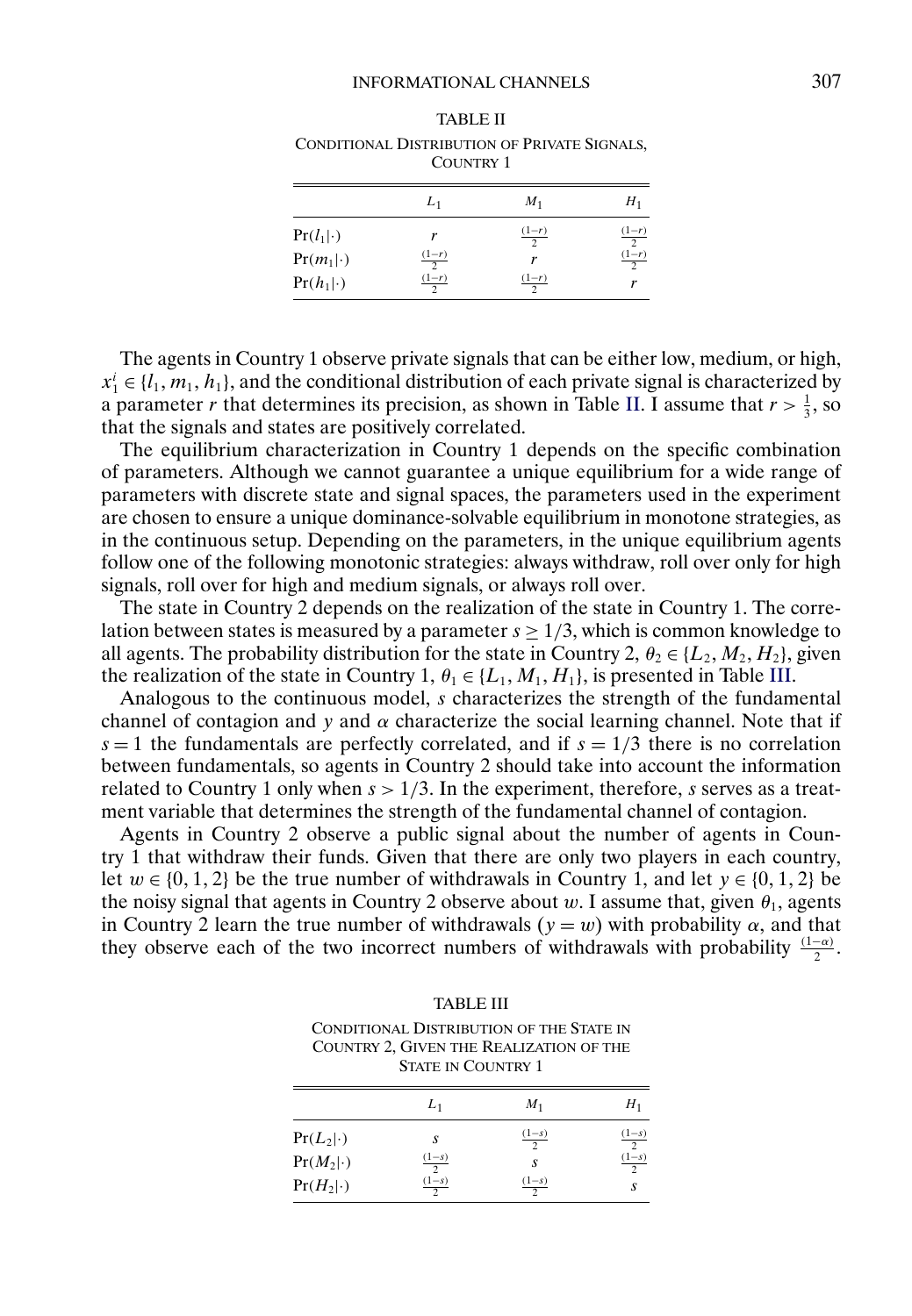| <b>TABLE IV</b>                        |
|----------------------------------------|
| CONDITIONAL DISTRIBUTION OF THE PUBLIC |
| SIGNAL ABOUT BEHAVIOR IN COUNTRY 1.    |
| FOR COUNTRY 2                          |

|                                                                                     | $w=0$                                              | $w=1$                                              | $w=2$                                                                |
|-------------------------------------------------------------------------------------|----------------------------------------------------|----------------------------------------------------|----------------------------------------------------------------------|
| $Pr(y=0 \theta_1, \cdot)$<br>$Pr(y=1 \theta_1, \cdot)$<br>$Pr(y=2 \theta_1, \cdot)$ | $\alpha$<br>$\frac{(1-\alpha)}{2}$<br>$(1-\alpha)$ | $\frac{(1-\alpha)}{2}$<br>$\alpha$<br>$(1-\alpha)$ | $\frac{(1-\alpha)}{2}$<br>$(1-\alpha)$<br>$\overline{2}$<br>$\alpha$ |

Therefore,  $\alpha \geq 1/3$  measures the precision of this signal. If  $\alpha = 1$ , this signal is perfectly informative and agents in Country 2 observe exactly what agents in Country 1 did, but if  $\alpha = 1/3$  this signal is completely uninformative. Table IV shows this conditional probability distribution.

Observing signal  $y$  is useful for agents in Country 2 to update their beliefs about the realization of  $\theta_1$ , as long as  $\alpha > 1/3$  and  $s > 1/3$ . This illustrates that fundamental correlation is a necessary condition for the social signal to be relevant for rational agents.

Finally, agents in Country 2 also observe a noisy private signal about  $\theta_2$ , which, for simplicity, has the same structure as the private signal for agents in Country 1. The precision of this signal,  $r > 1/3$ , is assumed to be the same in both countries. The probability distribution of private signals  $x_2^i \in \{l_2, m_2, h_2\}$ , given  $\theta_2$ , is analogous to that in Table [II.](#page-10-0)

Taking into consideration all the information at their disposal (the prior about  $\theta_1$ , the public signal y, and the private signal  $x_2^i$ ), agents in Country 2 form posterior beliefs about their payoff-relevant state,  $\theta_2$ . Just as in Country 1, the parameters in the experiment are chosen so that there is a unique dominance-solvable equilibrium in monotone strategies in Country 2. In this case, the actions taken by agents in Country 2 depend on private and public signals, so the monotonicity of the equilibrium strategies will be with respect to both of them. That is, for a given public signal y, the monotonicity of actions with respect to private signals  $x_2^i \in \{l_2, m_2, h_2\}$  establishes a probability of withdrawing for low signals which is at least as high as that for medium signals, and similarly for medium signals compared to high signals. Likewise, for a given private signal  $x_2^i$ , the monotonicity of actions with respect to the public signal  $y \in \{0, 1, 2\}$  establishes a probability of withdrawing after observing a signal that two agents in Country 1 withdraw which is at least as high as that for a signal which states that one agent withdraws, and similarly for one agent withdrawing compared to no agents withdrawing. The specific equilibrium actions, in terms of combinations of  $x_2^i$  and y, depend on the parameters and are specified in Section [3](#page-12-0) for each treatment of the experiment.

As stated earlier, discretizing the state and signal spaces simplifies the experimental implementation at the cost of losing some convenient features of the model with continuous distributions that allow for an analytical characterization of the equilibrium and comparative statics. Since the discretized model is the one that is tested experimentally, it is important to show that the qualitative predictions of the continuous case translate to the discrete setup—in particular, the prediction that prior beliefs crucially determine how changes in the strengths of the two channels of contagion (measured by changes in s and  $\alpha$ ) affect the probability of default in Country 2.

For this purpose, we turn our attention to numerical simulations. Panel (a) of Figure [1](#page-12-0) shows how the ex ante probability of default in Country 2 changes as the countries become more correlated, for both an optimistic prior and a pessimistic prior. Consistent with the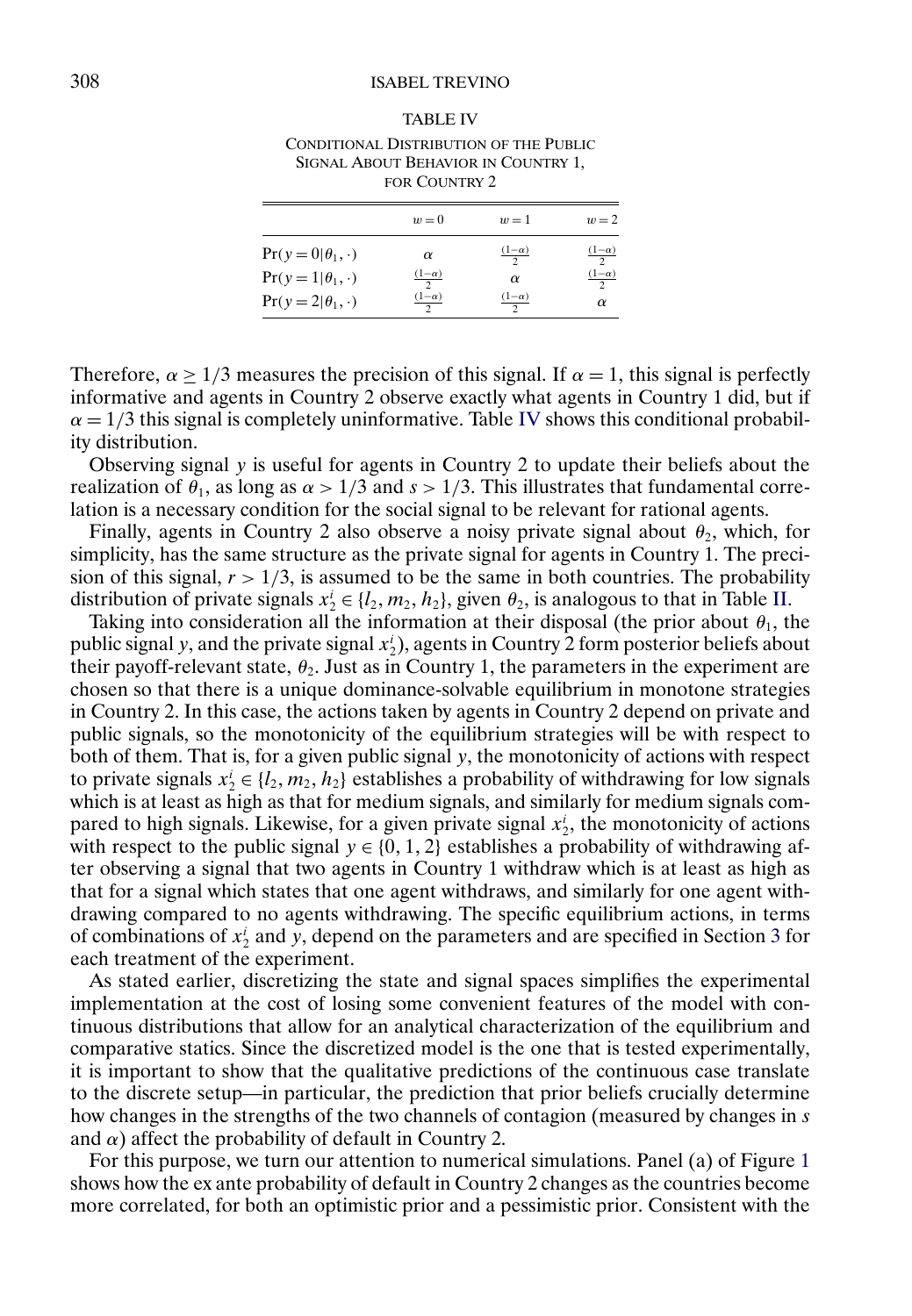<span id="page-12-0"></span>

FIGURE 1.—Numerical simulations of comparative statics for the discretized model.

predictions of the continuous model, an optimistic prior leads to fewer defaults as the correlation between fundamentals increases, because agents put more weight on these optimistic beliefs. However, when the prior is pessimistic, this is not the case. Panel (b) of Figure 1 shows, on the right vertical axis, that increasing the precision of the social learning signal  $\alpha$  leads to a monotonic decrease in the probability of withdrawals in Country 2 for the parameters used in the simulation. However, we see on the left vertical axis that when the prior is pessimistic the relationship is not monotonic.<sup>22</sup> Just as in the continuous model, changes in the precision of the social signal might not have a monotonic effect on the probability of default in Country 2, because of the coordination and information effects caused by varying  $\alpha$  (given  $s > 1/3$ ). For the parameters used in the experiment, we can see that whether these effects lead to monotone comparative statics or not also depends on the prior. These results reinforce the necessity of inducing different types of priors in the experiment.

### 3. EXPERIMENTAL PROCEDURES

#### 3.1. *Parameters Used in the Experiment*

The main treatment variables in the experiment are the parameters that measure the strengths of the two channels of contagion: s and  $\alpha$ . The combinations of these parameters in the different treatments are the following:  $(s, \alpha) \in \{(1/3, 1/3), (3/4, 1/3), (1/3, 3/4),$  $(3/4, 3/4)$ ,  $(1, 1)$ . In the first three cases, at least one of the channels is inactive, because either the states are uncorrelated  $(s = 1/3)$ , the signal about behavior of agents in Country 1 is uninformative ( $\alpha = 1/3$ ), or both. Notice that in the third case, even if the signal about behavior of agents in Country 1 is informative ( $\alpha = 3/4$ ), both channels are inactive since the states are uncorrelated  $(s = 1/3)$ , so subjects in Country 2 should disregard the information from the prior about the state in Country 1 and the signal y. Given the theoretical importance of prior beliefs for the comparative statics with respect to these

 $22$ The parameters used in these simulations are very similar to those used in the experiment. For the optimistic prior, we set  $p = 0.175$  and  $q = 0.175$ , while for the pessimistic prior we set  $p = 0.65$  and  $q = 0.175$ . We set  $s = 3/4$  (for panel (b)),  $\alpha = 3/4$  (for panel (a)). As in the experiment, for panel (a) we set  $r = 0.6$ . However, for panel (b) we set  $r = 0.6$  for Country 2, and  $r = 0.9$  for Country 1 to get greater variability of equilibrium behavior in Country 1 when the prior is optimistic.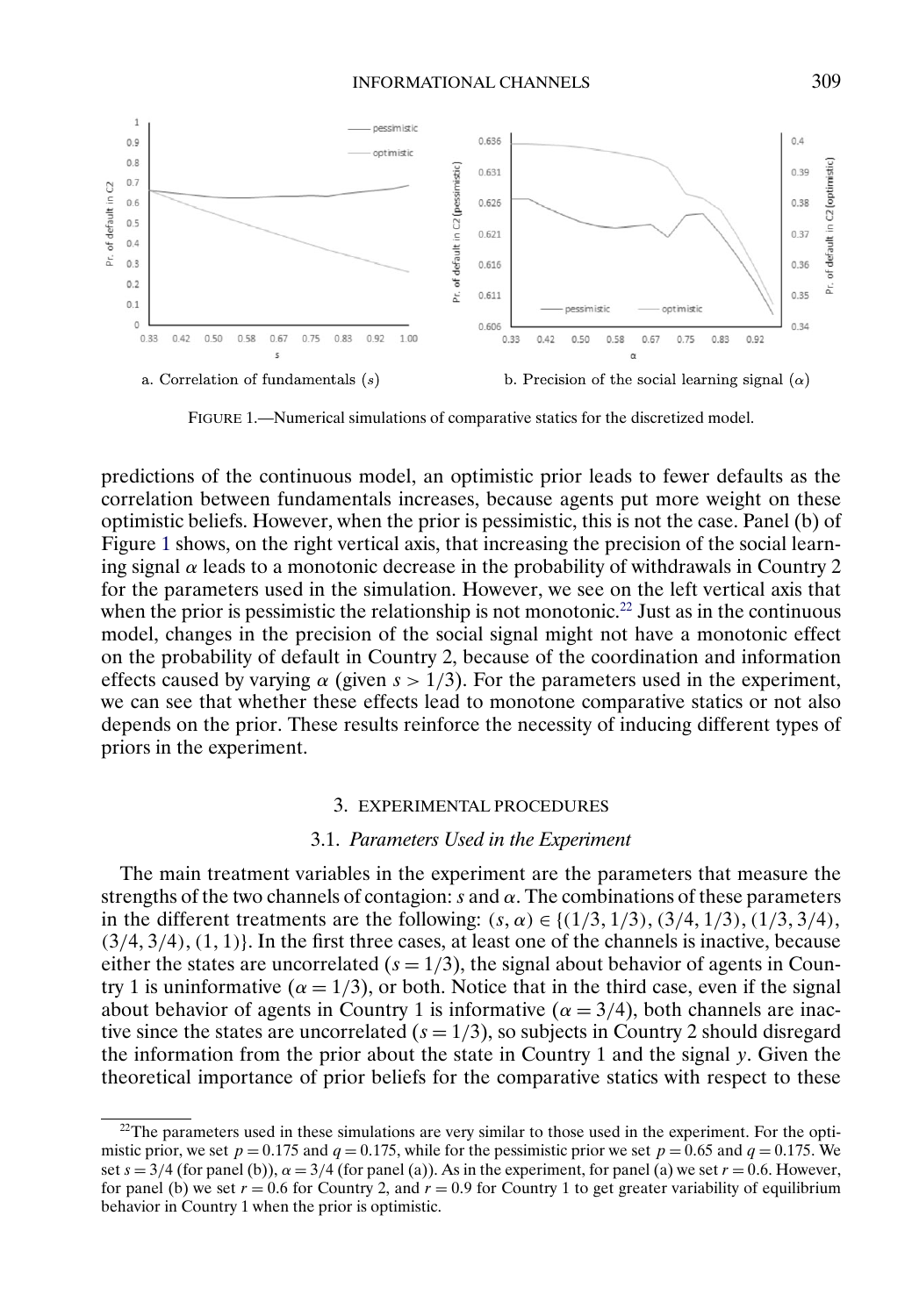TABLE V PRIOR PROBABILITY DISTRIBUTIONS

|           | Optimistic prior |           |           | Pessimistic prior |           |
|-----------|------------------|-----------|-----------|-------------------|-----------|
| $Pr(L_1)$ | $Pr(M_1)$        | $Pr(H_1)$ | $Pr(L_1)$ | $Pr(M_1)$         | $Pr(H_1)$ |
| $17.5\%$  | $17.5\%$         | 65%       | 65%       | $17.5\%$          | 17.5%     |

two parameters, in the experiment I induce two types of prior beliefs about the state in Country 1: one that gives a high probability to a high state in Country 1 (optimistic), and one that gives a high probability to a low state in Country 1 (pessimistic). The probability distributions corresponding to optimistic and pessimistic priors about  $\theta_1$  are given in Table V.

The precision of the private signals in each country is given by  $r = 6/10$ . That is, in each country the probability of observing a private signal that is consistent with the realization of the state is 6/10, and the probability of observing each of the two inconsistent signals is 2/10.

# 3.2. *Experimental Design*

The experiment was conducted using the usual computerized recruiting procedures. All subjects were undergraduate students. The experiment was run in two locations: at the Center for Experimental Social Science at New York University (NYU) and at the Economics Lab at the University of California, San Diego (UCSD). Most sessions lasted approximately 60 minutes, and subjects earned \$17 on average. Two longer sessions, run at UCSD, lasted approximately 90 minutes, and subjects earned \$27 on average. The experiment was programmed and conducted with the z-Tree software [\(Fischbacher](#page-37-0) [\(2007\)](#page-37-0)). The instructions for the experiment can be found in the Supplementary Material [\(Trevino](#page-38-0)  $(2020)$ ).

I implemented a between-subjects design in order to directly compare the behavior of subjects across treatments. Each session consisted of 30 independent and identical rounds (except for the longer sessions which had 50 rounds), and subjects were randomly matched in pairs in every round. In each round, subjects made decisions simultaneously without a preselected action.

For Country 1, the only treatment variable was the prior (see Table V for parameters). Since the focus of this study is to understand the behavior of agents in Country 2, the same observations from each Country 1 treatment were used as the baseline for every Country 2 session. Every combination of parameters  $(s, \alpha)$  used in the Country 2 sessions was run twice: once where prior optimistic beliefs about Country 1 were induced, and once where prior pessimistic beliefs were induced. In every round, each pair of subjects in a Country 2 session was randomly matched with a pair of subjects from the Country 1 session with the corresponding prior beliefs. The observations made by Country 1 pairs determined both the fundamental state in Country 1 ( $\theta_1$ ) and the number of withdrawals in Country 1 that, depending on the parameters s and  $\alpha$ , determined the state in Country 2 and the public signal that subjects in Country 2 received about the behavior of that specific pair of subjects in Country 1. In this way, the behavior of every pair of subjects that participated in Country 1 sessions was used as the base for one pair of subjects in each Country 2 session. Since subjects were randomly matched in pairs in every round and the matching of pairs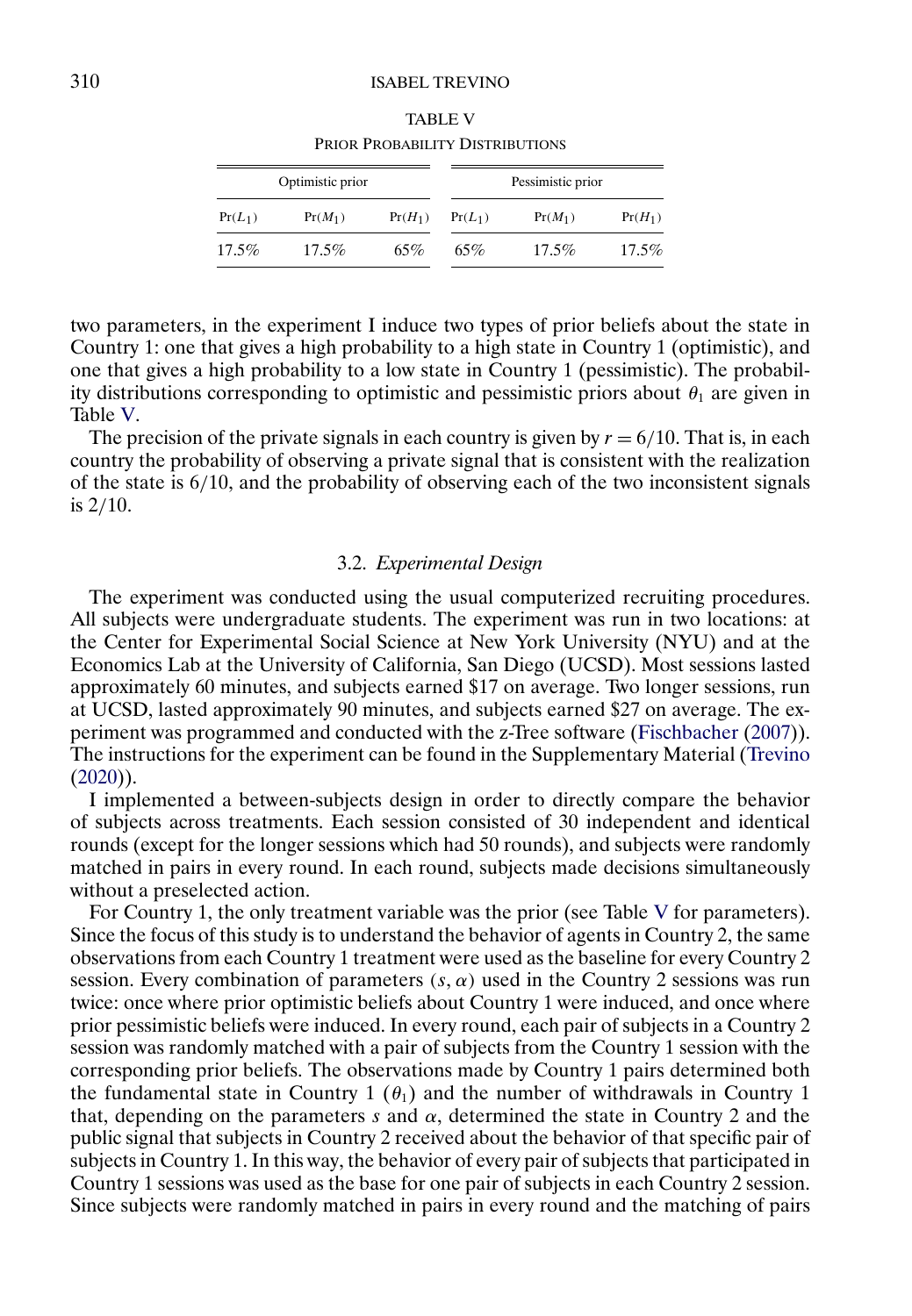<span id="page-14-0"></span>from Country 1 to Country 2 sessions was done randomly in every round, the one-shot feature of the game was preserved. In other words, subjects in Country 2 sessions should not condition their decisions on past performance of their opponent or of subjects in Country 1, since in each round they are matched with someone new in the room and they observe information about a new pair of subjects from a Country 1 session.

Subjects in Country 2 sessions were told in the instructions the precise way in which  $\theta_2$  depended on the state in a previous experiment (Country 1 session) and the information structure of the Country 1 and Country 2 games. In each round, they observed simultaneously the public signal about the behavior of the subjects in the previous experiment and their private signal about  $\theta_2$ . The induced prior, coming from the unconditional probability distribution about  $\theta_1$ , is held fixed throughout the entire session and is publicly observed by both pair members, just as the social signal y. This is in contrast to the private signal, which is drawn and observed independently by each subject.

To avoid framing effects, the game was explained using neutral terms. Subjects were told to choose between two actions,  $A$  (roll over) and B (withdraw), avoiding terminology such as "withdraw," "roll over," or "default." For this reason, we can interpret the results of the experiment in settings other than financial contagion.

Each round proceeded as follows: Subjects were randomly and anonymously matched with another person in the room. Then they observed their signals (a private signal about  $\theta_1$  in Country 1 sessions; a private signal about  $\theta_2$  and a public social signal y in Country 2 sessions) and had to simultaneously make a choice between actions  $A$  and  $B$ . After each round, they received feedback about the realization of the state in their own country, the signals they observed, the outcome of the game, and their individual payoff for the round. $^{23}$ 

The computer randomly selected three of the rounds played (one from rounds 1–10, one from 11–20, and one from 21–30), and subjects were paid the average of the payoffs from those rounds. All parameters in the experiment were expressed in dollar amounts.

Each of the 10 Country 2 treatments was run at both NYU and UCSD (one session in each location), and the same information from Country 1 sessions (which came from NYU) was used in both locations.

Overall, there were a total of 580 participants. Table [VI](#page-15-0) summarizes the experimental design and contains the equilibrium predictions for each treatment in Country 1 and Country 2.

Treatments C2:2\*, C2:7\*, C2:2\*\*, and C2:7\*\* serve as robustness checks. C2:2\* and C2:7\* are identical to C2:2 and C2:7, except for the number of rounds. C2:2\*\* and C2:7\*\* are identical to C2:2 and C2:7, except that the signal about the actions of agents in Country 1 is framed as a standard public signal about  $\theta_1$ .<sup>24</sup>

## 3.2.1. *External Validity*

Laboratory experiments are a convenient way to study questions related to information processing, since information sets are typically not observable in naturally occurring data. However, it is important to discuss issues of external validity. To account for experience,

 $^{23}$ To avoid framing effects, instead of telling subjects in Country 2 the number of people that took action B in Country 1 (as in the model), subjects were given one of the following 3 signals: "0 chose action A, 2 chose action  $B$ ;" "1 chose action A, 1 chose action  $B$ ;" or "2 chose action A, 0 chose action B."

<sup>&</sup>lt;sup>24</sup>In these treatments, the public signal about  $\theta_1$  was framed similarly to the private signal about  $\theta_2$ , that is, as either low, medium, or high.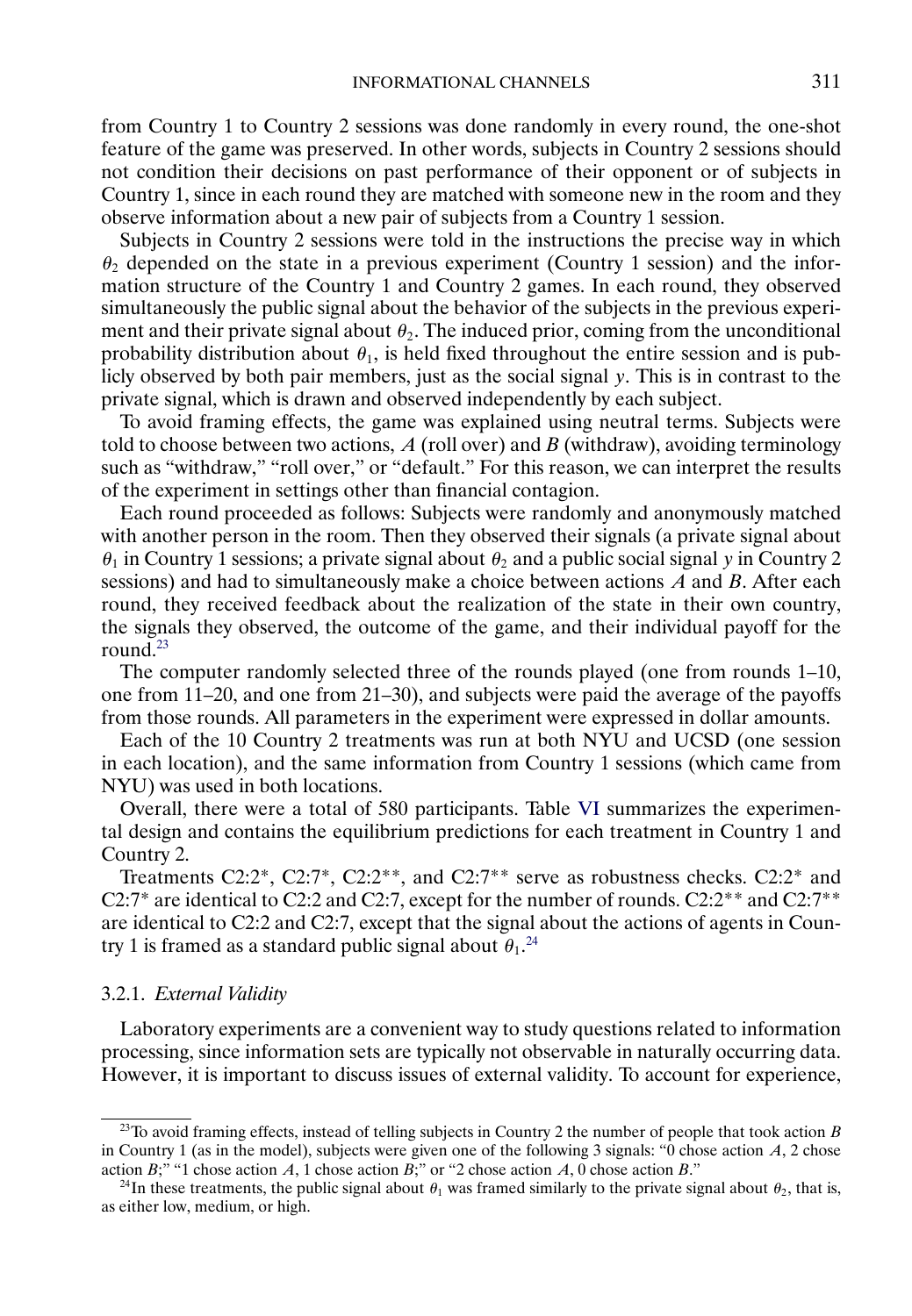| TARI E VI | ĺ<br>י רויית (<br>L TREATMENTS AND EQUILIBRIU<br>. ENT.<br>$\mathbf{m}$<br>.<br>.<br>. |
|-----------|----------------------------------------------------------------------------------------|
|-----------|----------------------------------------------------------------------------------------|

<span id="page-15-0"></span>

| eatment | Induced prior                                                                                                                                                                                                                                                                                                                                                                                                                                                                                                                                                        | tion of states (s)<br>Correla                                                                                                                 | Precision of $y(\alpha)$        | Location         | $#$ subjects | $#$ rounds | Equilibrium actions                       |
|---------|----------------------------------------------------------------------------------------------------------------------------------------------------------------------------------------------------------------------------------------------------------------------------------------------------------------------------------------------------------------------------------------------------------------------------------------------------------------------------------------------------------------------------------------------------------------------|-----------------------------------------------------------------------------------------------------------------------------------------------|---------------------------------|------------------|--------------|------------|-------------------------------------------|
|         | <b>Dotimistic</b>                                                                                                                                                                                                                                                                                                                                                                                                                                                                                                                                                    |                                                                                                                                               |                                 | LIXN             |              |            | Roll over for all signals                 |
|         | <b>Pessimistic</b>                                                                                                                                                                                                                                                                                                                                                                                                                                                                                                                                                   |                                                                                                                                               |                                 | NYU              | र्द          |            | Roll over for $x = m$ and $x = h$         |
|         | <b>Primistic</b>                                                                                                                                                                                                                                                                                                                                                                                                                                                                                                                                                     | None                                                                                                                                          | Jninformative (                 | NYU, UCSE        |              |            | Roll over for all signals                 |
|         |                                                                                                                                                                                                                                                                                                                                                                                                                                                                                                                                                                      | $\frac{3}{4}$                                                                                                                                 | Jninformative                   | NYU, UCSD        |              |            | Roll over for all signals                 |
|         |                                                                                                                                                                                                                                                                                                                                                                                                                                                                                                                                                                      | $\frac{3}{4}$                                                                                                                                 | Jninformative (                 | JCSD             |              |            | Roll over for all signals                 |
|         |                                                                                                                                                                                                                                                                                                                                                                                                                                                                                                                                                                      | $\frac{3}{4}$                                                                                                                                 | 1/3<br>1<br>Jninformative       | JCSI             |              |            | Roll over for all signals                 |
|         |                                                                                                                                                                                                                                                                                                                                                                                                                                                                                                                                                                      |                                                                                                                                               | $\mathrm{Iigh}\left(3/4\right)$ | VYU, UCSI        |              |            | Roll over for all signals                 |
|         |                                                                                                                                                                                                                                                                                                                                                                                                                                                                                                                                                                      | 3/4                                                                                                                                           | $\text{Iigh}(3/4)$              | VYU, UCSE        |              |            | Roll over for all signals                 |
|         | $\begin{array}{l} \mbox{Optimistic}\\ \mbox{Optimistic}\\ \mbox{Optimistic}\\ \mbox{Optimistic}\\ \mbox{Optimistic}\\ \mbox{Optimistic}\\ \mbox{Resimistic}\\ \mbox{Resimistic}\\ \mbox{Resimistic}\\ \mbox{Resimistic}\\ \mbox{Resimistic}\\ \mbox{Resimistic}\\ \mbox{Resimistic}\\ \mbox{Resimistic}\\ \mbox{Resimistic}\\ \mbox{Resimistic}\\ \mbox{Resimistic}\\ \mbox{Resimistic}\\ \mbox{Resimistic}\\ \mbox{Resimistic}\\ \mbox{Resimistic}\\ \mbox{Resimistic}\\ \mbox{Resimistic}\\ \mbox{Resimistic}\\ \mbox{Resimistic}\\ \mbox{Resimistic}\\ \mbox{Res$ |                                                                                                                                               | Perfect (1                      | VYU, UCSI        |              |            | Roll over for all signals                 |
|         |                                                                                                                                                                                                                                                                                                                                                                                                                                                                                                                                                                      | 1/3                                                                                                                                           | Uninformative (                 | NYU, UCSE        |              |            | Roll over for all signals                 |
|         |                                                                                                                                                                                                                                                                                                                                                                                                                                                                                                                                                                      | $\frac{3}{4}$                                                                                                                                 | Jninformative                   | <b>AYU, UCSD</b> |              |            | Roll over for $x = m$ and $x = h$         |
|         |                                                                                                                                                                                                                                                                                                                                                                                                                                                                                                                                                                      | $\frac{4}{3}$                                                                                                                                 | Jninformative                   | JCSD             |              |            | Roll over for $x = m$ and $x = h$         |
|         |                                                                                                                                                                                                                                                                                                                                                                                                                                                                                                                                                                      | $\frac{3}{4}$                                                                                                                                 | 1/3<br>Jninformative            | JCSL             |              |            | Roll over for $x = m$ and $x = h$         |
|         | <b>Pessimisti</b>                                                                                                                                                                                                                                                                                                                                                                                                                                                                                                                                                    | 1/3<br>High (: C<br>High (: C)<br>High (: C)<br>Khigh (: C)<br>And (: C)<br>And (: C)<br>High (: C)<br>High (: C)<br>High (: C)<br>High (: C) | $\mathrm{High}\ (3/4)$          | VYU, UCSI        |              |            | Roll over for all signals                 |
|         | <b>Pessimistic</b>                                                                                                                                                                                                                                                                                                                                                                                                                                                                                                                                                   | $\frac{3}{4}$                                                                                                                                 | High $(3/4)$                    | AYU, UCSE        |              |            | Roll over for $y = 0$ , $y = 1$ & $x = h$ |
|         | Pessimistic                                                                                                                                                                                                                                                                                                                                                                                                                                                                                                                                                          |                                                                                                                                               | Perfect (1                      | NYU, UCSD        |              |            | Roll over for $y = 0$                     |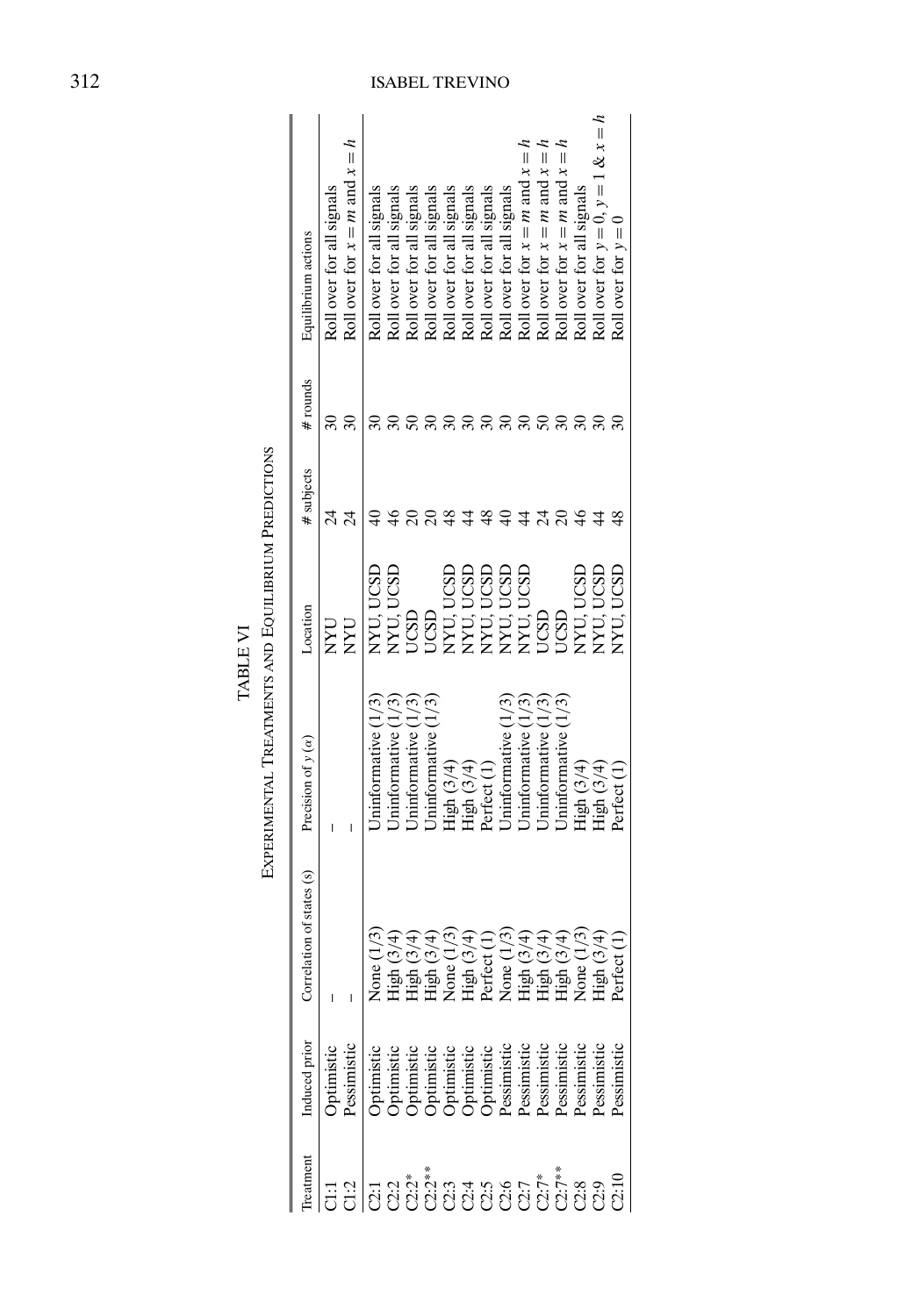<span id="page-16-0"></span>subjects in this experiment have an opportunity to learn from the environment and their decisions by playing a large number of repetitions of the game (30 or 50 rounds) with full feedback. Most of the data analysis is based on the last 20 rounds of the experiment (for the 30-round sessions) to allow behavior to stabilize after the learning that takes place in the first 10 rounds. In order to ensure robustness of the results, all sessions from the main set of treatments were run with two different subject pools in different locations, which led to the same qualitative (and similar quantitative) findings. Likewise, a set of robustness checks shows systematic deviations that allow us to conclude that the observed departures from the theory are not due to chance or mistakes.

In terms of portability of the experimental results, a series of papers have compared the performance of undergraduates and professionals in the same experimental setup. In the vast majority of cases, there is no qualitative difference in the types of decisions made by these two groups (see [Frechette](#page-37-0) [\(2015,](#page-37-0) [2016\)](#page-37-0) for a survey).<sup>25</sup> This suggests that laboratory experiments can provide a qualitative guide to the type of behavior that might arise in markets. It is important to emphasize the difference between qualitative and quantitative findings (see [Kessler and Vesterlund](#page-38-0) [\(2015\)](#page-38-0)). For example, systematic biases in the use of information, such as the ones reported in this paper, are qualitative findings that could be common across students and professionals; however, the magnitude of these biases could differ across populations. For this reason, the data analysis will focus on qualitative results by studying systematic deviations from theoretical predictions based on significance and sign, without putting much emphasis on magnitudes of coefficients.<sup>26</sup>

The use of laboratory experiments to address macroeconomic questions is gaining relevance due to the widespread use of explicit microfounded models. As explained by [Duffy](#page-37-0) [\(2016\)](#page-37-0), we require experimental designs that simplify macroeconomic environments to their core to overcome the complexity of the models. In order to study how subjects process information related to fundamentals and social learning, I simplify the environment as much as possible while keeping the tension between strategic and fundamental uncertainty that characterizes episodes of contagion. Similar to other coordination game experiments, this experiment can be given both a macroeconomic interpretation—-financial contagion—and a microeconomic one, for example, contagion of political revolts. Even with a neutral framing, we observe that the generic forces in the experiment (which will be detailed below) are consistent with what we observe in episodes of contagion, suggesting that the insights that we gain from studying this specific set of microfoundations experimentally can enrich our understanding of episodes of contagion. For example, the contagion to South Korea that followed from the crisis that originated in Thailand in 1997 was characterized by weak fundamental links (consistent with base-rate neglect that led financial actors to ignore the lack of fundamental correlation between the countries) and

 $^{25}$ In a closely related context, [Alevy, Haigh, and List](#page-36-0) [\(2007\)](#page-36-0) compared the behavior of students and market professionals from the floor of the Chicago Board of Trade in a game of information cascade formation. Earnings and the rate of cascades do not differ across subject pools, suggesting that insights about social learning behavior can be extended from the student population to professionals. Moreover, they find that professionals are slightly less Bayesian than students, suggesting that the extensive training and experience of traders do not guarantee that their behavior will be consistent with Bayes' rule. This is of particular relevance here, since this paper documents two information processing biases that also imply departures from Bayesian rationality.

 $26$ The different treatments of the experiment are designed to portray extreme cases where certain signals should or should not be taken into account. For example, when  $s = 1/3$  or  $\alpha = 1/3$  the social signal should simply not be taken into consideration by subjects in Country 2, because it is uninformative about their payoffrelevant state. These treatments were designed to identify departures in the use of information where magnitudes are not even a question because this signal is simply unrelated to the decision.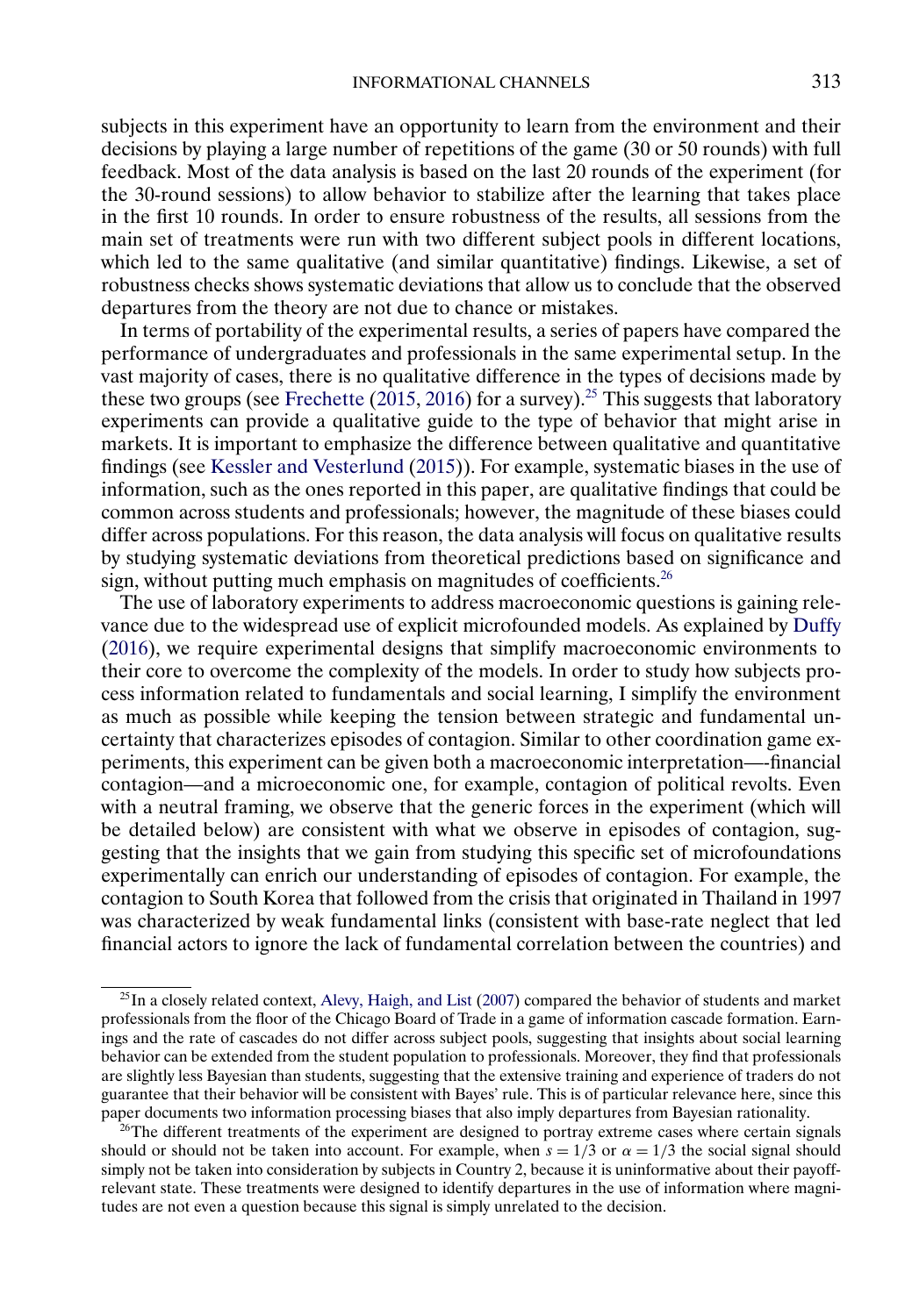<span id="page-17-0"></span>anecdotal evidence of overreaction to the observation of what was happening in neighboring countries (consistent with the overreaction to social information).

#### 4. EXPERIMENTAL RESULTS

I briefly describe the behavior of subjects in Country 1 sessions. Then I study the behavior of subjects in Country 2 sessions by testing two main hypotheses about the use of information related to fundamentals and to social behavior and their effects in terms of welfare. Unless otherwise specified, the results will focus on the last 20 rounds played by subjects, to allow for behavior to stabilize.

# 4.1. *Country 1*

The main question when analyzing Country 1 data is whether subjects behave differently when given an optimistic prior than when given a pessimistic prior. Indeed, there are significant differences in these two treatments and in the expected direction. For each signal observed, there is a significantly lower proportion of decisions to roll over when the prior about the state in Country 1 is pessimistic than when it is optimistic. For each treatment, Table VII shows the percentage of total decisions to roll over for each private signal observed in the last 20 rounds of the experiment (pairwise comparisons across treatments are all statistically different at the 1% level of significance).

This result is in line with the qualitative prediction of more decisions to roll over under optimistic priors. We also observe a higher rate of default for the intermediate state  $\theta_1 =$  $\dot{M}_1$  with the pessimistic prior than with the optimistic prior (61.67% compared to 16.67%), at the  $1\%$  level of significance.<sup>27</sup>

Subjects in Country 1 sessions behave qualitatively similar to the existing experimental results on standard global games (see [Heinemann, Nagel, and Ockenfels](#page-38-0) [\(2004\)](#page-38-0) and [Szkup and Trevino](#page-38-0) [\(2019\)](#page-38-0)). Across treatments, 85% of subjects use unique monotone strategies, and for each treatment about 50% of total strategies coincide with the equilibrium prediction.

Even if we do not observe all subjects in Country 1 following the equilibrium strategies (rolling over for all signals when facing an optimistic prior; rolling over for medium and high signals, and withdrawing for low signals, when facing a pessimistic prior), we observe a significant difference in behavior in the direction prescribed by the theory, implying a meaningful treatment effect.<sup>28</sup>

TABLE VII PERCENTAGE OF ROLLOVER DECISIONS, BY SIGNAL AND TREATMENT, C1

|           | Optimistic prior |      |     | Pessimistic prior                             |      |
|-----------|------------------|------|-----|-----------------------------------------------|------|
| Low       | Medium           | High | Low | Medium                                        | High |
| $31.97\%$ |                  |      |     | $100\%$ $100\%$ $13.15\%$ $61.83\%$ $92.65\%$ |      |

<sup>&</sup>lt;sup>27</sup>Note that the relevant state to use in studying rates of default is the intermediate state,  $\theta_1 = M_1$ , where default occurs when agents miscoordinate their actions.

 $28$ One could argue that the deviations of the observed behavior of Country 1 subjects from the equilibrium prediction could alter the equilibrium predictions for subjects in Country 2. I calculate the optimal strategies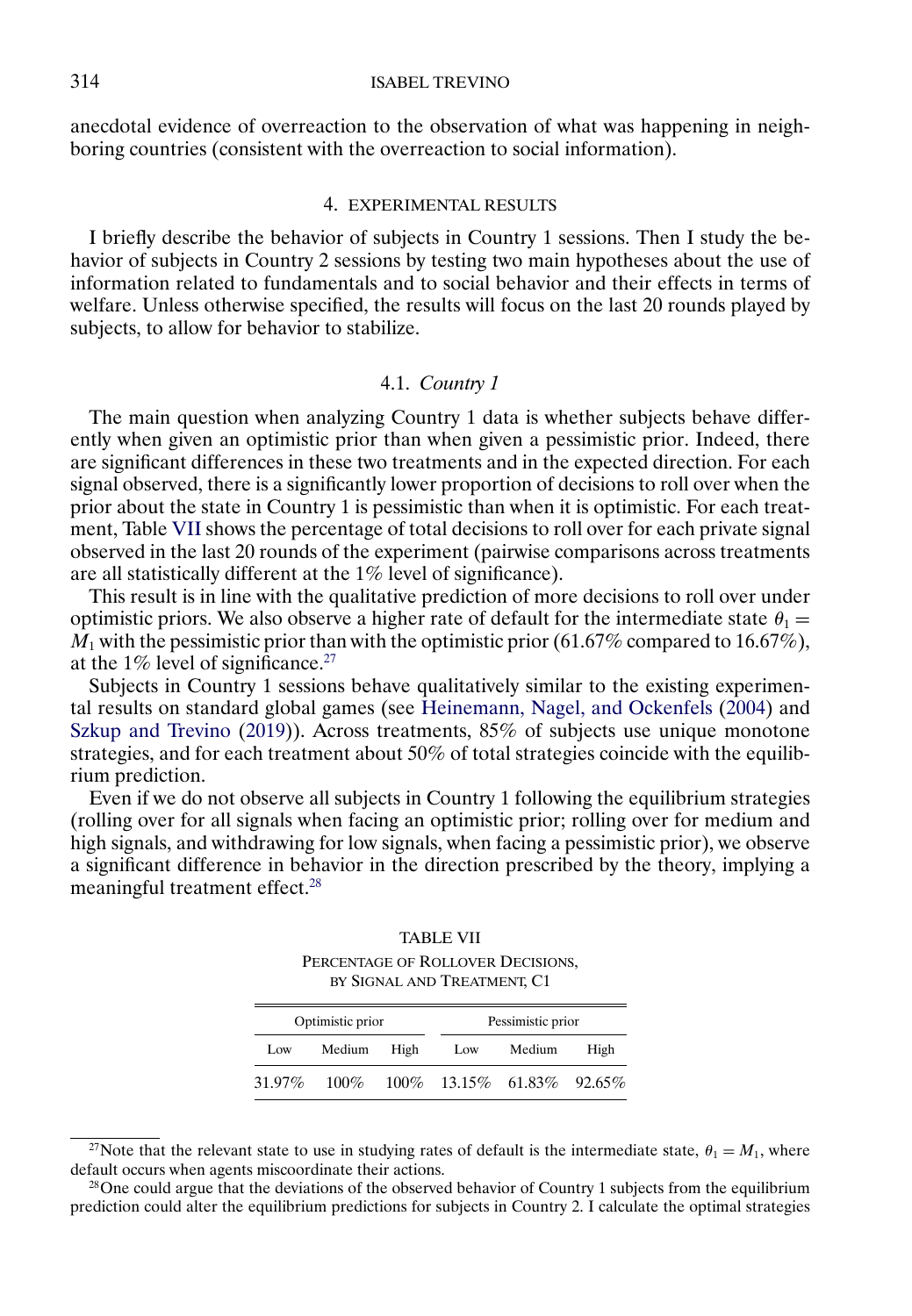#### 4.2. *Country 2*

<span id="page-18-0"></span>To analyze the behavior of subjects in Country 2 sessions, we focus on how they use the information related to the fundamental and social learning channels of contagion. Recall that subjects observe three pieces of information and, depending on the treatment, all or only a subset of them are relevant for their decision: (1) the prior about  $\theta_1$  (optimistic vs. pessimistic), which is related solely to the fundamental channel of contagion, (2) the public signal about the behavior of agents in Country 1 ( $y \in \{0, 1, 2\}$ ), which is related to the social learning channel of contagion, and (3) the private signal about  $\theta_2$  ( $x_2^i \in \{l_2, m_2, h_2\}$ ), which, by design, is always informative. I refer to cases where the signals corresponding to the two channels of contagion should determine subjects' behavior as situations where would we expect the channels of contagion to be active.

HYPOTHESIS 1: The fundamental channel of contagion is active whenever the states are correlated  $(s > 1/3)$ . The social learning channel of contagion is active when the states are correlated  $(s > 1/3)$  and the signal about the behavior in Country 1 is informative  $(\alpha > 1/3)$ .

Table VIII shows the results of five random-effects logit regressions that test Hypothesis 1. For all regressions, the dependent variable is the probability of rolling over. The

|                                          | 1              | 2              | 3              | $\overline{4}$ | 5            |
|------------------------------------------|----------------|----------------|----------------|----------------|--------------|
|                                          | $s = 1/3$ ,    | $s = 3/4$ ,    | $s = 1/3$ ,    | $s = 3/4$ ,    | $s=1$ ,      |
|                                          | $\alpha = 1/3$ | $\alpha = 1/3$ | $\alpha = 3/4$ | $\alpha = 3/4$ | $\alpha = 1$ |
| $x_2^i$ (private signal)                 | 3.035          | 3.761          | 3.712          | 2.932          | 2.243        |
|                                          | (0.31)         | (0.377)        | (0.367)        | (0.322)        | (0.294)      |
| <i>y</i> rollover (social signal)        | 0.593          | 0.644          | 1.17           | 1.679          | 1.028        |
|                                          | (0.207)        | (0.241)        | (0.249)        | (0.26)         | (0.314)      |
| $d_{\text{prior}}$ (prior dummy)         | $-0.329$       | $-0.83$        | $-0.243$       | $-0.339$       | $-2.767$     |
| $(0$ opt, 1 pess)                        | (0.796)        | (0.722)        | (0.753)        | (0.696)        | (0.756)      |
| $d_{\text{prior}} * x_2^l$               | 0.329          | $-0.157$       | $-0.49$        | 0.193          | 0.157        |
|                                          | (0.451)        | (0.472)        | (0.449)        | (0.434)        | (0.37)       |
| $d_{\text{prior}} * y_{\text{rollover}}$ | 0.556          | 0.089          | 0.406          | $-0.271$       | 0.997        |
|                                          | (0.306)        | (0.317)        | (0.331)        | (0.35)         | (0.391)      |
| $\mathcal{C}$                            | $-2.281$       | $-2.147$       | $-3.167$       | $-2.714$       | $-1.367$     |
|                                          | (0.562)        | (0.533)        | (0.575)        | (0.514)        | (0.598)      |
| N                                        | 1600           | 1800           | 1858           | 1756           | 1836         |

TABLE VIII

LOGIT ESTIMATES OF INFORMATION TAKEN INTO ACCOUNT FOR INDIVIDUAL ACTIONS, BY TREATMENT<sup>a</sup>

<sup>a</sup>Clustered (by subject) standard errors in parentheses. Location dummies included in all specifications (see Table [XI\)](#page-33-0). Coefficients in bold represent qualitative departures from theoretical predictions.

for agents in Country 2 under the belief that agents in Country 1 behave as in Table [VII](#page-17-0) and call these the "empirical" equilibrium strategies. This changes the equilibrium of only two Country 2 treatments: When  $(s, \alpha) = (3/4, 3/4)$ , the "empirical" equilibrium strategy is to roll over for  $x_2^i = h_2$  and  $x_2^i = m_2 \& y = 0$  and to withdraw otherwise; when  $(s, \alpha) = (1, 1)$  agents roll over for  $x_2^i = m_2 \& y = 0$  and  $x_2^i = h_2 \& y = 0$  and withdraw otherwise. The fraction of subjects that use these strategies for the relevant Country 2 treatments is 5% and 12.5%, respectively. In what follows, the analysis of Country 2 takes this into account, if relevant.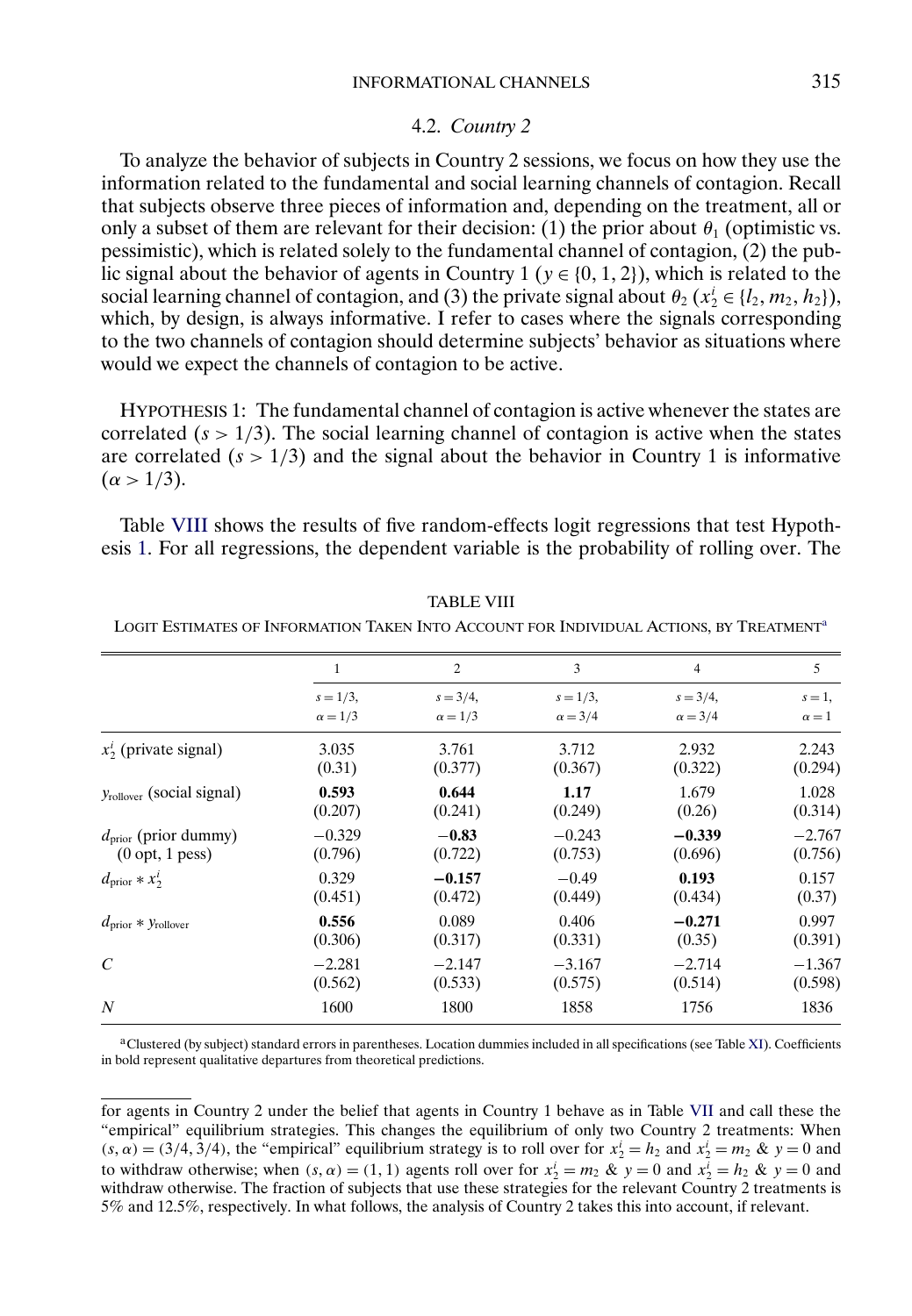<span id="page-19-0"></span>independent variables are the private signals  $x_2^i$ , the public signal about the number of agents that rolled over in Country 1,  $y_{\text{rollower}}$ , a dummy variable  $d_{\text{prior}}$  that takes a value of 0 for an induced optimistic prior and a value of 1 for an induced pessimistic prior; and two interacted terms of this dummy, one with the private signal  $(d_{prior} * x_2^i)$  and the other with the public signal  $(d_{\text{prior}} * y_{\text{roll}})$  to account for any additional variation of the signals  $x_2^i$ and  $y_{\text{follower}}$ , respectively, under a different prior. Location dummies are also included in all specifications to account for possible differences in behavior across the two locations where the experiment was run (see Table [XI](#page-33-0) in the [Appendix](#page-33-0) for coefficients of these variables). The five specifications differ in the combination of the parameters  $(s, \alpha)$  that define each treatment (see Table [VI\)](#page-15-0). In each of these specifications, I pool the data from sessions where an optimistic and a pessimistic prior were induced. I test whether there is a significant difference in behavior under these priors by looking at the coefficient of the dummy  $d<sub>prior</sub>$  and its interacted terms. The coefficients in bold indicate departures, in terms of significance, from the expected results stated in Hypothesis [1.](#page-18-0) These departures occurred either because coefficients that should be significant are not, or because coefficients that should not be significant are significant.29 Table [XII](#page-34-0) in the [Appendix](#page-33-0) contains the marginal effects of these regressions.

Table [VIII](#page-18-0) shows that we cannot establish full support for Hypothesis [1](#page-18-0) in the data. For both locations, the observed departures from these predictions imply two systematic biases in information processing that are directly related to the two channels of contagion. The coefficients in bold help to identify these biases by illustrating departures, in terms of significance, from theoretical predictions.<sup>30</sup>

One of these biases is related to social learning. In Table [VIII,](#page-18-0) we observe that subjects take into consideration the signal about the behavior of subjects in Country 1 in all the treatments. This signal should have been taken into consideration only in the cases where it is informative ( $\alpha > 1/3$ ) and the states are correlated ( $s > 1/3$ ). We see, for the coefficients in bold, that this signal is a significant determinant of choices and we identify a bias of overreaction to this signal for the cases where it is completely uninformative, either because it is uncorrelated to the true behavior of subjects in Country 1 ( $\alpha = 1/3$ ) or because the states are uncorrelated  $(s = 1/3)$ , in which case it carries no relevant information for subjects in Country 2, irrespective of its precision.<sup>31</sup> For simplicity, in the remainder of the paper I will refer to this overreaction bias as the social imitation bias.<sup>32</sup>

 $^{29}$ I used departures in terms of significance of coefficients, and not their magnitudes, to focus on qualitative results in order to minimize external validity concerns.

 $30$ In particular, coefficients in bold relating to  $y_{\text{volume}}$  indicate cases where this variable should not have an effect, but instead is found to be significant to, at least, the 5% level. This illustrates the overreaction to the social signal that strengthens the social learning channel. On the other, the coefficients in bold relating to  $d_{prior}$ (and its interacted terms) refer to cases where it should be significant, but it is not. This illustrates the base-rate neglect that weakens the fundamental channel.

 $31$ The reason for the coefficient for  $y_{\text{volume}}$  being larger in specification 3 than in specifications 1 and 2 could be that this signal has some accuracy when  $\alpha = 3/4$ , unlike when  $\alpha = 1/3$ . A subject might use a heuristic where he partially follows the actions of others if he believes that they knew how to play a similar game (even if uncorrelated to the game he is playing). This cannot be the case when  $\alpha = 1/3$ , because this signal is not informative about the actions of others. If this is the case, then we "lose" those subjects that try to use such a heuristic when  $\alpha = 1/3$ , leading to a lower coefficient of  $y_{\text{volume}}$ . A similar argument can be used to rule out the interpretation that the overreliance on social information is due to pure imitation, since the social signal does not convey information about the actions of others when  $\alpha = 1/3$ . Moreover, in all the specifications with an overreaction bias, subjects rely more on their private signal than on the social information, implying that it cannot be pure imitation.

<sup>32</sup>I call this a social imitation bias, and not a social learning bias, because subjects cannot *learn* about their payoff-relevant state from this signal when  $s = 1/3$  or  $\alpha = 1/3$ .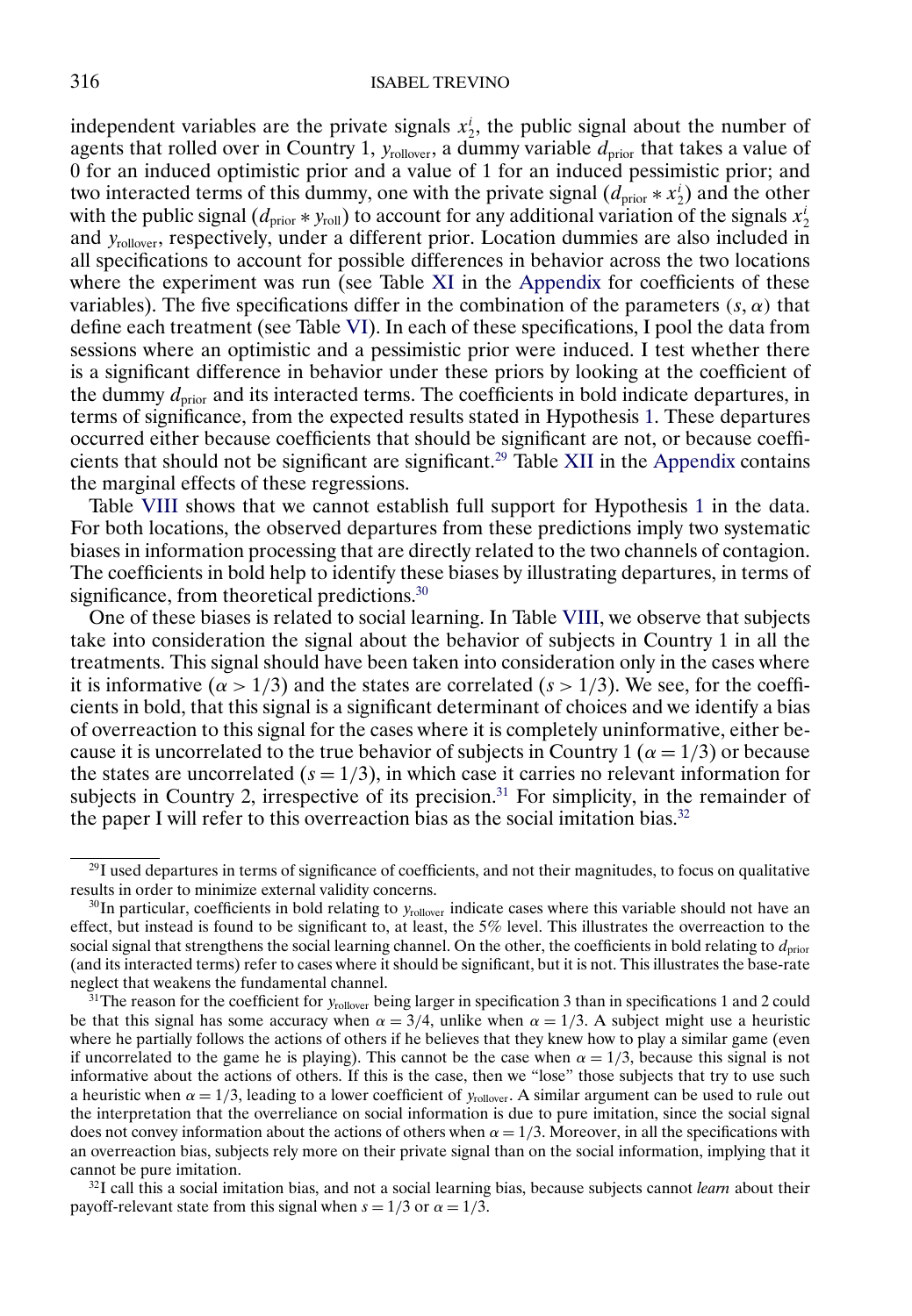<span id="page-20-0"></span>The other bias in information processing that we can identify from Table [VIII](#page-18-0) is related to the fundamental channel in the form of base-rate neglect, since subjects do not take into consideration the prior about  $\theta_1$  in situations where the states are correlated  $(s > 1/3)$ . In this case, subjects underweight or ignore the information contained in the prior. We identify the emergence of this bias qualitatively by the lack of statistical significance of the coefficients of the dummy that differentiates the two treatments according to the prior,  $d_{\text{prior}}$ .<sup>33</sup> Regardless of the social signal, subjects in Country 2 should take the information about the prior into account when the fundamentals are positively correlated  $(s > 1/3)$ . This means that the coefficient of  $d_{\text{prior}}$  should be statistically different from zero in specifications 2, 4, and 5. Notice that this is the case only for specification  $5.^{34,35}$  In specifications 2 and 4, where  $s = 3/4$ , we see no statistical difference in behavior from the sessions where different priors were induced. This effectively means that even when there is a 75% chance of  $\theta_2$  to coincide with  $\theta_1$ , subjects ignore this information when forming beliefs about  $\theta_2$ . This is a clear example of base-rate neglect, first introduced by [Kahne](#page-38-0)[man and Tversky](#page-38-0) [\(1973\)](#page-38-0) and reviewed by [Bar-Hillel](#page-36-0) [\(1980,](#page-36-0) [1990\)](#page-36-0), which has been largely documented in individual decision-making tasks.<sup>36</sup> The qualitative results presented in Table [VIII](#page-18-0) remain after controlling for risk aversion (see Table [XIII](#page-35-0) in the [Appendix\)](#page-33-0).<sup>37</sup>

The emergence of these biases shows that subjects use public information differently, depending on its source. Both the prior and the social signal are public information, but when this information is presented as a prior, subjects tend to underweight (or completely ignore) it, even if it is informative. However, when presented as a signal based on social behavior, subjects take it into consideration even in cases where it is completely uninformative. Section [4.2.2](#page-25-0) contains robustness checks that deepen our understanding of the intrinsic differences between these two types of public information.

With these results in hand, we turn our attention to the second hypothesis, which addresses welfare implications of these biases.

HYPOTHESIS 2: The frequencies of withdrawals and the mean payoffs of subjects in the experiment are consistent with the equilibrium predictions, given the realization of states and signals in the experiment.

<sup>&</sup>lt;sup>33</sup>One could alternatively identify a base-rate neglect bias by looking at differences in the coefficient of  $d_{\text{prior}}$ , conditional on the realization of the private signals. Just as in the case of the social imitation bias, I focus on a qualitative identification of biases based on the significance of coefficients, rather than their magnitudes, to minimize issues of external validity. One could posit different hypotheses for why base-rate neglect emerges, such as lack of experience or cognitive load. However, in order to focus on the effect of biases on action choices, we are agnostic about their underlying individual causes.

<sup>&</sup>lt;sup>34</sup>The fact that base-rate neglect is present when both signals are noisy but highly informative (specification 4), and it is not when both signals are perfectly informative (specification 5) might suggest a higher likelihood of observing this bias as the uncertainty in the environment increases. Since specification 5 implies no base-rate neglect, we can conclude that the emergence of this bias is not a result of experimental procedures, which were identical across treatments.

<sup>&</sup>lt;sup>35</sup>Notice that in specification 5 subjects overrely on the private signal with respect to the social signal, according to equilibrium. Since we defined the social imitation bias as the case where subjects take into consideration the actions of others when they are irrelevant, this observation is not contradictory of the definition of this bias.

<sup>&</sup>lt;sup>36</sup>Notice that simple departures from equilibrium (withdrawing when equilibrium suggests rolling over and vice versa) are not necessarily caused by these two biases. Such equilibrium departures can be due to a nonequilibrium use of private information, as in Country 1, where a social imitation bias is not possible and there is no base-rate neglect.

<sup>&</sup>lt;sup>37</sup>The risk aversion coefficient in Table [XIII](#page-35-0) corresponds to the switching point of the risk measure of [Holt](#page-38-0) [and Laury](#page-38-0) [\(2002\)](#page-38-0).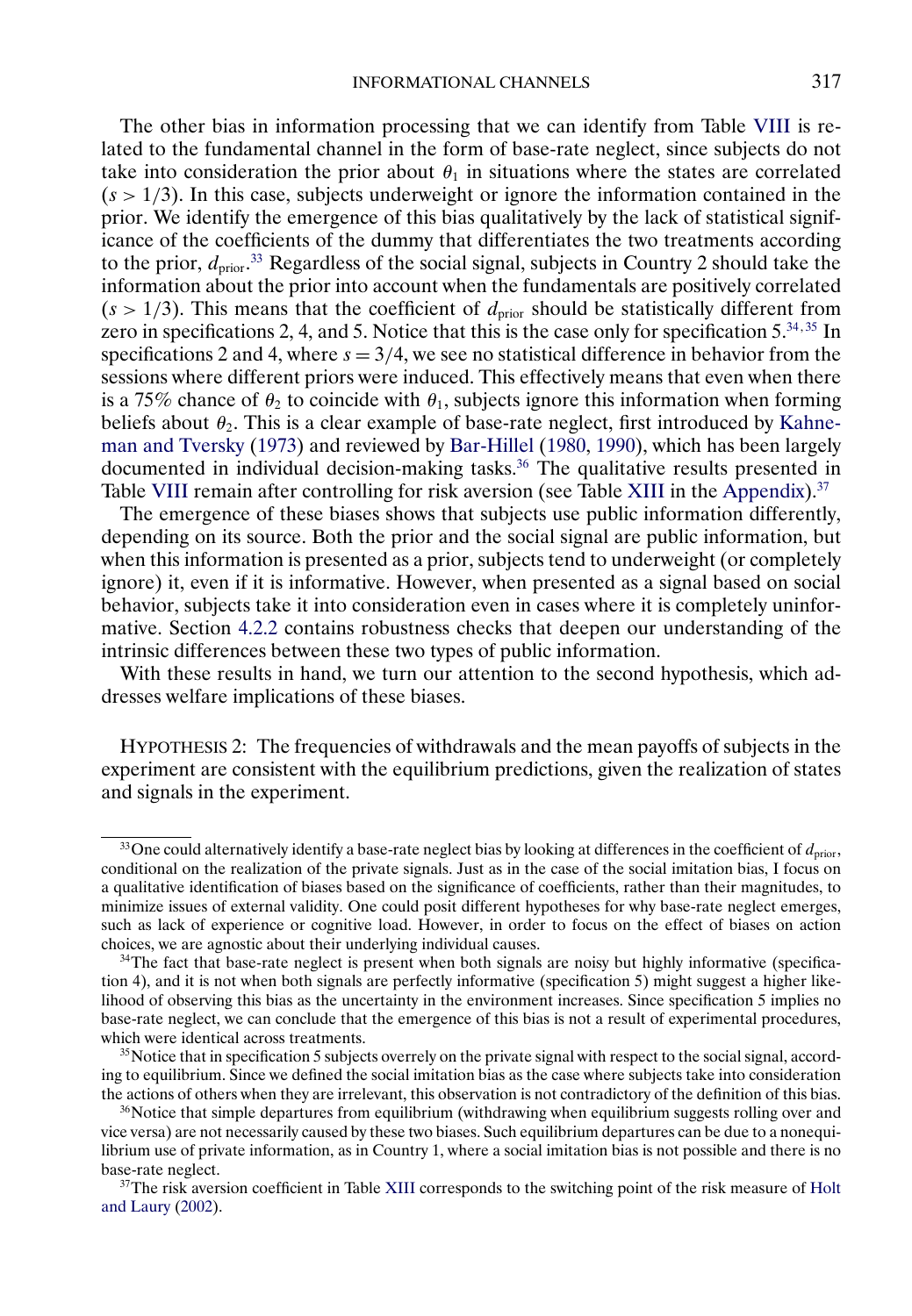For the realization of signals in each treatment, the equilibrium frequency of withdrawals is calculated by looking at the instances where the equilibrium action is to withdraw. In order to understand the welfare consequences of departures from the equilibrium predictions, I construct constrained efficiency and first-best allocation benchmarks. The constrained efficiency benchmark corresponds to a social planner that faces the same informational constraints as the agents and recommends actions consistent with the cooperative solution of the game.<sup>38</sup> In the first-best allocation benchmark, the social planner faces no informational constraints, so the planner's recommendation is for agents to withdraw when the state is low  $(\theta_2 = L_2)$  and to roll over when the state is either medium or high  $(\theta_2 \in \{M_2, H_2\})$ .

For each treatment, Panel A of Table [IX](#page-22-0) compares the observed frequency of withdrawals to the equilibrium predictions and to the two efficiency benchmarks. The numbers in parentheses are indices corresponding to the proportion of instances where the observed withdrawals coincide with withdrawals under constrained efficiency and firstbest allocations. The higher this index, the smaller the loss in terms of welfare. This information is presented graphically in Figure [2.](#page-23-0) For the treatments with a pessimistic prior and  $(s, \alpha) \in \{(3/4, 3/4), (1, 1)\}\$ , Table [IX](#page-22-0) shows two additional equilibrium predictions and constrained efficiency benchmarks, which correspond to the "empirical" equilibrium discussed in Footnote [29,](#page-19-0) that is, the equilibrium prediction for Country 2 that would arise under the belief that agents in Country 1 behave exactly as the Country 1 subjects do in the experiment (see Table [VII\)](#page-17-0), which differs from the standard equilibrium prediction for only those two treatments. All numbers in Table [IX](#page-22-0) that refer to the equilibrium, constrained efficiency, and first-best benchmarks correspond to the frequencies of withdrawals or mean payoffs that would arise if we imposed the strategies recommended by these benchmarks to the specific realizations of states and signals in the different treatments of the experiment.

The results in Panel A of Table [IX](#page-22-0) do not support Hypothesis [2.](#page-20-0) In all of the treatments, the observed frequency of withdrawals is statistically different from the equilibrium predictions (*p*-values  $< 0.01$  for all but column 7 where *p*-value  $< 0.05$ ). Likewise, the observed proportion of withdrawals differs from the constrained efficiency benchmark in all treatments (all  $p$ -values  $< 0.01$ ) and from the first-best allocation in all but two treatments (*p*-values  $\lt 0.01$  for columns 2, 6, 7, 8, 10;  $\lt 0.05$  for columns 5, 9,  $\lt 0.1$  for column 4, and  $> 0.1$  for columns 1, 3).<sup>39</sup> Notice that in all but two treatments (optimistic prior and  $(s, \alpha) \in \{(1/3, 1/3), (1/3, 3/4)\}\)$ , these departures indicate more withdrawals than prescribed by equilibrium. To gain a better understanding of the optimality of the decisions of subjects, we observe the efficiency indices given in parentheses. This is also illustrated by the dark grey filling of the vertical bars in Figure [2,](#page-23-0) which represents the frequencies of observed withdrawals that coincide with constrained efficiency withdrawals. (The light grey filling represents observed withdrawals that are not prescribed by this benchmark.)

<sup>&</sup>lt;sup>38</sup>When the prior is optimistic and  $s > 1/3$ , constrained efficiency coincides with equilibrium predictions (roll over for all signals). When  $s = 1/3$ , for both an optimistic prior and a pessimistic prior the recommendation is to withdraw when both private signals are low (for all realizations of y), and to roll over otherwise. When the prior is pessimistic and  $(s, \alpha) = (3/4, 1/3)$ , the recommendation is to withdraw if there is at least one low private signal, and roll over otherwise. When the prior is pessimistic and  $(s, \alpha) = (3/4, 3/4)$ , the recommendation is to withdraw when  $y = 2$  (for all combinations of private signals), when  $y = 1$  and at least one private signal is low, and when both private signals are low, and to roll over otherwise. Finally, when the prior is pessimistic and  $(s, \alpha) = (1, 1)$ , the recommendation is to roll over when  $y = 0$ , and to withdraw otherwise.

<sup>&</sup>lt;sup>39</sup>In these two treatments, however, observed withdrawals coincide with those predicted by the first-best allocation less than half of the time.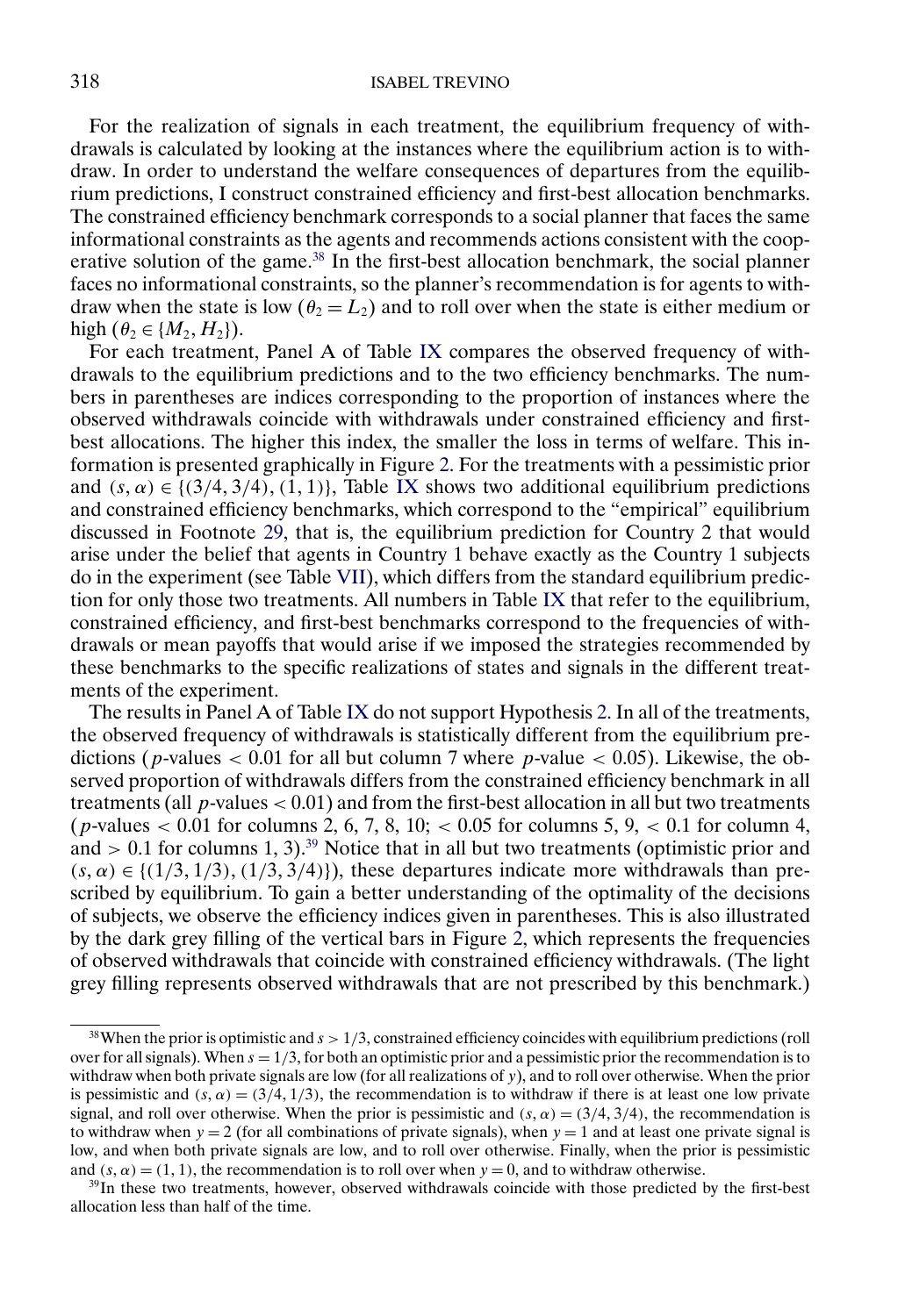<span id="page-22-0"></span>

|                                                                  |                                         |                             | Optimistic prior                                   |                                                                         |                                |                                                                                                                                                                                             |                                                |                                                          | Pessimistic prior    |                                                                                    |                              |                                                 |
|------------------------------------------------------------------|-----------------------------------------|-----------------------------|----------------------------------------------------|-------------------------------------------------------------------------|--------------------------------|---------------------------------------------------------------------------------------------------------------------------------------------------------------------------------------------|------------------------------------------------|----------------------------------------------------------|----------------------|------------------------------------------------------------------------------------|------------------------------|-------------------------------------------------|
|                                                                  | $\alpha = 1/3$<br>$s = 1/3$             | $s=3$<br>$\frac{1}{\alpha}$ | $=3/4$<br>$s = 1/3$                                | $\alpha = 3/4$<br>$s = 3/4$                                             | $\alpha = 1$<br>$\overline{s}$ | $\alpha = 1/3$<br>$s = 1/3$                                                                                                                                                                 | $\alpha = 1/3$<br>$s = 3/4$                    | $\alpha = 3/4$<br>$s = 1/3$                              |                      | $\alpha = 3/4$<br>$s = 3/4$                                                        | ă                            | $\overline{\mathbb{I}}$<br>$s = 1$              |
|                                                                  |                                         |                             |                                                    |                                                                         |                                | Panel A: Frequency of withdrawals                                                                                                                                                           |                                                |                                                          |                      |                                                                                    |                              |                                                 |
| $Deserved (\%)$                                                  |                                         | 26.9                        |                                                    |                                                                         |                                |                                                                                                                                                                                             |                                                |                                                          |                      | 41.8                                                                               |                              | 54.1                                            |
| Equilibrium $(\%)$                                               | 32.5                                    |                             |                                                    |                                                                         | $\frac{18.5}{0}$               |                                                                                                                                                                                             |                                                |                                                          |                      |                                                                                    |                              |                                                 |
| Cons. eff. $(\%)$                                                | $\mathfrak{g}_1$                        |                             |                                                    |                                                                         |                                |                                                                                                                                                                                             |                                                |                                                          | 58<br>55.7<br>(0.8)  | $\begin{array}{c} 58.4^{\dagger} \\ 51.1^{\dagger} \\ 0.74)^{\dagger} \end{array}$ | 73.8<br>73.8<br>0.88)        | 81.8†<br>81.9†<br>(0.96)†                       |
| Observed/CE                                                      |                                         | Ī                           |                                                    |                                                                         |                                |                                                                                                                                                                                             |                                                |                                                          |                      |                                                                                    |                              |                                                 |
| First-best (%)                                                   | $\frac{0.36}{31.5}$                     | 0.6                         |                                                    | 23.6                                                                    | $\overline{15}$                |                                                                                                                                                                                             |                                                |                                                          |                      | 46.4                                                                               |                              | $\infty$                                        |
| <b>Observed</b> /FB                                              | (84.0)                                  | (0.33)                      | $31.8$<br>$0.27$<br>$0.3$<br>$0.47$<br>$0.47$      | (0.36)                                                                  | (0.35)                         | $\begin{array}{c} 32.8 \\ 0 \\ 14.3 \\ 0.29 \\ \hline \end{array}$                                                                                                                          | $43.3$<br>$41.3$<br>$69.6$<br>$69.6$<br>$69.6$ | $41.1$<br>$0.52$<br>$16.4$<br>$0.32$<br>$0.48$<br>$0.48$ |                      | (0.61)                                                                             |                              | (0.73)                                          |
|                                                                  |                                         |                             |                                                    |                                                                         |                                |                                                                                                                                                                                             |                                                |                                                          |                      |                                                                                    |                              |                                                 |
| Observed                                                         |                                         |                             |                                                    | 12.99                                                                   |                                |                                                                                                                                                                                             |                                                |                                                          |                      | 8.08                                                                               |                              | 6.27                                            |
| Equilibrium                                                      |                                         |                             |                                                    |                                                                         |                                |                                                                                                                                                                                             |                                                |                                                          |                      |                                                                                    |                              |                                                 |
| Cons. eff.                                                       |                                         | 12.57<br>16.09<br>16.09     |                                                    |                                                                         |                                |                                                                                                                                                                                             |                                                |                                                          |                      |                                                                                    |                              |                                                 |
| Dbserved/CE                                                      | 10.2<br>13.59<br>13.7<br>14.96<br>14.96 | $(0.78)$<br>16.87           | 10.33<br>13.95<br>13.96<br>10.06<br>10.06<br>10.06 | $\begin{array}{l} 15.27 \\ 15.27 \\ 16.85 \\ 16.32 \\ 16.8 \end{array}$ |                                |                                                                                                                                                                                             | 7.13<br>8.13<br>0.86<br>0.6<br>0.6             | 9.93<br>0.93<br>0.07<br>0.03<br>0.03                     | 743<br>8.73<br>0.93) | $6.69^{\dagger}$<br>9.27 <sup>+</sup><br>9.87) <sup>*</sup>                        | $6.37$<br>$6.37$<br>$0.98$ ) | $5.9^{\dagger}$<br>$6.28^{\dagger}$<br>$(0.99)$ |
| First-best                                                       |                                         |                             |                                                    |                                                                         |                                |                                                                                                                                                                                             |                                                |                                                          |                      | 12.58                                                                              |                              |                                                 |
| Observed/FB                                                      | (0.68)                                  | 0.75                        |                                                    |                                                                         |                                | Panel B: Mean payoffs (in dollars)<br>2.99 15.15 8.88 7.18<br>5.27 17 12 8.12<br>5.27 17 12.17 8.12<br>85) (0.89) (0.73) (0.86)<br>5.22 17.6 13.6 11.93<br>8.31<br>8.32 0.86) (0.65) (0.66) |                                                |                                                          |                      | (0.64)                                                                             |                              | $^{10.4}_{0.01}$                                |
| <sup>T</sup> : predictions for observed behavior in C1 sessions. |                                         |                             |                                                    |                                                                         |                                |                                                                                                                                                                                             |                                                |                                                          |                      |                                                                                    |                              |                                                 |

| <b>TABLE IX</b> | WAIS AND MEAN PAYOERS TO EQUITIBRITIM AND EFFICEN |
|-----------------|---------------------------------------------------|

# INFORMATIONAL CHANNELS 319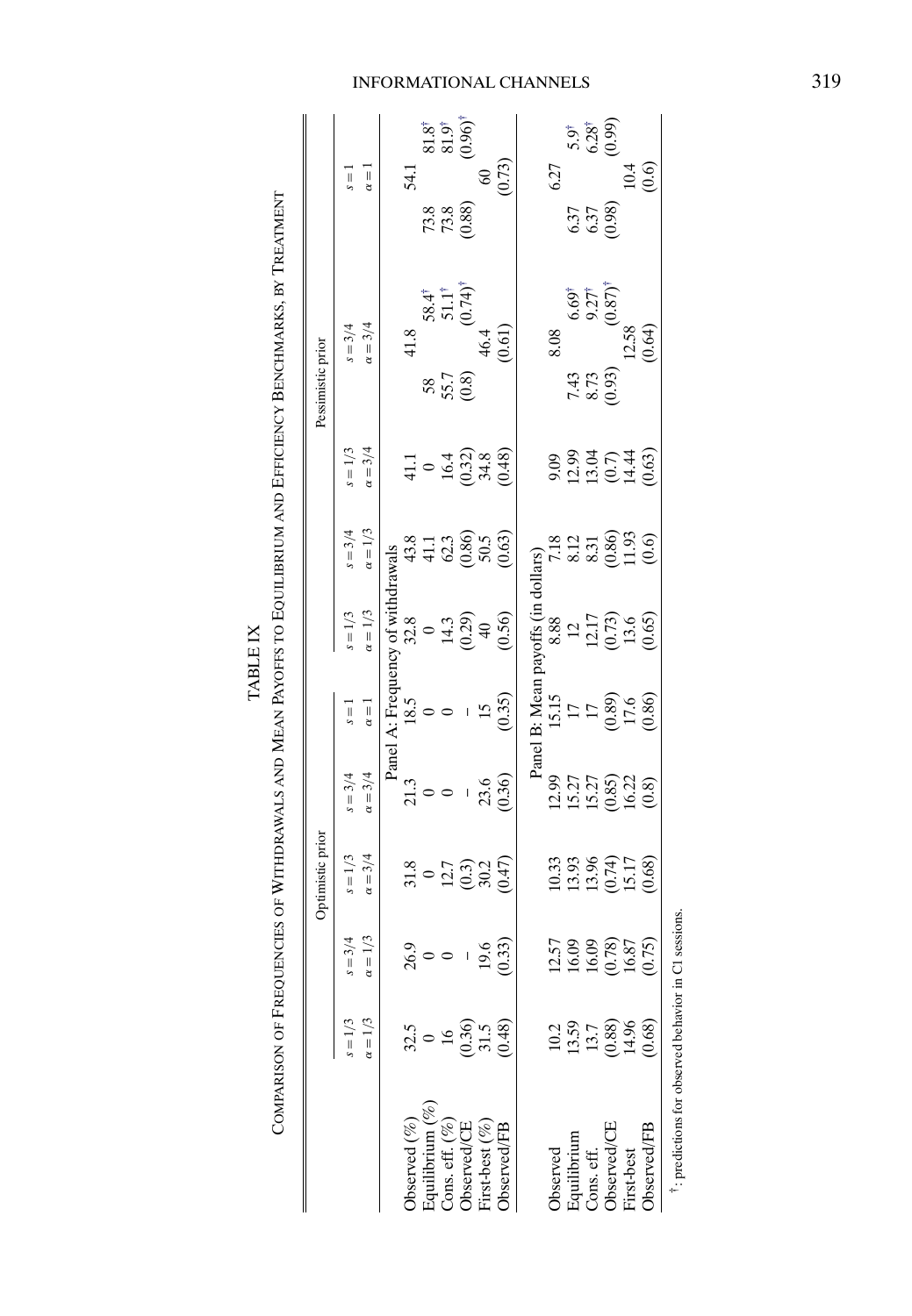<span id="page-23-0"></span>

Note: Constrained efficiency (dark grey filling) corresponds to the fraction of observed withdrawals that are predicted by constrained efficiency, notto the total fraction of withdrawals in the constrained efficiency benchmark. The horizontal lines depicting the first best allocation follow the same logic.

FIGURE 2.—Frequencies of withdrawals, by treatment.

On average, there are more discrepancies when the prior is optimistic than when it is pessimistic. The horizontal line in each vertical bar corresponds to the first-best allocation. The discrepancies between the equilibrium frequencies of withdrawals and those corresponding to the first-best allocation illustrate the well-known result regarding the inefficiency of the equilibrium in global games (see [Morris and Shin](#page-38-0) [\(2003\)](#page-38-0)).

Another indicator of welfare based on performance is mean payoffs. For the observed states and signals in each treatment of the experiment, Panel B in Table [IX](#page-22-0) reports the mean realized payoffs of subjects in the experiment and the mean realized payoffs that would arise under the equilibrium strategies and our two benchmarks. The numbers in parentheses are a measure of relative performance and correspond to the ratio of mean realized payoffs to the payoffs that would arise under the benchmarks. We can interpret these numbers as an index of welfare: The larger the number, the smaller the loss in terms of welfare. Figure 3 presents these results graphically. The loss in terms of welfare with respect to constrained efficiency is illustrated by the dark grey filling of the vertical bars, which corresponds to additional payoffs not realized in the experiment. The horizontal lines correspond to the mean payoffs that would arise under the first-best allocation.



Note: Dark grey filling of bars corresponds to additional payoffs not realized in the experiment that would result under the constrained efficiency benchmark.

FIGURE 3.—Mean payoffs, by treatment.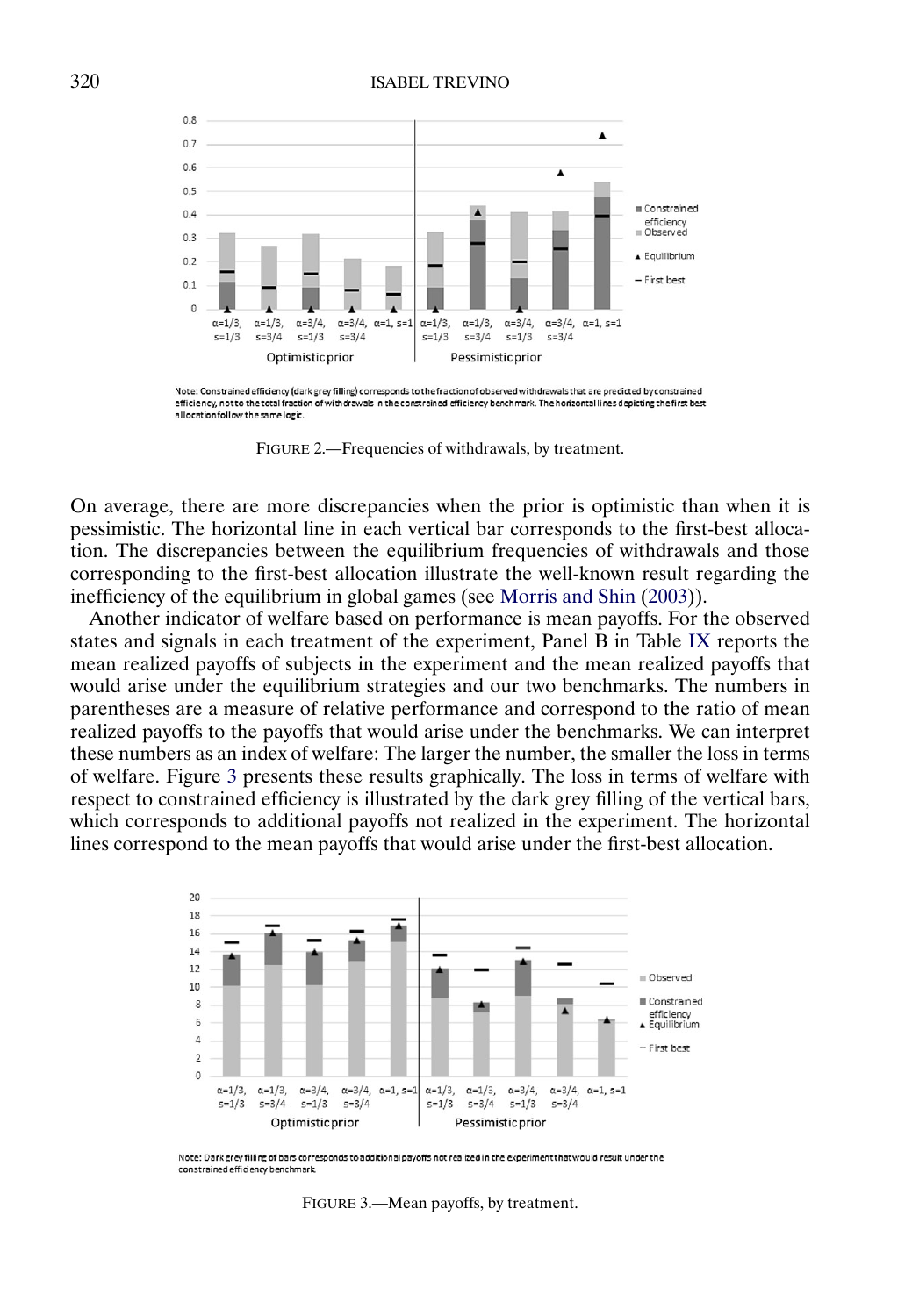<span id="page-24-0"></span>We can see from Panel B in Table [IX](#page-22-0) that in all but two cases the mean realized payoffs in the experiment are statistically lower than the mean payoffs that would have arisen if subjects had followed the equilibrium strategies ( $p$ -values  $< 0.01$ , except for the last column where  $p$ -value  $> 0.1$ ). In all but one case, they are lower than the constrained efficiency payoffs (*p*-values  $< 0.01$ , except for the last column where *p*-value  $> 0.1$ ), and in all cases they are lower than those corresponding to the first-best allocation (all pvalues  $< 0.01$ ). Subjects realized significant welfare losses by departing from the equilibrium strategies in the treatments where there were more withdrawals than prescribed by equilibrium. However, in one of these treatments (pessimistic prior,  $(s, \alpha) = (3/4, 3/4)$ ) there was a significant gain in terms of welfare from departing from the equilibrium strategy, while in another (pessimistic prior,  $(s, \alpha) = (1, 1)$ ) the realized payoffs of subjects are not statistically different from the equilibrium prediction.40

We can interpret these welfare effects as a result of the information processing biases that violate Hypothesis [1.](#page-18-0) Since there is a strong and systematic overreaction to the social signal, the next subsection analyzes how this overreaction could be related to the specific departures that we observe.

# 4.2.1. *Social Imitation: The Cost of Following Others*

We now look at the cost, in terms of forgone payoffs, that results when subjects take the action opposite to the one prescribed by equilibrium after they observe a signal that indicates that at least one or exactly two of the subjects in Country 1 took that action. We can identify two types of departure due to the social imitation bias: (1) withdrawing after observing a signal that agents in Country 1 withdrew, when the equilibrium action is to roll over, and (2) rolling over after observing a signal that agents in Country 1 rolled over, when the equilibrium action is to withdraw. Departure (1) can be interpreted as a contagious panic, since subjects react negatively in their own country after observing signals of distress in a foreign country. Departure (2) can be interpreted as a case of contagious confidence, since subjects take actions that imply confidence in their country after observing subjects in a foreign country showing confidence in their own market.

I analyze four cases. The first two correspond to departure (1), and the third and fourth correspond to departure (2). The first case is when subjects observe a signal of at least one subject in Country 1 withdrawing and they withdraw as well, instead of following equilibrium by rolling over. The second case is the same as the first, except that the signal they observe says that both subjects from Country 1 withdrew. The third and fourth cases are analogous to the first two, but for signals about subjects in Country 1 rolling over and as a result they roll over, when the equilibrium action prescribes withdrawing, given the signals that they observe.

<sup>40</sup>We can also analyze whether the equilibrium strategy is optimal, given the distribution of subjects in the sample. We can distinguish five types of subjects: (1) the theoretical equilibrium subjects, (2) the "empirical" equilibrium subjects, who believe that agents in Country 1 behave exactly as the subjects in Country 1, (3) the subjects who take into account the correct information (according to s and  $\alpha$ ) but do not choose actions according to  $(1)$  or  $(2)$ ,  $(4)$  the subjects who exhibit the biases that violate Hypothesis [1,](#page-18-0) and  $(5)$  the subjects who behave randomly. There is considerable heterogeneity in the distribution of types within and across treatments. In four treatments, the theoretical equilibrium strategy is still payoff maximizing, given the observed distributions of types, and the payoff losses from equilibrium departures for subjects in categories (3) and (4) were similar. That is, the cost of misusing correct information is not different from the cost of holding incorrect information in the first place.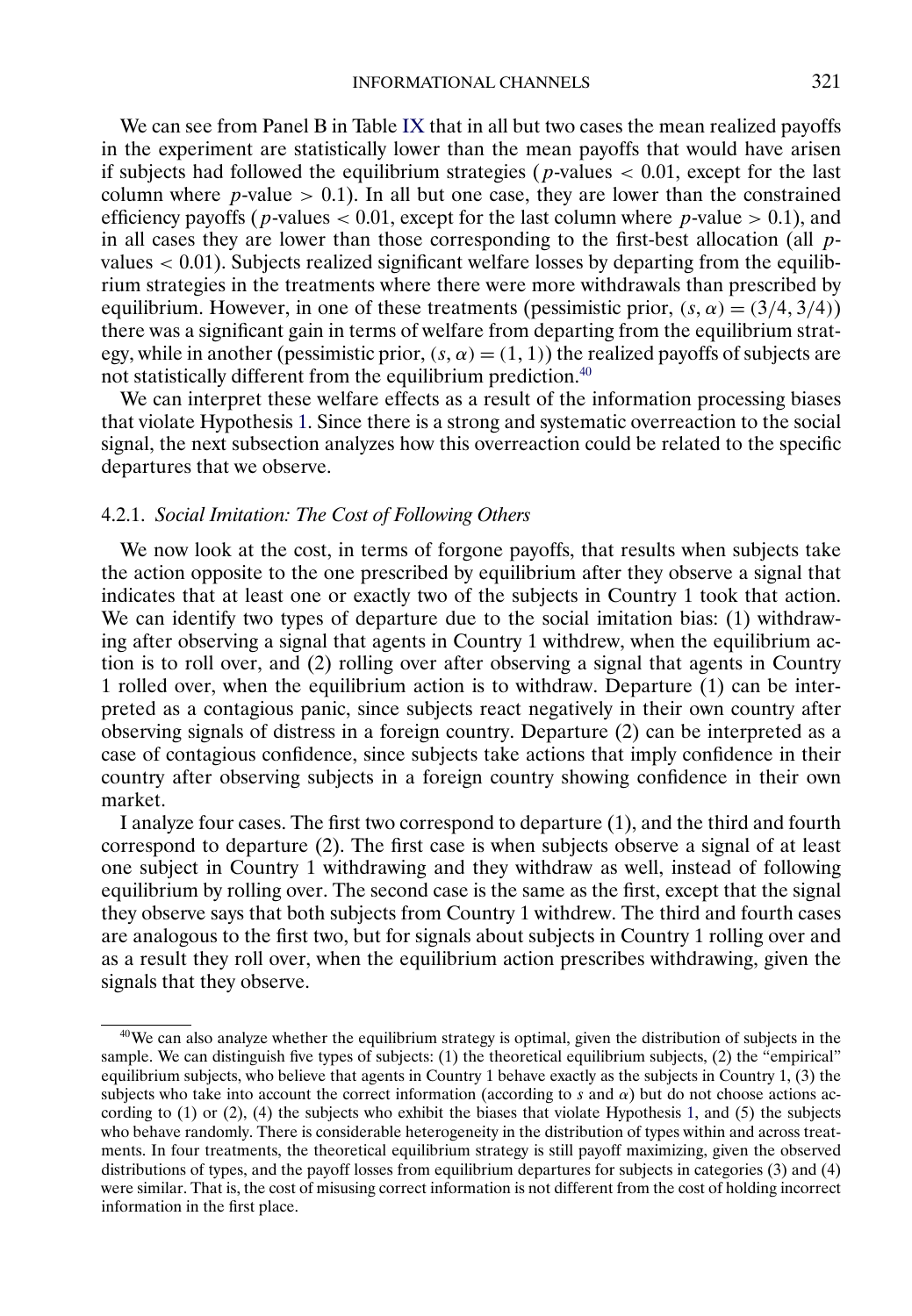<span id="page-25-0"></span>For each treatment, Table [X](#page-26-0) shows the mean payoffs associated with each of these four cases as well as the mean payoff that would have resulted from following the equilibrium strategy in those instances. Table [X](#page-26-0) also shows the percentage of such instances with respect to the total number of decisions in the last  $20$  rounds of each treatment, as well as the predictions of the "empirical" equilibrium for the treatments with a pessimistic prior and  $(s, \alpha) \in \{(3/4, 3/4), (1, 1)\}$  (see Footnote [29\)](#page-19-0).

We see from Table [X](#page-26-0) that in all treatments where an optimistic prior is induced, and in those where a pessimistic prior is induced and the states are uncorrelated  $(s = 1/3)$ , there is a significant payoff loss from following withdrawals in Country 1 ( $p$ -value  $< 0.01$ ) for all cases). This is consistent with the results of Table [IX,](#page-22-0) which show more instances of withdrawals for those same treatments. The payoff difference in Table [X](#page-26-0) also explains the lower mean realized payoffs for those treatments reported in Table [IX.](#page-22-0) This illustrates the potentially negative effects of the social learning channel of contagion through the emergence of irrational panics. However, when there is a pessimistic prior, the states are correlated ( $s \in \{3/4, 1\}$ ) and the signal about behavior in Country 1 is informative  $(\alpha \in \{3/4, 1\})$ , we see a significant increase in payoffs resulting from contagious confidence due to the social imitation bias ( $p$ -values  $< 0.01$ ).<sup>41</sup> These two treatments are the only ones that do not exhibit a higher rate of withdrawals than prescribed by equilibrium, as shown in Table [IX.](#page-22-0) This biased increase in confidence suggests that subjects increased their payoffs as a consequence of more successful coordination and fewer withdrawals.42

# 4.2.2. *Robustness of Results*

This section presents new experimental observations to check the robustness of the results presented thus far. The first one asks whether the biases we observe are persistent over time. The second one addresses the framing of the social information.

4.2.2.1. *Longer Sessions.* To better understand the nature of the information processing biases documented here, we explore what happens when subjects play the game for 20 additional rounds (50 in total). The objective of this exercise is to understand whether these biases persist even when subjects have more time to learn how to behave in this environment. For this purpose, I run two additional sessions for the case where  $s = 3/4$ and  $\alpha = 1/3$ , one with an optimistic prior and one with a pessimistic prior. This particular treatment is the natural choice since when  $s = 3/4$  and  $\alpha = 1/3$  we identify both baserate neglect (no significance in the coefficient of the prior) and overreaction to the social information (significance of the signal about the actions of others). Table [XIV](#page-35-0) in the [Ap](#page-33-0)[pendix](#page-33-0) shows the results of a regression analogous to Specification 2 in Table [VIII](#page-18-0) for

<sup>&</sup>lt;sup>41</sup>The direction of the observed departures for the treatments with an optimistic prior (more withdrawals) is not surprising, since equilibrium predicts that subjects should always roll over. Notice, however, that departures in both directions are a possibility for some treatments with a pessimistic prior, and we in fact see them. Intuitively, observing contagious confidence when the prior is pessimistic (as in the treatments where  $(s, \alpha) \in$  $\{(3/4, 3/4), (1, 1)\}\)$  is a starker result than under an optimistic prior, since subjects are ex ante less likely to believe that rolling over would lead to a preferable outcome when the prior is pessimistic than when it is optimistic.

 $42$ The fact that social imitation leads to welfare gains with respect to equilibrium illustrates the inefficient nature of the equilibrium in a global game. However, the mean realized payoff resulting from these deviations is still statistically lower than the constrained efficiency benchmark. Thus in these situations, departures from equilibrium lead to welfare gains, but they do not correct all inefficiencies.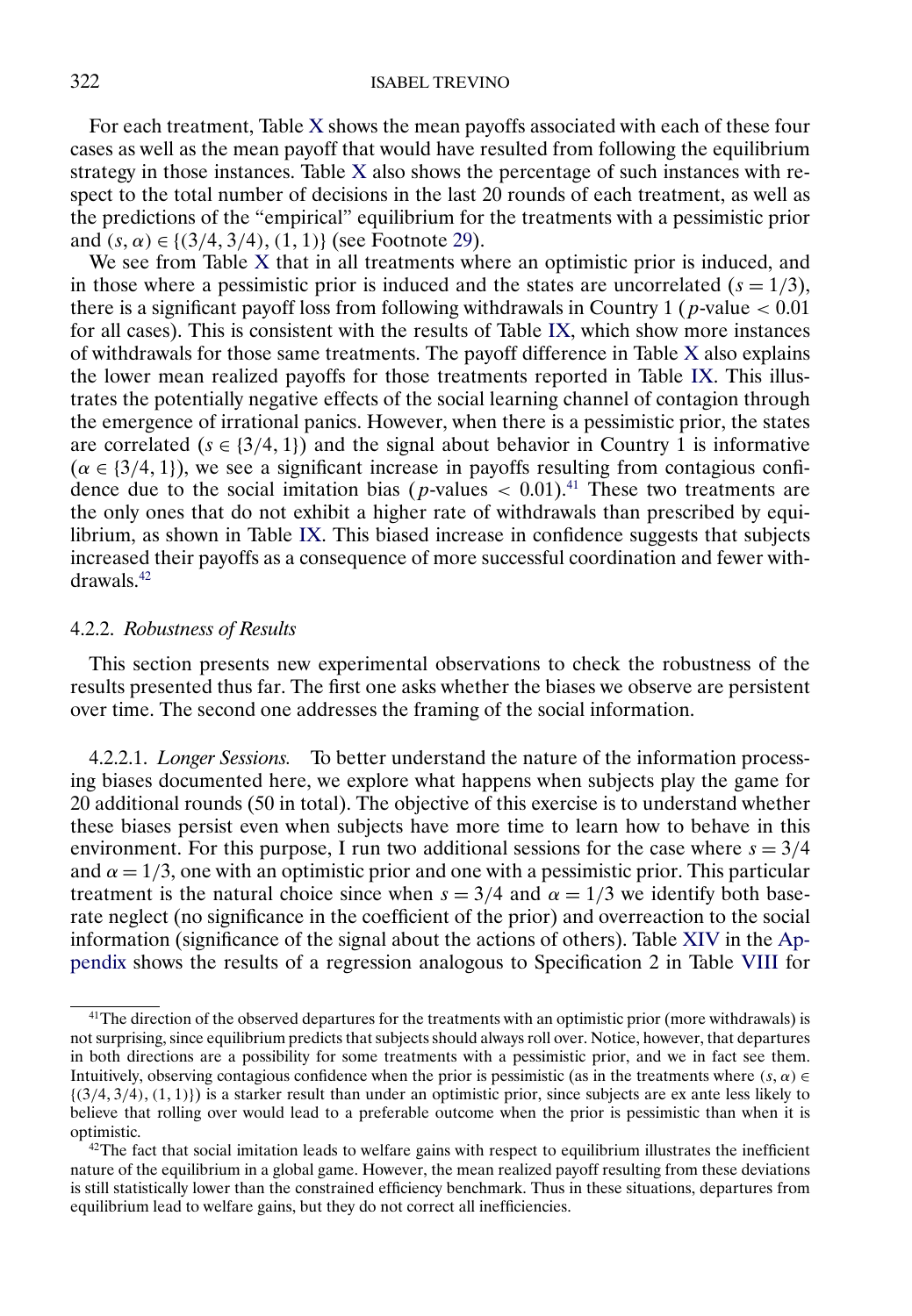| $\sum$ | ext That Affair<br>$\frac{1}{2}$<br>È<br>م<br>۽<br>MEOLIO<br>ranc) Enor<br>ׇ֓֓֓׆֝֝<br>i<br>F |
|--------|----------------------------------------------------------------------------------------------|
|--------|----------------------------------------------------------------------------------------------|

<span id="page-26-0"></span>

| $\alpha =$<br>$\frac{1}{7.09}$<br>$\frac{4}{1.5\%}$<br>$\bar{1}-1$<br>$\mathsf I$<br>I<br>I<br>$4^{\dagger}$<br>8.57 <sup>†</sup><br>8.57 <sup>†</sup><br>9.348°<br>9.59° <sup>†</sup><br>8.48° <sup>†</sup><br>115% <sup>†</sup><br>$s = 3/4$<br>$\alpha = 3/4$<br>$4\frac{5.8\%}{2.7\%}\left 1\right 1\left \frac{8.74}{4.7\%}\right $<br>$\Gamma_{\rm eff}$<br>$\mathsf{I}$<br>I<br>$s = 1/3$<br>$\alpha = 3/4$<br>$\alpha = 3/4$<br>$\alpha = 3/4$<br>$\alpha = 10.97$<br>$\alpha = 10.97$<br>$\alpha = 1/3.2$<br>$\alpha = 1/3.2$<br>$\alpha = 2/6$<br>$\bar{1}$ , $\bar{1}$ , $\bar{1}$<br>I<br>$\begin{array}{r} \begin{array}{r} \n\frac{1}{2} & 4 \\ \frac{1}{2} & 4 \\ \frac{1}{2} & 4\n\end{array} & \n\begin{array}{r} \n\frac{1}{2} & 4 \\ \frac{1}{2} & 4 \\ \frac{1}{2} & 4\n\end{array} & \n\begin{array}{r} \n\frac{1}{2} & 4 \\ \frac{1}{2} & 4 \\ \frac{1}{2} & 4\n\end{array} & \n\begin{array}{r} \n\frac{1}{2} & 4 \\ \frac{1}{2} & 4 \\ \frac{1}{2} & 4\n\end{array} & \n\begin{array}{r} \n\frac{1$<br>$s = 1/3$<br>$\alpha = 1/3$<br>$\alpha = 1/3$<br>$\alpha = 1/3$<br>$\alpha = 1/3$<br>$\alpha = 1/3$<br>$\alpha = 1/3$<br>$\alpha = 1/3$<br>$\alpha = 1/3$<br>$\alpha = 1/3$<br>$\alpha = 1/3$<br>$\alpha = 1/3$<br>$\alpha = 1/3$<br>$\alpha = 1/3$<br>$\alpha = 1/3$<br>$\bar{1}$ – $\bar{1}$<br>$\bar{\mathbb{L}}$<br>$\overline{1}$<br>$s = 1$<br>$\alpha = 1$<br>$\alpha = 1$<br>$\alpha = 1$<br>$\alpha = 1$<br>$\alpha = 1$<br>$\alpha = 1$<br>$\alpha = 1$<br>$\alpha = 1$<br>$\alpha = 1$<br>$\alpha = 1$<br>$\alpha = 1$<br>$\alpha = 1$<br>$\alpha = 1$<br>$\alpha = 1$<br>$\alpha = 1$<br>$\bar{1}$<br>$\sim 1$<br>$\mathsf{I}$<br>$\overline{\phantom{a}}$<br>$\overline{\phantom{a}}$<br>I<br>$s = 3/4$<br>$\alpha = 3/4$<br>$\frac{4}{14.4\%}$<br>$\frac{12.91}{4}$<br>$\frac{4}{12.83}$<br>$\bar{1} - \bar{1}$<br>L<br>I<br>$s = 1/3$<br>$\alpha = 3/4$<br>$\alpha = 3/4$<br>$\alpha = 3/4$<br>$\alpha = 3/4$<br>$\alpha = 3/4$<br>$\alpha = 3/4$<br>$\alpha = 3/4$<br>$\alpha = 3/4$<br>$\alpha = 3/4$<br>$\alpha = 3/4$<br>$\alpha = 3/4$<br>$\alpha = 3/4$<br>$\Gamma$ . $\Gamma$<br>L<br>I<br>$\begin{array}{c} \end{array}$<br>L<br>$\begin{array}{l} \frac{1}{1} = 3/4 \\ \hline 1 \\ 4 \end{array}$<br>$\begin{array}{l} \frac{1}{3} \\ 4 \end{array}$<br>$\begin{array}{l} \frac{1}{3} \\ 13.65 \\ 14.32 \\ 10\% \end{array}$<br>$\mathbf{I}$<br>$\mathsf{I}$<br>I<br>I<br>$\alpha = 1/3$<br>$21.3\%$<br>1.7%<br>$s = 1/3$<br>12.62<br>$%$ total decisions<br>$%$ total decisions<br>$%$ total decisions<br>% total decisions<br>Follow 2 withdraw<br>Follow 1 withdraw<br>Follow 1 roll over<br>Follow 2 roll over<br>Eq. (withdraw)<br>Eq (withdraw)<br>Eq. (roll over)<br>Eq. (roll over) |  | Optimistic prior |  |  | Pessimistic prior |  |         |
|----------------------------------------------------------------------------------------------------------------------------------------------------------------------------------------------------------------------------------------------------------------------------------------------------------------------------------------------------------------------------------------------------------------------------------------------------------------------------------------------------------------------------------------------------------------------------------------------------------------------------------------------------------------------------------------------------------------------------------------------------------------------------------------------------------------------------------------------------------------------------------------------------------------------------------------------------------------------------------------------------------------------------------------------------------------------------------------------------------------------------------------------------------------------------------------------------------------------------------------------------------------------------------------------------------------------------------------------------------------------------------------------------------------------------------------------------------------------------------------------------------------------------------------------------------------------------------------------------------------------------------------------------------------------------------------------------------------------------------------------------------------------------------------------------------------------------------------------------------------------------------------------------------------------------------------------------------------------------------------------------------------------------------------------------------------------------------------------------------------------------------------------------------------------------------------------------------------------------------------------------------------------------------------------------------------------------------------------------------------------------------------------------------------------------------------------------------------------------------------------------------------------------------------------------------------------------------------------------------------------------------------------------------------------------------------------------------------------------------------------------|--|------------------|--|--|-------------------|--|---------|
|                                                                                                                                                                                                                                                                                                                                                                                                                                                                                                                                                                                                                                                                                                                                                                                                                                                                                                                                                                                                                                                                                                                                                                                                                                                                                                                                                                                                                                                                                                                                                                                                                                                                                                                                                                                                                                                                                                                                                                                                                                                                                                                                                                                                                                                                                                                                                                                                                                                                                                                                                                                                                                                                                                                                                    |  |                  |  |  |                   |  | $s = 1$ |
|                                                                                                                                                                                                                                                                                                                                                                                                                                                                                                                                                                                                                                                                                                                                                                                                                                                                                                                                                                                                                                                                                                                                                                                                                                                                                                                                                                                                                                                                                                                                                                                                                                                                                                                                                                                                                                                                                                                                                                                                                                                                                                                                                                                                                                                                                                                                                                                                                                                                                                                                                                                                                                                                                                                                                    |  |                  |  |  |                   |  |         |
|                                                                                                                                                                                                                                                                                                                                                                                                                                                                                                                                                                                                                                                                                                                                                                                                                                                                                                                                                                                                                                                                                                                                                                                                                                                                                                                                                                                                                                                                                                                                                                                                                                                                                                                                                                                                                                                                                                                                                                                                                                                                                                                                                                                                                                                                                                                                                                                                                                                                                                                                                                                                                                                                                                                                                    |  |                  |  |  |                   |  |         |
|                                                                                                                                                                                                                                                                                                                                                                                                                                                                                                                                                                                                                                                                                                                                                                                                                                                                                                                                                                                                                                                                                                                                                                                                                                                                                                                                                                                                                                                                                                                                                                                                                                                                                                                                                                                                                                                                                                                                                                                                                                                                                                                                                                                                                                                                                                                                                                                                                                                                                                                                                                                                                                                                                                                                                    |  |                  |  |  |                   |  |         |
|                                                                                                                                                                                                                                                                                                                                                                                                                                                                                                                                                                                                                                                                                                                                                                                                                                                                                                                                                                                                                                                                                                                                                                                                                                                                                                                                                                                                                                                                                                                                                                                                                                                                                                                                                                                                                                                                                                                                                                                                                                                                                                                                                                                                                                                                                                                                                                                                                                                                                                                                                                                                                                                                                                                                                    |  |                  |  |  |                   |  |         |
|                                                                                                                                                                                                                                                                                                                                                                                                                                                                                                                                                                                                                                                                                                                                                                                                                                                                                                                                                                                                                                                                                                                                                                                                                                                                                                                                                                                                                                                                                                                                                                                                                                                                                                                                                                                                                                                                                                                                                                                                                                                                                                                                                                                                                                                                                                                                                                                                                                                                                                                                                                                                                                                                                                                                                    |  |                  |  |  |                   |  |         |
|                                                                                                                                                                                                                                                                                                                                                                                                                                                                                                                                                                                                                                                                                                                                                                                                                                                                                                                                                                                                                                                                                                                                                                                                                                                                                                                                                                                                                                                                                                                                                                                                                                                                                                                                                                                                                                                                                                                                                                                                                                                                                                                                                                                                                                                                                                                                                                                                                                                                                                                                                                                                                                                                                                                                                    |  |                  |  |  |                   |  |         |
|                                                                                                                                                                                                                                                                                                                                                                                                                                                                                                                                                                                                                                                                                                                                                                                                                                                                                                                                                                                                                                                                                                                                                                                                                                                                                                                                                                                                                                                                                                                                                                                                                                                                                                                                                                                                                                                                                                                                                                                                                                                                                                                                                                                                                                                                                                                                                                                                                                                                                                                                                                                                                                                                                                                                                    |  |                  |  |  |                   |  |         |
|                                                                                                                                                                                                                                                                                                                                                                                                                                                                                                                                                                                                                                                                                                                                                                                                                                                                                                                                                                                                                                                                                                                                                                                                                                                                                                                                                                                                                                                                                                                                                                                                                                                                                                                                                                                                                                                                                                                                                                                                                                                                                                                                                                                                                                                                                                                                                                                                                                                                                                                                                                                                                                                                                                                                                    |  |                  |  |  |                   |  |         |

 $^{\rm a}P$  -values in parenthesis, statistical comparison to equilibrium payoffs.  $^{\rm t}$  : predictions for observed behavior in C1.  $a<sub>p</sub>$ -values in parenthesis, statistical comparison to equilibrium payoffs.

†: predictions for observed behavior in C1.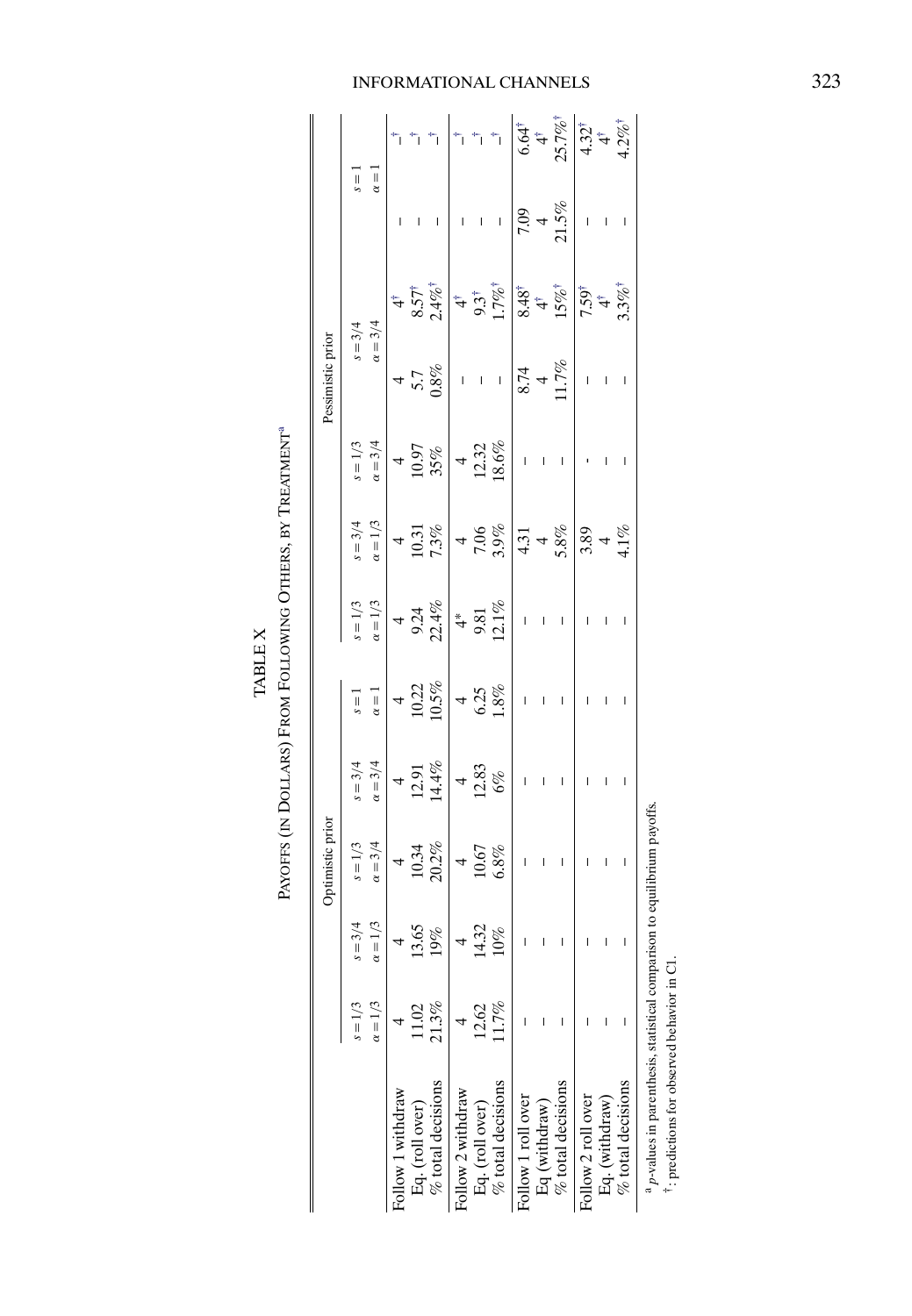<span id="page-27-0"></span>three subsets of the data from the longer sessions. One subset discards only the first ten rounds (as in the regressions in Table [VIII,](#page-18-0) to avoid noise from early rounds when subjects get acquainted with the game), another one shows the results of rounds 11-30, which are the same rounds as in Specification 2 of Table [VIII,](#page-18-0) and another one takes into account only the last 20 rounds (31–50) to see how subjects play the game in the additional rounds once they gained more experience.

As we can see, the overreaction to social information persists even when subjects play for 50 rounds. The base-rate neglect in rounds 11–30 is still present (as in Table [VIII\)](#page-18-0), however, the 20 additional rounds make the coefficient of the prior significant to the 5% level (rounds 11–50) and if we look only at the last 20 rounds (rounds 31–50, the additional rounds of the robustness check) we can see that the coefficient of the prior is significant to the 1% level. These results suggest that the overreaction that strengthens the social learning channel of contagion is more persistent than the base-rate neglect bias that weakens the fundamental channel, which further highlights the different ways in which subjects process public information, depending on its source.

4.2.2.2. *Use of Public Information.* The experimental results show how public information related to fundamentals and to social behavior can affect the propagation of crises in different ways. Put differently, the results show how public information can be under or overeighted, depending on its source. Public information presented as a prior is neglected in cases where it should be relevant, and public information framed as arising from the behavior of others is taken into consideration even when it is irrelevant. In order to fully characterize the behavioral implications of these biases, we ask whether the framing of the social information affected the results. As shown in the continuous model in Section [2,](#page-4-0) this signal is theoretically equivalent to a standard public signal about  $\theta_1$ . For this purpose, I ran additional sessions for Country 2 for the case where  $s = 3/4$  and  $\alpha = 1/3$ , one with an optimistic and one with a pessimistic prior, where instead of observing a public signal about the actions of others, subjects observed a public signal about the realization of the state in Country 1. As mentioned earlier, for these parameters we observe both a baserate neglect bias and an overreaction bias in the original data. Table [XV](#page-36-0) in the [Appendix](#page-33-0) shows the results of a random-effects logit regression for these additional sessions, analogous to Specification 2 of Table [VIII.](#page-18-0) We can see that when we frame the signal about social behavior as a regular public signal, subjects still overreact to it. This is indicative of a systematic overreaction to public information that is not a prior, regardless of how it is framed.<sup>43</sup> However, the change of frame changes the results with respect to the baserate neglect. While subjects neglect the prior when this signal is framed as reflecting the behavior of others, they take it into consideration when it is framed as a "regular" public signal (the coefficient for  $d_{prior}$  is significant in Table [XV](#page-36-0) and not significant in Specification 2 of Table [VIII\)](#page-18-0). A possible interpretation for this difference is that it requires more cognitive effort for subjects to interpret a signal about the behavior of other humans than to interpret a piece of information that comes from a computer. The higher cognitive effort induced by the social frame might lead subjects to spend more cognitive resources to try to understand the reasoning of others that could have led to the signal they observe. As a result, they might be more prone to discard other available information, such as the

<sup>&</sup>lt;sup>43</sup>This systematic overreaction could be a product of the strategic nature of the environment. Subjects might have used this publicly observed information as an aid to coordination, indicating an important difference between this bias and similar biases studied in individual decision-making environments.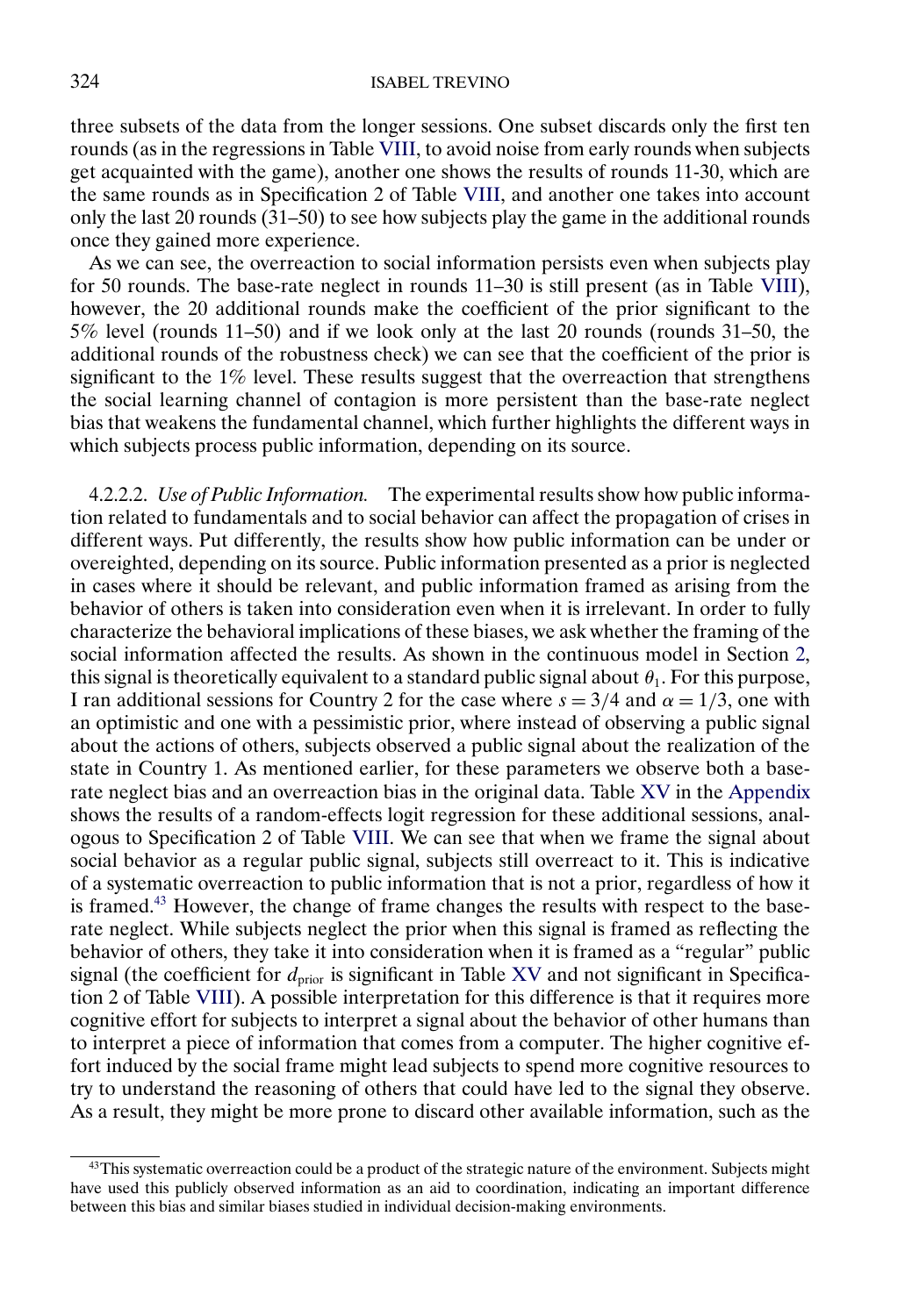<span id="page-28-0"></span>prior, resulting in the base-rate neglect bias. Therefore, the emergence of this bias seems to depend on the nature of the other available signals.<sup>44</sup>

Notice that both of these robustness exercises show strong evidence for the overreaction bias, but not for the base-rate neglect bias. These results emphasize how different types of public information can lead to biases with very different characteristics. Public information presented as a prior can be neglected if social information is present, but this bias is corrected over time, while public information presented as a signal about social behavior is overweighted and this bias is persistent over time. This highlights how social information is intrinsically different from other types of public information and that persistent overreaction to it can have important effects on outcomes and welfare.

# 5. RELATION TO THE LITERATURE

In this section, I focus on the studies that are closely related methodologically to this paper.45 Some experimental papers study financial contagion, but none with the use of global games. [Brown, Trautmann, and Vlahu](#page-37-0) [\(2017\)](#page-37-0), [Chakravarty, Fonseca, and Kaplan](#page-37-0) [\(2014\)](#page-37-0), and Cipriani, Guarino, Guazzarotti, Tagliati, and Fischer [\(2018\)](#page-37-0) studied contagion with both fundamental links and social learning.<sup>46</sup> In all of these papers, fundamentals are either perfectly correlated or not correlated at all and the behavior of agents in the first market is perfectly observed and does not constitute a treatment variable. [Cipriani et al.](#page-37-0) [\(2018\)](#page-37-0) found that contagion occurs in the second market only when fundamentals are perfectly correlated. Their results are consistent with the  $(s, \alpha) = (1, 1)$  case in this paper (the only comparable treatment) where we do not observe the emergence of biases. The evidence from [Brown, Trautmann, and Vlahu](#page-37-0) [\(2017\)](#page-37-0) and [Chakravarty, Fonseca, and Ka](#page-37-0)[plan](#page-37-0) [\(2014\)](#page-37-0) is inconclusive. While [Brown, Trautmann, and Vlahu](#page-37-0) [\(2017\)](#page-37-0) found evidence of contagion only when fundamentals are perfectly correlated, [Chakravarty, Fonseca, and](#page-37-0) [Kaplan](#page-37-0) [\(2014\)](#page-37-0) found that contagion occurs both when they are perfectly correlated and when they are independent. Unlike these papers, I study environments where the correlation of fundamentals can be high but not perfect and where the information observed about the actions of others can be noisy. Moreover, by endowing agents with informative private signals, we are able to ensure that subjects always have information about their payoff-relevant state. These features of the design lead to clear predictions about when each of these channels should be at work and enough variability across treatments to study their interaction. As a result, we are able to identify that subjects overreact to social information and simultaneously neglect purely fundamental information.

The results of this paper are also related to the social learning literature.<sup>47</sup> [Weizsacker](#page-38-0) [\(2010\)](#page-38-0) performed a meta-study of various experiments on social learning, showing that

<sup>44</sup>Another possible explanation is that it might be easier to combine information that is similar, such as the prior and a signal about the realization of the same variable, than to combine information of different kinds, such as the prior of a variable and the actions of players in a game. If this is the case, then the latter might lead to more mistakes on updating.

<sup>&</sup>lt;sup>45</sup>The results of this paper are related to many strands of the literature, so it would be unrealistic to attempt to do a full review of all the relevant studies. Even if not discussed in detail, there is an extensive literature that identifies possible channels of contagion based on observations of contagious episodes (see Footnote [1\)](#page-0-0).

<sup>4</sup>[6Cipriani, Gardenal, and Guarino](#page-37-0) [\(2013\)](#page-37-0) found evidence of fundamental-based contagion (abstracting from social learning considerations). [Cipriani and Guarino](#page-37-0) [\(2008\)](#page-37-0) found evidence of contagion due to social imitation (abstracting from fundamental considerations).

<sup>&</sup>lt;sup>47</sup>The environment in this paper is different from the one in the classic models of social learning where agents make decisions sequentially and there are no payoff interdependencies across agents. See [Banerjee](#page-36-0) [\(1992\)](#page-36-0) and [Bikhchandani, Hirshleifer, and Welch](#page-36-0) [\(1992\)](#page-36-0) for theoretical papers, and [Anderson and Holt](#page-36-0) [\(1997\)](#page-36-0) and the literature that followed for experimental studies.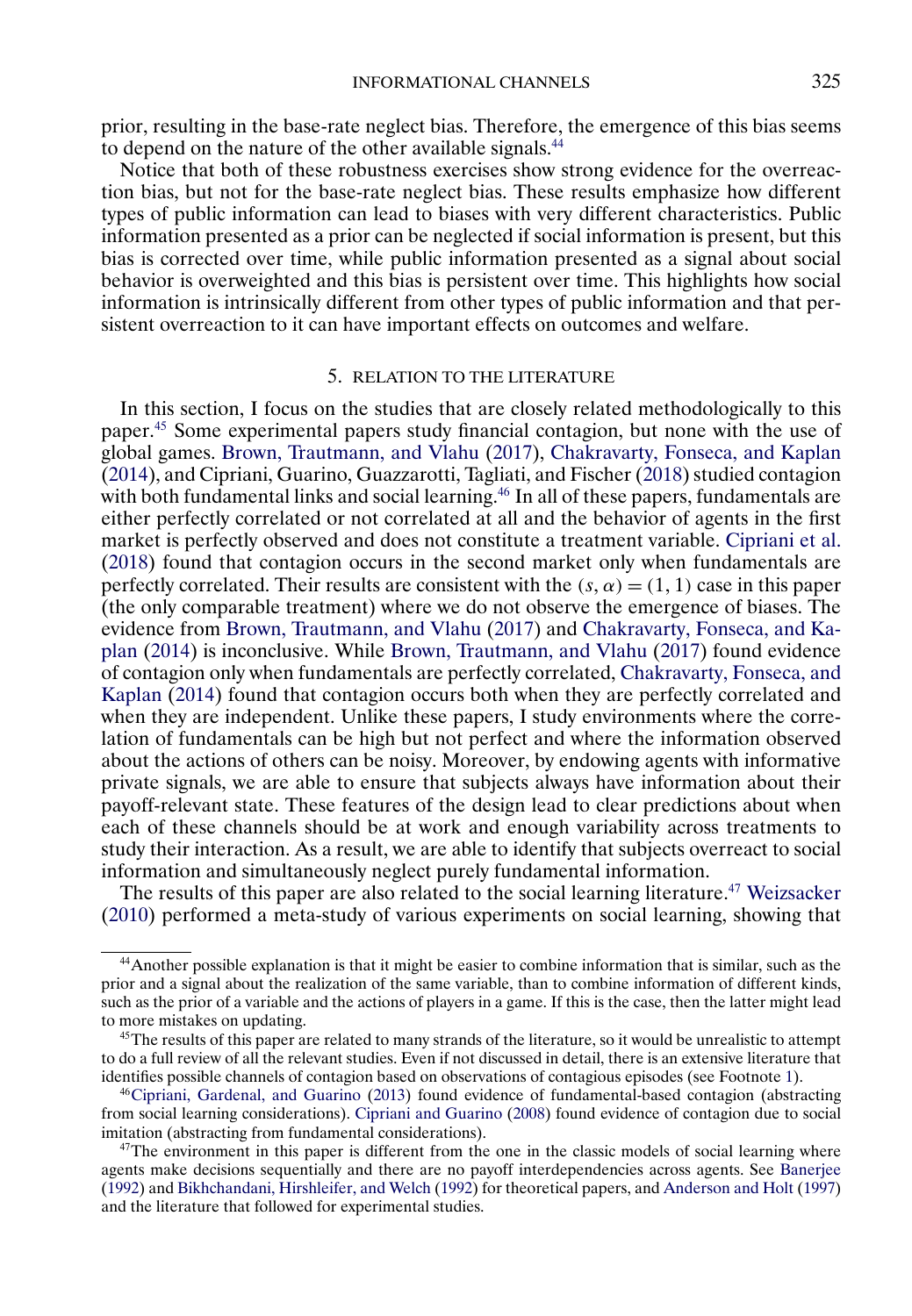<span id="page-29-0"></span>subjects put too much weight on their private signal in situations where it would be rational to herd. In most social learning studies (and similar to [Brown, Trautmann, and Vlahu](#page-37-0) [\(2017\)](#page-37-0), [Chakravarty, Fonseca, and Kaplan](#page-37-0) [\(2014\)](#page-37-0), and [Cipriani et al.](#page-37-0) [\(2018\)](#page-37-0)) subjects perfectly observe the decisions of their predecessors, unlike in the present study. [Celen and](#page-37-0) [Kariv](#page-37-0) [\(2005\)](#page-37-0) relaxed this assumption by adding some noise to the social signal and find a positive relationship between the level of uncertainty in the environment and the emergence of behavioral anomalies, which is consistent with our findings. [Duffy, Hopkins, and](#page-37-0) [Kornienko](#page-37-0) [\(2019\)](#page-37-0) and [Goeree and Yariv](#page-37-0) [\(2015\)](#page-37-0) study how subjects choose to learn about the state in a social learning experiment. In [Duffy, Hopkins, and Kornienko](#page-37-0) [\(2019\)](#page-37-0), subjects choose between a private signal about the state and a public signal about the actions of their predecessors, and find no particular bias toward private or social information. Subjects in [Goeree and Yariv](#page-37-0) [\(2015\)](#page-37-0) choose between an informative private signal about the state and a history of play of predecessors who did not choose a private signal. The latter is uninformative social information, similar to the one in this paper. [Goeree and](#page-37-0) [Yariv](#page-37-0) [\(2015\)](#page-37-0) showed that one-third of subjects choose the uninformative signal and follow it about 90% of the time and identify this behavior as conformity.<sup>48</sup> These studies, just as the present paper, highlight that social information is different from other types of public information.

The overreaction to unrelated information about the actions of others links this paper to the literature on sunspots, which are public signals unrelated to fundamentals that serve as coordination devices and are mostly studied in macroeconomics. Note, however, that sunspots typically serve as coordination devices for games characterized by multiple equilibria. Global games offer an alternative way to resolve coordination problems, since the introduction of private signals leads to a unique equilibrium. In principle, subjects in this experiment should not have relied on sunspots to coordinate, because the games used in the experiment are global games. However, the results show that subjects are prone to biases in information processing and that the observed departures from Bayesian rationality might have led them to partially base their decisions on the observation of sunspots.<sup>49</sup> It is not clear whether the use of these uninformative signals as partial coordination devices is successful, since the reliance on these signals typically leads to more withdrawals than those predicted by equilibrium, that is, to fewer coordination attempts. However, in two treatments they do serve as successful coordination devices and lead to welfare gains. $50$ 

This paper is part of a growing literature that studies coordination games with asymmetric information experimentally. [Heinemann, Nagel, and Ockenfels](#page-38-0) [\(2004\)](#page-38-0), [Heinemann,](#page-38-0) [Nagel, and Ockenfels](#page-38-0) [\(2009\)](#page-38-0) and [Szkup and Trevino](#page-38-0) [\(2019\)](#page-38-0) are among those who studied global games in the laboratory. Overall, the experimental evidence supports the type of monotonic strategies prescribed by global games, but finds that subjects deviate from

<sup>4</sup>[8Suzuki, Jensen, Bossaerts, and O'Dougherty](#page-38-0) [\(2016\)](#page-38-0) showed the neural mechanisms behind social contagion in a non-strategic environment. They find that subjects who are more prone to social influence are those who also exhibit activity in brain regions associated with the theory of mind (who understand how to play games of strategy). These findings suggest that the subjects exhibiting social imitation might not necessarily be the "irrational" types.

<sup>49</sup>We cannot say that subjects in this experiment rely *fully* on sunspots because the private signal is a strong driver of behavior in all treatments.

 $50$ Duffy and Fisher [\(2005\)](#page-37-0) showed experimentally that sunspots can enhance coordination and that the framing of the variable used as a sunspot affects its success as a coordination device. [Fehr, Heinemann,](#page-37-0) [and Llorente-Saguer](#page-37-0) [\(2019\)](#page-37-0) found that the presence of private signals reduces the power of public signals as sunspots, because subjects cannot ignore their private signal, which is consistent with some of our results.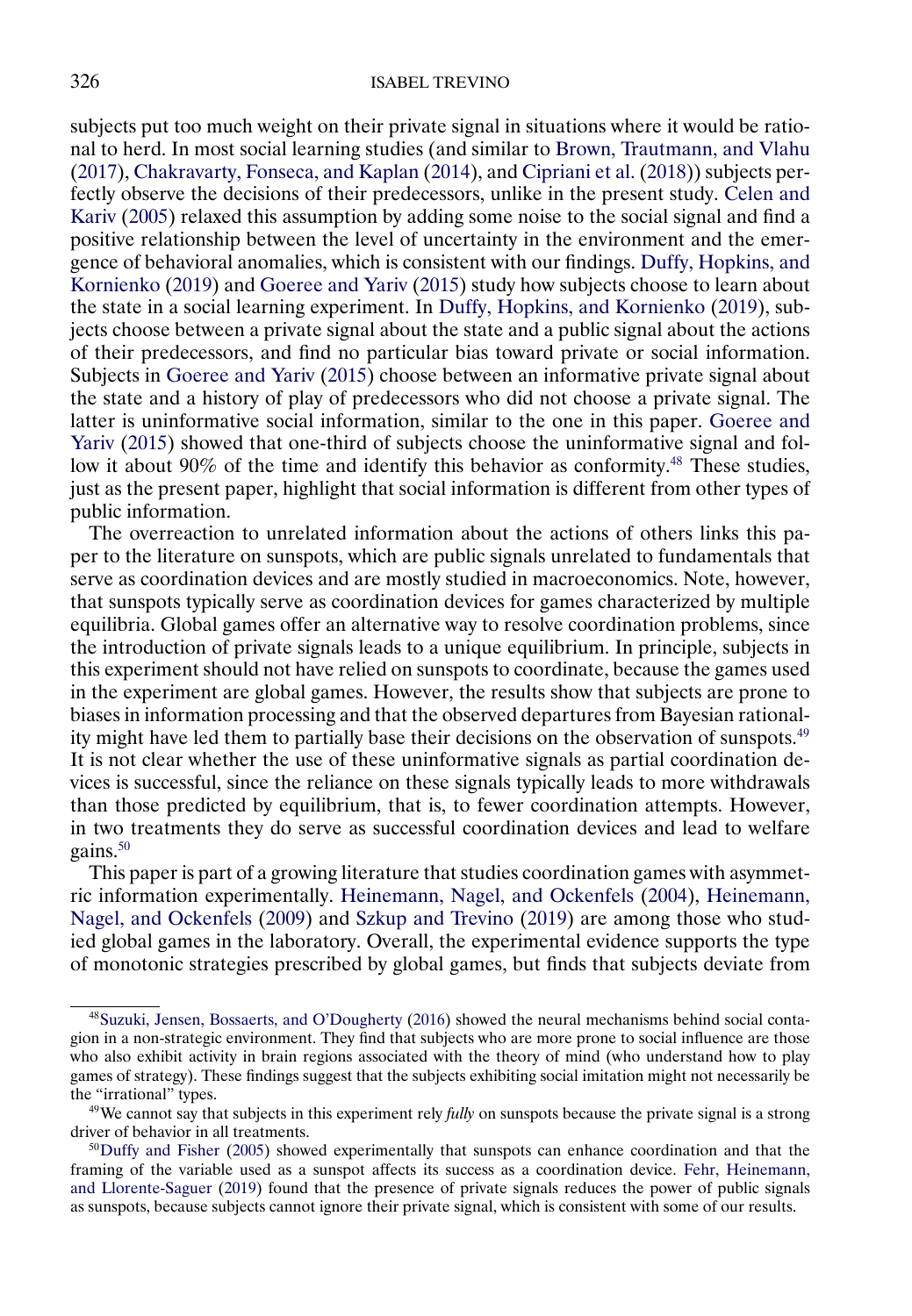<span id="page-30-0"></span>equilibrium toward more efficient strategies and that the extent of this departure toward efficiency depends on the amount of uncertainty in the environment [\(Szkup and Trevino](#page-38-0) [\(2019\)](#page-38-0)). Figure [2](#page-23-0) shows that this is the case in the treatments where the observed behavior of subjects is more efficient than the behavior prescribed by equilibrium. In the related family of beauty contest games with private and public information, [Baeriswyl and Cor](#page-36-0)[nand](#page-36-0) [\(2016\)](#page-36-0) and [Cornand and Heinemann](#page-37-0) [\(2014\)](#page-37-0) showed that subjects underweight the role of the public signal as a coordination device and use a model with limited depth of reasoning to explain their results. The present paper involves two types of public signals, the prior and the social signal, and thus expands the results of these papers by showing that subjects underweight the former and overweight the latter, suggesting that the type of public signal might determine how it is treated. The robustness check related to framing of the social signal, presented in Section [4.2.2,](#page-25-0) strengthens this point.<sup>51</sup>

### 6. DISCUSSION AND CONCLUDING REMARKS

This paper presents the results of an experiment designed to understand how information about fundamental links and social behavior can trigger financial contagion using a global games model as the theoretical benchmark. While the theory provides very clear predictions as to when each of these channels should lead to contagion, the experimental results show systematic departures in the form of two information processing biases that directly affect the mechanism of each channel. Base-rate neglect leads subjects to underweight fundamental correlation, and overreaction to the signal about the behavior of others strengthens the social learning channel. This persistent overreaction leads the social learning channel to operate even in the absence of fundamental correlation, which is a stark departure from the theoretical (rational) benchmark. These results highlight the necessity to study financial crises through a behavioral lens and contribute to the growing literature that is bridging the divide between behavioral economics and macroeconomic models.<sup>52</sup>

One takeaway of this analysis is that not all types of public information are treated equally by agents. The emergence of these biases shows that the source of public information determines how people process it. In Bayesian models, public information reflecting social behavior is equivalent to a public signal coming from a standard datagenerating process. However, the results of this experiment show that people overreact to public information about social behavior in a persistent manner. Moreover, people tend to ignore prior information when social information is also present, but not in the presence of a standard public signal. In the context of financial contagion, the presence and overreaction to social information can crucially affect how crises propagate. Taking Bayesian models at face value would ignore this behavioral response to social information, which amplifies the effects of contagion and has significant welfare considerations.

 $51$ The strong effect of the social imitation bias can also affect the way we think about other mechanisms for contagion, such as adverse selection. [Morris and Shin](#page-38-0) [\(2012\)](#page-38-0) suggested that even small amounts of adverse selection can unravel market confidence and result in the breakdown of trade in an asset market. The results of Section [4.2.1](#page-24-0) can be interpreted as suggesting that, in the presence of adverse selection, the social imitation bias could exacerbate the failure of market confidence that results from adverse selection (if the bias leads to contagious panics), or it could potentially mitigate it (if the bias leads to contagious confidence).

 $52$ In a similar spirit, [Bordalo, Gennaioli, and Shleifer](#page-37-0) [\(2018\)](#page-37-0) and [Gennaioli, Shleifer, and Vishny](#page-37-0) [\(2012\)](#page-37-0) studied the effects of behavioral biases in credit cycles and financial fragility, respectively. See also [Barberis](#page-36-0) [\(2015\)](#page-36-0) for psychology-based mechanisms as possible forces behind the financial crises of 2007–2008.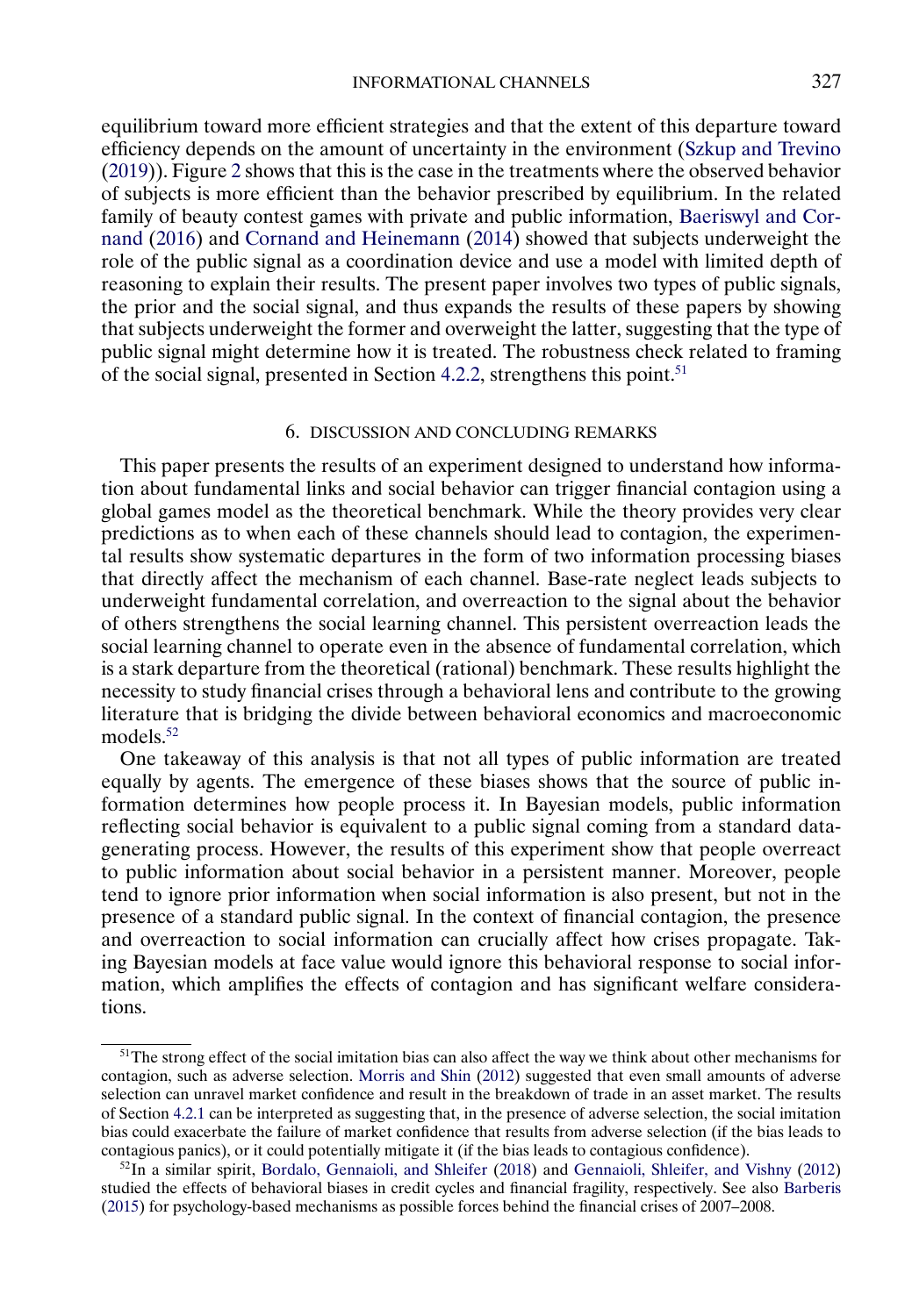<span id="page-31-0"></span>In terms of policy implications, the biased response to different types of public signals highlights an intrinsic difference between public information sources that inform economic agents. People might not respond in the same way to government announcements, which can be thought of as standard public signals, and market observations, which are public signals generated by social behavior, even if their informational content is the same. This suggests that these sources of information might in fact not be substitutes, which is an important consideration for public announcements by policy makers.

The departures from Bayesian rationality implied by these biases affect macroeconomic mechanisms leading to significant welfare effects that are not accounted for in standard models. These findings contribute to our understanding of how crises and runs might originate and propagate, and they contrast other mechanisms proposed in the macroeconomics literature that explicitly invoke assumptions on preferences or distributions to explain observed behavior that standard models cannot predict. Model misspecification and ambiguity aversion, for example, study situations where agents are uncertain about their environment and "doubt" the specification of the data-generating process. [Hansen](#page-37-0) [and Sargent](#page-37-0) [\(2001,](#page-37-0) [2011\)](#page-38-0) proposed optimal policies to account for the effects of these preferences on outcomes. Alternative assumptions on the data generating process, such as fat-tailed distributions, can also explain observations that are not captured by standard models (see, e.g., [Farhi and Gabaix](#page-37-0) [\(2016\)](#page-37-0) or [Gourio](#page-37-0) [\(2012\)](#page-37-0)). Similar to these models, the biases identified in this paper lead to different behavior than that predicted by standard models, and thus to new policy considerations. Unlike these models, the mechanism identified in this paper is based on biased information processing which is rooted in departures from Bayesian rationality that are well documented in the behavioral literature, and not on assumptions.

As with many papers that identify anomalies in decision making, the next step is to think of possible ways to extend the standard model to rationalize the evidence presented here. The development of a satisfactory behavioral model should have strong foundations based on exhaustive empirical evidence to truly advance our understanding of these biases in strategic settings. Developing such empirical and theoretical exercises constitutes an exciting avenue for future research.

One can also think of alternative models that are not based on behavioral biases that could explain some of the findings and potentially allow for the two channels of contagion to operate independently. An example of an alternative equilibrium model is one where rational players face an opponent that is a "follower/panic" type with probability  $p$ . This type of player follows the action of his predecessors when they coordinate on the same action, or panics and withdraws when they miscoordinate, regardless of his private signal and of the informativeness of the social signal. As a result, a rational player might also take irrelevant social information into consideration in an effort to coordinate with her opponent if she believes that there is a high enough chance that her opponent is a "follower/panic" type. This type of model could rationalize the experimental results documented in this paper when  $p \in [0.28, 0.38]$ , depending on the treatment.

A popular nonequilibrium model is level-k (see [Crawford, Costa-Gomes, and Iriberri](#page-37-0) [\(2013\)](#page-37-0) for a survey). In this case, players can have limited depth of strategic sophistication and/or of signal extraction ability. When players are limited only in their depth of strategic sophistication (as in standard level- $k$  models), this approach could predict the larger frequencies of withdrawals with respect to equilibrium that we observe both in Country 1 and in some treatments of Country 2. However, this is due to anchoring beliefs to level-0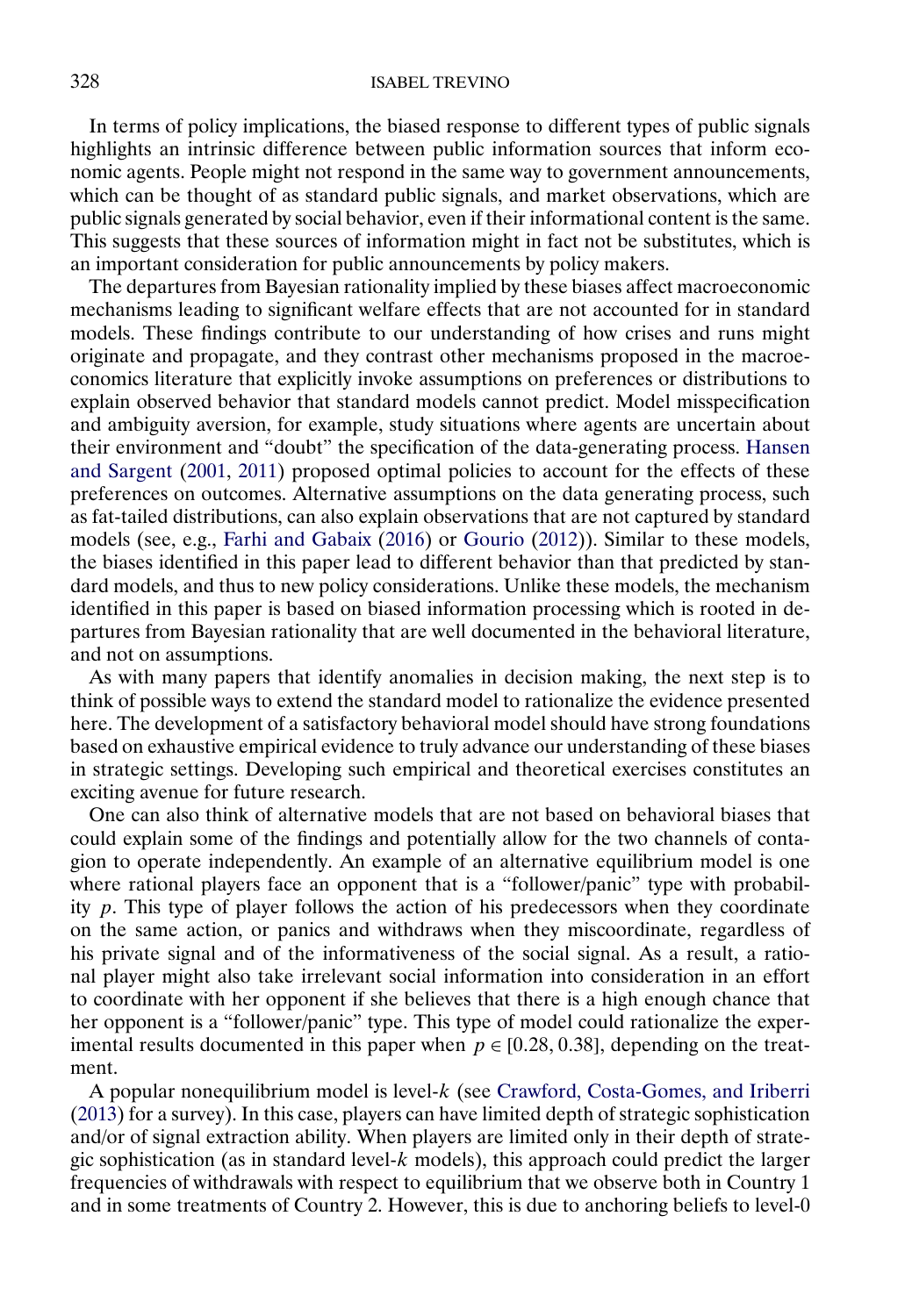players who uniformly randomize their actions, and not to a biased use of information, which is the key mechanism in this paper.<sup>53</sup> This level- $k$  model would not capture the systematic overreaction to social information, and it would even predict an underreaction for treatments where this information is actually relevant. Alternatively, we can think of a nonstandard level- $k$  model where players are limited in their ability to update information. A level-0 player could naively update beliefs by giving equal weight to all signals, regardless of their precision, which could, in principle, lead higher-level players to take into consideration the social signal (even if irrelevant) in an effort to coordinate with their opponents. This could potentially help explain the overreaction bias, but not the base-rate neglect bias, because such a naive updating rule would imply that level-0 players take all signals into consideration, including the prior.<sup>54,55</sup>

An interesting consideration that arises when thinking about alternative models is to depart from the unique equilibrium prediction that global games typically make. As mentioned in Section [2.2,](#page-9-0) all the parameters in the experiment were chosen to ensure a unique equilibrium in order to derive sharper theoretical predictions that would help characterize behavioral departures. However, an interesting extension could be to study what happens if we use parameters that lead to multiple equilibria. Departures from uniqueness in a global game model have complex belief dynamics because of the breakdown of common knowledge that characterizes these games, which should be taken into account carefully if one were to study equilibrium selection in global games. [Morris and Yildiz](#page-38-0) [\(2019\)](#page-38-0) is the first paper to explicitly study equilibrium selection in global games with multiple equilibria, leading to a "second generation" class of global games models. This mechanism is equally fascinating and complex, and using this framework for an experimental investigation is a very interesting endeavor for future research.<sup>56</sup>

<sup>&</sup>lt;sup>53</sup>Given level-0 behavior, level-1 players believe that there is only a  $\frac{1}{2}$  probability of their opponent rolling over—as opposed to, for example, the probability of 1 that equilibrium predicts when the prior is optimistic. This makes them less likely to roll over, and, as a consequence, level-2 players believe that their level-1 opponent rolls over with probability less than 1, and so on, leading to more withdrawals than predicted by equilibrium.

 $54$ This model would relax a different assumption behind Nash equilibrium than typical level- $k$  models. Because of the complex structure of the game, how to come up with natural assumptions about strategic level-0 players who are naive updaters in Country 2 is not obvious.

 $55$  We could also think of a model where we relax both assumptions simultaneously, that is, where a level- $(j, k)$  player forms beliefs about the state according to his level of signal-extraction sophistication, j, and about the action of his opponent according to his level of strategic sophistication, k. Such a model could be very appealing but also nontrivial. Certain assumptions (such as rooting all behavior in a level-(0, 0) player) could result in predictions similar to those of its constituent parts where, for example, information processing biases would not play a role in driving the results in the way that they do in the data. Moreover, assumptions about the relationship between levels  $j$  and  $k$  should have empirical foundations. The development of such a model is beyond the scope of this paper.

<sup>&</sup>lt;sup>56</sup>In terms of bringing the experiment closer to the macroeconomic environment behind the model, notice that agents that make decisions using standard debt contracts need not do so simultaneously and these contracts typically have rolling over as a default option. The experimental implementation of this paper abstracts from these specificities in order to minimize possible sources of confounds when analyzing how subjects process information related to fundamentals and social learning. Sequential decisions could inject an additional layer of complexity by leading to different belief formation processes, depending on the order of play. Having a default action could lead to a status quo bias, which would imply a larger fraction of rollover decisions. As an extension, it would be interesting to study whether overreaction to social information is strong enough to overcome potential status quo biases.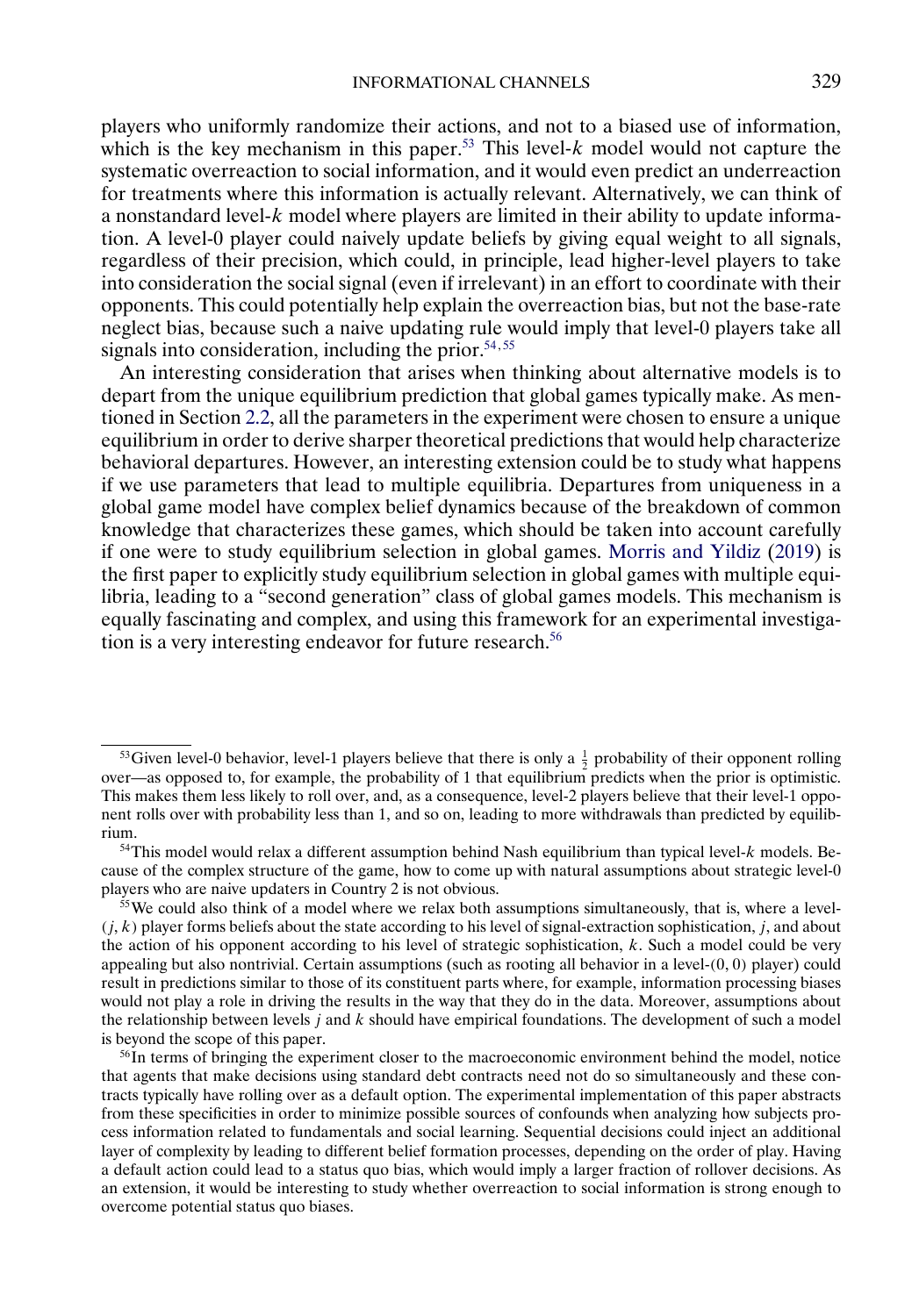# APPENDIX

## TABLE XI

<span id="page-33-0"></span>LOGIT ESTIMATES OF INFORMATION TAKEN INTO ACCOUNT FOR INDIVIDUAL ACTIONS, BY TREATMENT<sup>a</sup>

|                                                 | $\mathbf{1}$   | $\overline{c}$ | 3              | $\overline{4}$ | 5            |
|-------------------------------------------------|----------------|----------------|----------------|----------------|--------------|
|                                                 | $s = 1/3$ ,    | $s = 3/4$ ,    | $s = 1/3$ ,    | $s = 3/4$ ,    | $s=1$ ,      |
|                                                 | $\alpha = 1/3$ | $\alpha = 1/3$ | $\alpha = 3/4$ | $\alpha = 3/4$ | $\alpha = 1$ |
| $x_2^i$                                         | 3.035          | 3.761          | 3.712          | 2.932          | 2.243        |
|                                                 | (0.31)         | (0.377)        | (0.367)        | (0.322)        | (0.294)      |
| <b><i>y</i></b> rollover                        | 0.593          | 0.644          | 1.17           | 1.679          | 1.028        |
|                                                 | (0.207)        | (0.241)        | (0.249)        | (0.26)         | (0.314)      |
| $d_{\text{prior}}$                              | $-0.329$       | $-0.83$        | $-0.243$       | $-0.339$       | $-2.767$     |
| (0 opt, 1 pess)                                 | (0.796)        | (0.722)        | (0.753)        | (0.696)        | (0.756)      |
| $d_{\text{prior}} * x_2^l$                      | 0.329          | $-0.157$       | $-0.49$        | 0.193          | 0.157        |
|                                                 | (0.451)        | (0.472)        | (0.449)        | (0.434)        | (0.37)       |
| $d_{\text{prior}} * y_{\text{roll}}$            | 0.556          | 0.089          | 0.406          | $-0.271$       | 0.997        |
|                                                 | (0.306)        | (0.317)        | (0.331)        | (0.35)         | (0.391)      |
| location                                        | 0.701          | 1.51           | 0.183          | 0.862          | $-2.809$     |
| (0 NYU, 1 UCSD)                                 | (0.79)         | (0.705)        | (0.774)        | (0.7)          | (0.909)      |
| $x_2^i * location$                              | 0.242          | $-1.989$       | $-0.665$       | $-0.873$       | 0.324        |
|                                                 | (0.445)        | (0.417)        | (0.449)        | (0.398)        | (0.392)      |
| $y_{\text{rollover}} * location$                | $-0.22$        | $-0.417$       | $-0.164$       | $-0.391$       | 1.187        |
|                                                 | (0.312)        | (0.295)        | (0.323)        | (0.344)        | (0.464)      |
| $d_{\text{prior}} * location$                   | 0.738          | $-0.386$       | $-0.532$       | $-0.197$       | 3.42         |
| (0 opt, 1 pess)                                 | (1.11)         | (0.982)        | (1.068)        | (0.927)        | (1.1)        |
| $d_{\text{prior}} * x_2' * location$            | $-1.286$       | 0.658          | 0.262          | $-0.34$        | $-0.552$     |
|                                                 | (0.621)        | (0.563)        | (0.595)        | (0.53)         | (0.497)      |
| $d_{\text{prior}} * y_{\text{roll}} * location$ | $-0.657$       | $-0.012$       | 0.156          | $-0.054$       | $-1.719$     |
|                                                 | (0.426)        | (0.396)        | (0.456)        | (0.453)        | (0.559)      |
| $\mathcal{C}_{0}^{(n)}$                         | $-2.281$       | $-2.147$       | $-3.167$       | $-2.714$       | $-1.367$     |
|                                                 | (0.562)        | (0.533)        | (0.575)        | (0.514)        | (0.598)      |
| $\overline{N}$                                  | 1600           | 1800           | 1858           | 1756           | 1836         |

aClustered (by subject) standard errors in parentheses. Coefficients in bold represent qualitative departures from theoretical predictions.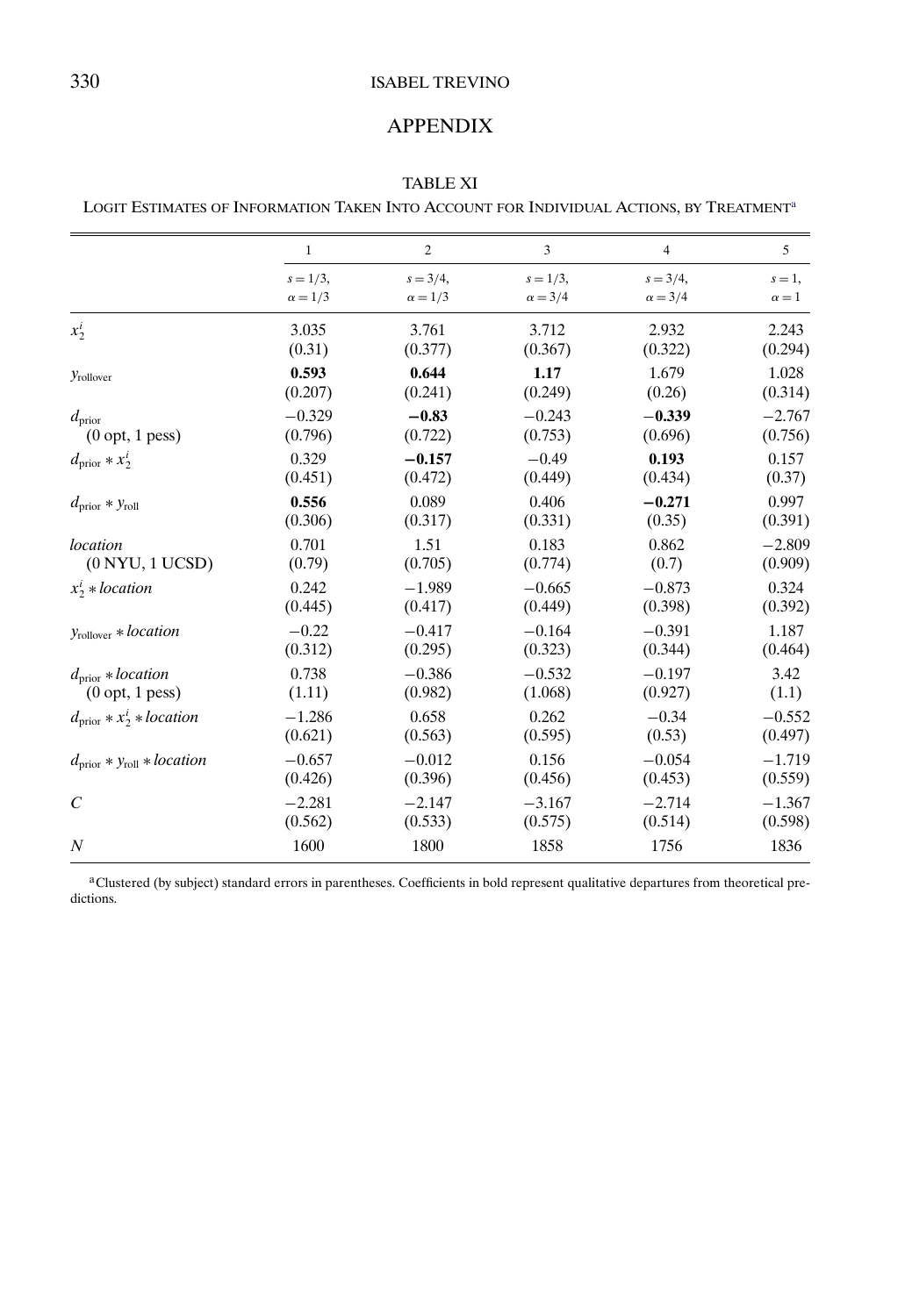# INFORMATIONAL CHANNELS 331

### TABLE XII

<span id="page-34-0"></span>

|                                                 | $\mathbf{1}$   | 2              | 3              | $\overline{4}$ | 5            |
|-------------------------------------------------|----------------|----------------|----------------|----------------|--------------|
|                                                 | $s = 1/3$ ,    | $s = 3/4$ ,    | $s = 1/3$ ,    | $s = 3/4$ ,    | $s=1$ ,      |
|                                                 | $\alpha = 1/3$ | $\alpha = 1/3$ | $\alpha = 3/4$ | $\alpha = 3/4$ | $\alpha = 1$ |
| $x_2^i$                                         | 0.398          | 0.546          | 0.572          | 0.372          | 0.384        |
|                                                 | (0.073)        | (0.078)        | (0.075)        | (0.049)        | (0.051)      |
| <b>Y</b> rollover                               | 0.078          | 0.093          | 0.18           | 0.213          | 0.176        |
|                                                 | (0.03)         | (0.036)        | (0.041)        | (0.037)        | (0.054)      |
| $d_{\text{prior}}$                              | $-0.043$       | $-0.122$       | $-0.038$       | $-0.043$       | $-0.451$     |
| (0 opt, 1 pess)                                 | (0.105)        | (0.109)        | (0.117)        | (0.089)        | (0.12)       |
| $d_{\text{prior}} * x_2^l$                      | 0.043          | $-0.023$       | $-0.075$       | 0.024          | 0.027        |
|                                                 | (0.059)        | (0.068)        | (0.069)        | (0.056)        | (0.064)      |
| $d_{\text{prior}} * y_{\text{roll}}$            | 0.073          | 0.013          | 0.063          | $-0.034$       | 0.171        |
|                                                 | (0.041)        | (0.046)        | (0.052)        | (0.044)        | (0.07)       |
| location                                        | 0.091          | 0.215          | 0.028          | 0.11           | $-0.458$     |
| (0 NYU, 1 UCSD)                                 | (0.104)        | (0.101)        | (0.118)        | (0.091)        | (0.137)      |
| $x_2^l * location$                              | 0.032          | $-0.289$       | $-0.102$       | $-0.111$       | 0.055        |
|                                                 | (0.058)        | (0.064)        | (0.069)        | (0.05)         | (0.068)      |
| $y_{roll} * location$                           | $-0.029$       | $-0.06$        | $-0.025$       | $-0.05$        | 0.203        |
|                                                 | (0.041)        | (0.043)        | (0.05)         | (0.044)        | (0.08)       |
| $d_{\text{prior}} * location$                   | 0.084          | $-0.06$        | $-0.09$        | $-0.026$       | 0.386        |
| (0 opt, 1 pess)                                 | (0.111)        | (0.163)        | (0.195)        | (0.125)        | (0.092)      |
| $d_{\text{prior}} * x_i * location$             | $-0.169$       | 0.096          | 0.04           | $-0.043$       | $-0.095$     |
|                                                 | (0.083)        | (0.081)        | (0.091)        | (0.068)        | (0.086)      |
| $d_{\text{prior}} * y_{\text{roll}} * location$ | $-0.086$       | $-0.002$       | 0.024          | $-0.007$       | $-0.295$     |
|                                                 | (0.057)        | (0.057)        | (0.07)         | (0.058)        | (0.098)      |

# MARGINAL EFFECTS OF LOGIT ESTIMATES OF INFORMATION TAKEN INTO ACCOUNT FOR INDIVIDUAL ACTIONS, BY TREATMENT<sup>a</sup>

aClustered (by subject) standard errors in parentheses. Coefficients in bold represent qualitative departures from theoretical predictions.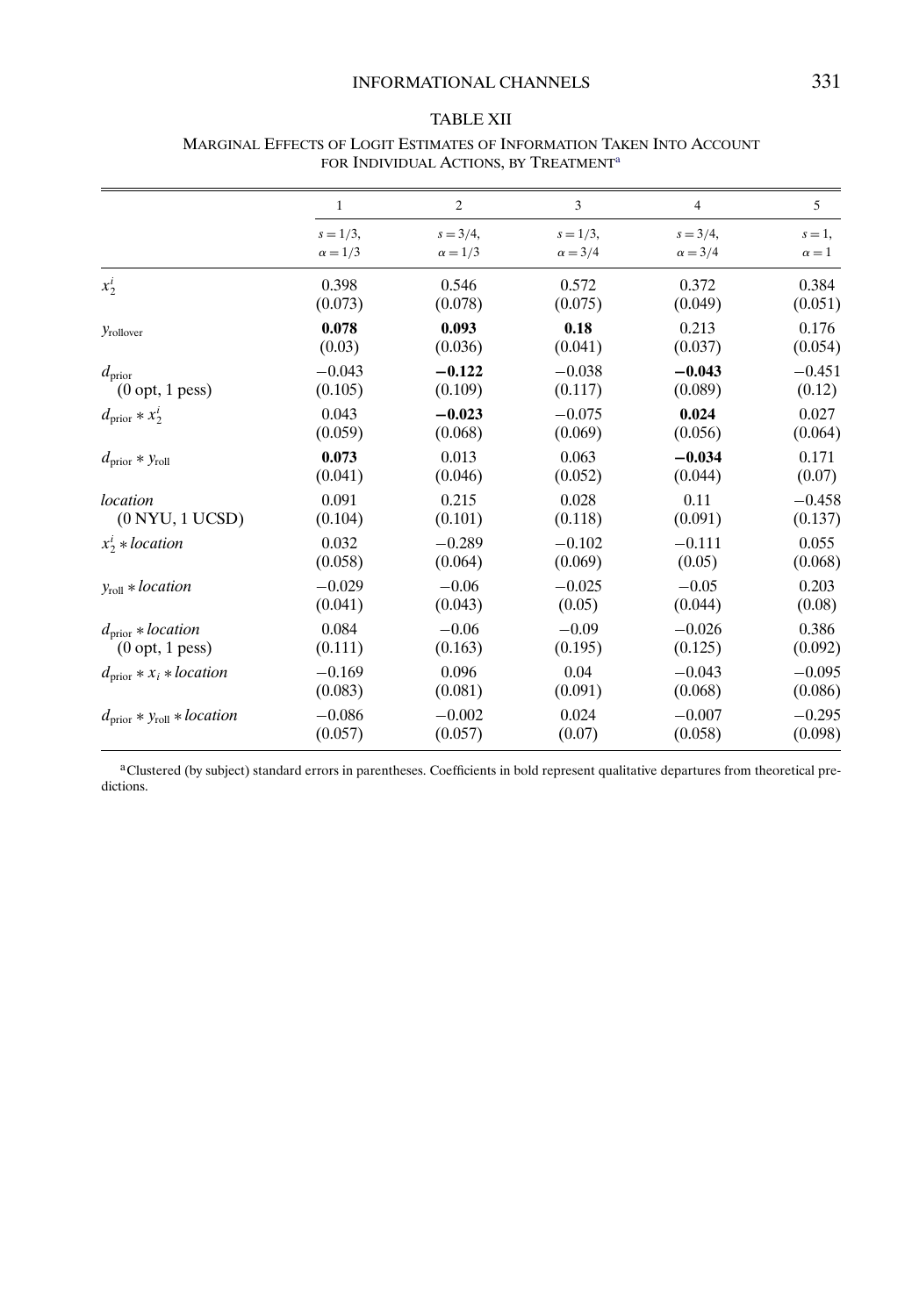#### TABLE XIII

<span id="page-35-0"></span>

|                                      | 6              | 7              | 8              | 9              | 10           |
|--------------------------------------|----------------|----------------|----------------|----------------|--------------|
|                                      | $s = 1/3$ ,    | $s = 3/4,$     | $s = 1/3$ ,    | $s = 3/4,$     | $s=1$ ,      |
|                                      | $\alpha = 1/3$ | $\alpha = 1/3$ | $\alpha = 3/4$ | $\alpha = 3/4$ | $\alpha = 1$ |
| $x_2^l$                              | 3.641          | 3.957          | 3.987          | 3.25           | 2.302        |
|                                      | (0.413)        | (0.411)        | (0.412)        | (0.369)        | (0.304)      |
| $y_{roll}$                           | 0.63           | 0.681          | 1.25           | 1.875          | 1.048        |
|                                      | (0.246)        | (0.254)        | (0.263)        | (0.292)        | (0.32)       |
| $d_{\text{prior}}$                   | 0.025          | $-0.922$       | $-0.155$       | $-0.24$        | $-2.953$     |
| $(0 \text{ opt}, 1 \text{ pess})$    | (1.029)        | (0.688)        | (0.939)        | (0.875)        | (0.819)      |
| $d_{\text{prior}} * x_i$             | $-0.016$       | $-0.266$       | $-0.58$        | 0.448          | 0.215        |
|                                      | (0.537)        | (0.487)        | (0.497)        | (0.527)        | (0.386)      |
| $d_{\text{prior}} * y_{\text{roll}}$ | 0.598          | 0.055          | 0.418          | $-0.263$       | 1.08         |
|                                      | (0.341)        | (0.326)        | (0.352)        | (0.399)        | (0.404)      |
| Risk aversion                        | 0.196          | $-0.829$       | $-0.036$       | $-0.878$       | 0.031        |
| (Holt-Laury index)                   | (0.258)        | (0.171)        | (0.294)        | (0.287)        | (0.15)       |
| $\mathcal C$                         | $-3.893$       | 2.254          | $-3.205$       | 1.579          | $-1.524$     |
|                                      | (0.665)        | (1.008)        | (1.464)        | (1.578)        | (0.971)      |

# LOGIT ESTIMATES OF INFORMATION TAKEN INTO ACCOUNT FOR INDIVIDUAL ACTIONS CONTROLLING FOR RISK AVERSION, BY TREATMENT<sup>a</sup>

aClustered (by subject) standard errors in parentheses. Coefficients in bold represent qualitative departures from theoretical predictions.

# TABLE XIV

#### LOGIT ESTIMATES OF INFORMATION TAKEN INTO ACCOUNT FOR INDIVIDUAL ACTIONS IN EXPERIMENT WITH 50 ROUNDS<sup>a</sup>

|                                      |           | $s = 3/4, \alpha = 1/3$ |           |
|--------------------------------------|-----------|-------------------------|-----------|
| Rounds:                              | $11 - 30$ | $11 - 50$               | $31 - 50$ |
| $x_2^i$                              | 3.025     | 2.885                   | 2.771     |
|                                      | (0.284)   | (0.2)                   | (0.303)   |
| <i>V</i> rollover                    | 0.824     | 0.653                   | 0.509     |
|                                      | (0.212)   | (0.149)                 | (0.23)    |
| $d_{\text{prior}}$                   | $-0.036$  | $-0.684$                | $-1.652$  |
| $(0$ opt, 1 pess)                    | (0.463)   | (0.321)                 | (0.493)   |
| $d_{\text{prior}} * x_i$             | $-0.078$  | $-0.018$                | 0.03      |
|                                      | (0.365)   | (0.254)                 | (0.372)   |
| $d_{\text{prior}} * y_{\text{roll}}$ | 0.191     | 0.165                   | 0.189     |
|                                      | (0.284)   | (0.198)                 | (0.294)   |
| C                                    | $-2.688$  | $-2.741$                | $-1.769$  |
|                                      | (0.42)    | (0.35)                  | (0.431)   |
| N                                    | 880       | 1760                    | 880       |

aClustered (by subject) standard errors in parentheses. Coefficients in bold represent qualitative departures from theoretical predictions.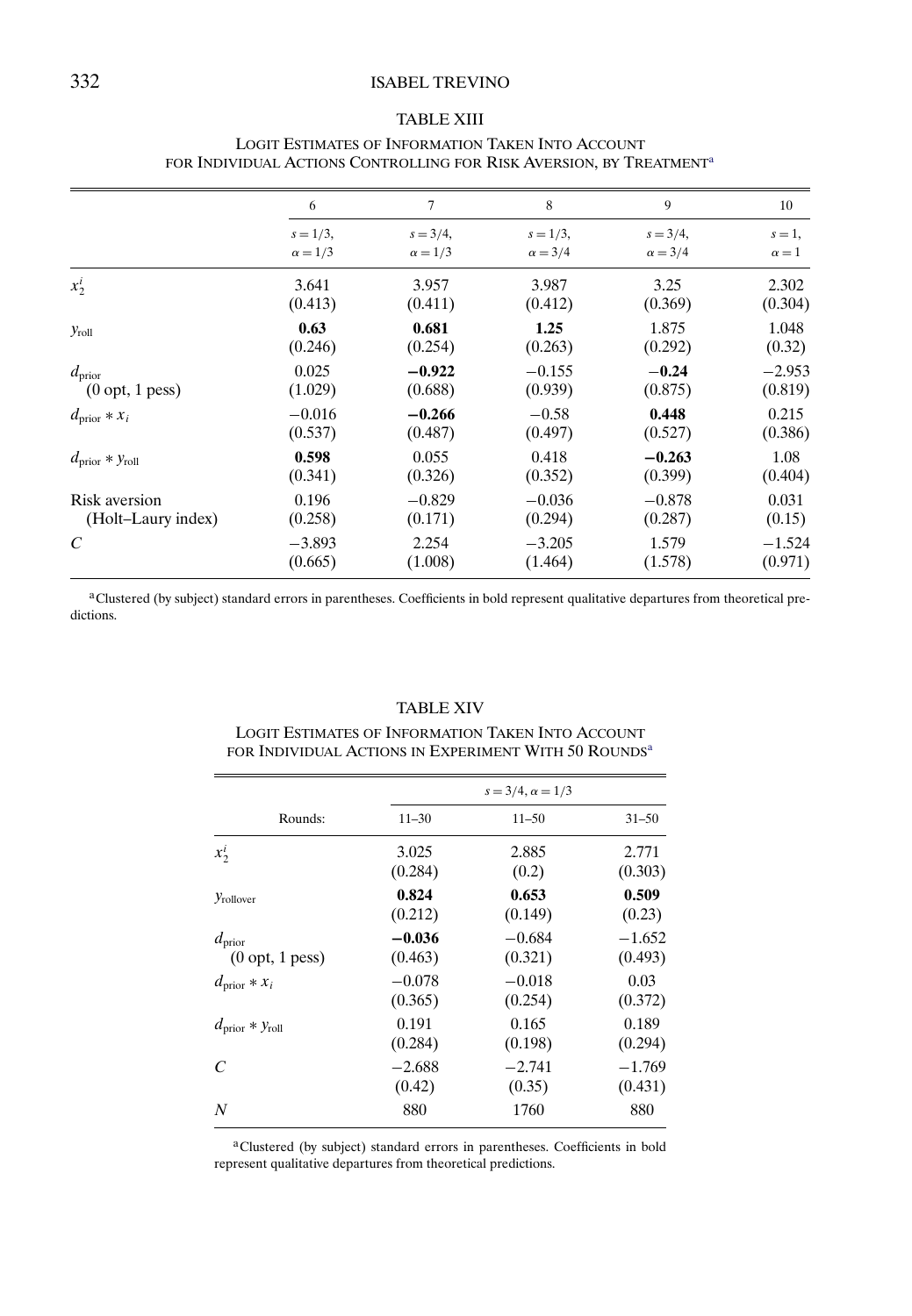#### <span id="page-36-0"></span>INFORMATIONAL CHANNELS 333

#### TABLE XV

| <b>LOGIT ESTIMATES OF</b>         |
|-----------------------------------|
| <b>INFORMATION TAKEN INTO</b>     |
| <b>ACCOUNT FOR INDIVIDUAL</b>     |
| <b>ACTIONS IN EXPERIMENT</b>      |
| WITH DIFFERENT FRAME <sup>a</sup> |
|                                   |

|                                                         | $s = 3/4$ ,<br>$\alpha = 1/3$ |
|---------------------------------------------------------|-------------------------------|
| $x_2^i$                                                 | 3.014<br>(0.334)              |
| <i>V</i> rollover                                       | 1.067<br>(0.256)              |
| $d_{\text{prior}}$<br>$(0 \text{ opt}, 1 \text{ pess})$ | $-2.98$<br>(0.873)            |
| $d_{\text{prior}} * x_i$                                | $-0.01$<br>(0.464)            |
| $d_{\text{prior}} * y_{\text{roll}}$                    | 0.801<br>(0.385)              |
| C                                                       | $-1.543$<br>(0.92)            |
| N                                                       | 800                           |

aClustered (by subject) standard errors in parentheses. Coefficients in bold represent qualitative departures from theoretical predictions.

#### **[REFERENCES](http://www.e-publications.org/srv/ecta/linkserver/setprefs?rfe_id=urn:sici%2F0012-9682%282020%2988%3A1%3C297%3AICOFC%3E2.0.CO%3B2-3)**

- AHNERT, T., AND C. BERTSCH (2018): "A Wake-Up Call: Information Contagion and Speculative Currency Attacks," Report. [\[299\]](#page-1-0)
- ALEVY, J., M. HAIGH, AND J. LIST [\(2007\): "Information Cascades: Evidence From a Field Experiment With](http://www.e-publications.org/srv/ecta/linkserver/openurl?rft_dat=bib:2/AHL07&rfe_id=urn:sici%2F0012-9682%282020%2988%3A1%3C297%3AICOFC%3E2.0.CO%3B2-3) [Financial Market Professionals,"](http://www.e-publications.org/srv/ecta/linkserver/openurl?rft_dat=bib:2/AHL07&rfe_id=urn:sici%2F0012-9682%282020%2988%3A1%3C297%3AICOFC%3E2.0.CO%3B2-3) *Journal of Finance*, 62, 151–180. [\[313\]](#page-15-0)
- ANDERSON, L., AND C. HOLT [\(1997\): "Information Cascades in the Laboratory,"](http://www.e-publications.org/srv/ecta/linkserver/openurl?rft_dat=bib:3/AH97&rfe_id=urn:sici%2F0012-9682%282020%2988%3A1%3C297%3AICOFC%3E2.0.CO%3B2-3) *American Economic Review*, [87 \(5\), 847–862.](http://www.e-publications.org/srv/ecta/linkserver/openurl?rft_dat=bib:3/AH97&rfe_id=urn:sici%2F0012-9682%282020%2988%3A1%3C297%3AICOFC%3E2.0.CO%3B2-3) [\[325\]](#page-27-0)
- ANGELETOS, G. M., AND I. WERNING [\(2006\): "Crises and Prices: Information Aggregation, Multiplicity, and](http://www.e-publications.org/srv/ecta/linkserver/openurl?rft_dat=bib:4/AW06&rfe_id=urn:sici%2F0012-9682%282020%2988%3A1%3C297%3AICOFC%3E2.0.CO%3B2-3) Volatility," *[American Economic Review](http://www.e-publications.org/srv/ecta/linkserver/openurl?rft_dat=bib:4/AW06&rfe_id=urn:sici%2F0012-9682%282020%2988%3A1%3C297%3AICOFC%3E2.0.CO%3B2-3)*, 96 (5), 1720–1736. [\[299\]](#page-1-0)
- ANGELETOS, G. M., C. HELLWIG, AND A. PAVAN [\(2006\): "Signaling in a Global Game: Coordination and Policy](http://www.e-publications.org/srv/ecta/linkserver/openurl?rft_dat=bib:5/AHP06&rfe_id=urn:sici%2F0012-9682%282020%2988%3A1%3C297%3AICOFC%3E2.0.CO%3B2-3) Traps," *[Journal of Political Economy](http://www.e-publications.org/srv/ecta/linkserver/openurl?rft_dat=bib:5/AHP06&rfe_id=urn:sici%2F0012-9682%282020%2988%3A1%3C297%3AICOFC%3E2.0.CO%3B2-3)*, 114 (3), 452–484. [\[299\]](#page-1-0)
- [\(2007\): "Dynamic Global Games of Regime Change: Learning, Multiplicity, and the Timing of At](http://www.e-publications.org/srv/ecta/linkserver/openurl?rft_dat=bib:6/AHP07&rfe_id=urn:sici%2F0012-9682%282020%2988%3A1%3C297%3AICOFC%3E2.0.CO%3B2-3)tacks," *Econometrica*[, 75 \(3\), 711–756.](http://www.e-publications.org/srv/ecta/linkserver/openurl?rft_dat=bib:6/AHP07&rfe_id=urn:sici%2F0012-9682%282020%2988%3A1%3C297%3AICOFC%3E2.0.CO%3B2-3) [\[299\]](#page-1-0)
- BAERISWYL, R., AND C. CORNAND [\(2016\): "The Predominant Role of Signals Precision in Experimental](http://www.e-publications.org/srv/ecta/linkserver/openurl?rft_dat=bib:7/BC2016&rfe_id=urn:sici%2F0012-9682%282020%2988%3A1%3C297%3AICOFC%3E2.0.CO%3B2-3) Beauty Contest," *[The B.E. Journal of Theoretical Economics](http://www.e-publications.org/srv/ecta/linkserver/openurl?rft_dat=bib:7/BC2016&rfe_id=urn:sici%2F0012-9682%282020%2988%3A1%3C297%3AICOFC%3E2.0.CO%3B2-3)*, 16 (1), 267–301. [\[327\]](#page-29-0)
- [BANERJEE, A. \(1992\): "A Simple Model of Herd Behavior,"](http://www.e-publications.org/srv/ecta/linkserver/openurl?rft_dat=bib:8/B92&rfe_id=urn:sici%2F0012-9682%282020%2988%3A1%3C297%3AICOFC%3E2.0.CO%3B2-3) *Quarterly Journal of Economics*, 107 (3), 797–817. [\[325\]](#page-27-0)
- [BAR-HILLEL, M. \(1980\): "The Base Rate Fallacy in Probability Judgements,"](http://www.e-publications.org/srv/ecta/linkserver/openurl?rft_dat=bib:9/B80&rfe_id=urn:sici%2F0012-9682%282020%2988%3A1%3C297%3AICOFC%3E2.0.CO%3B2-3) *Acta Psychologica*, 44, 211–233. [\[317\]](#page-19-0)
- (1990): "Back to Base Rates," in *Insights in Decision Making: A Tribute to Hillel J. Einhorn*. Chicago, IL: University of Chicago Press, 200–216. [\[317\]](#page-19-0)
- BARBERIS, N. (2015): "Psychology and the Financial Crisis of 2007–2008," in *Financial Innovation: Too Much or Too Little?* ed. by M. Haliassos. Cambridge, MA: MIT Press. [\[327\]](#page-29-0)
- BASU, R. (2002): "Financial Contagion and Investor 'Learning': An Empirical Investigation," IMF Working Paper 02/218, International Monetary Fund. [\[298\]](#page-0-0)
- BIKHCHANDANI, S., D. HIRSHLEIFER, AND I. WELCH [\(1992\): "A Theory of Fads, Fashion, Custom, and Cultural](http://www.e-publications.org/srv/ecta/linkserver/openurl?rft_dat=bib:13/BHW92&rfe_id=urn:sici%2F0012-9682%282020%2988%3A1%3C297%3AICOFC%3E2.0.CO%3B2-3) [Change as Informational Cascade,"](http://www.e-publications.org/srv/ecta/linkserver/openurl?rft_dat=bib:13/BHW92&rfe_id=urn:sici%2F0012-9682%282020%2988%3A1%3C297%3AICOFC%3E2.0.CO%3B2-3) *Journal of Political Economy*, 100 (5), 992–1026. [\[325\]](#page-27-0)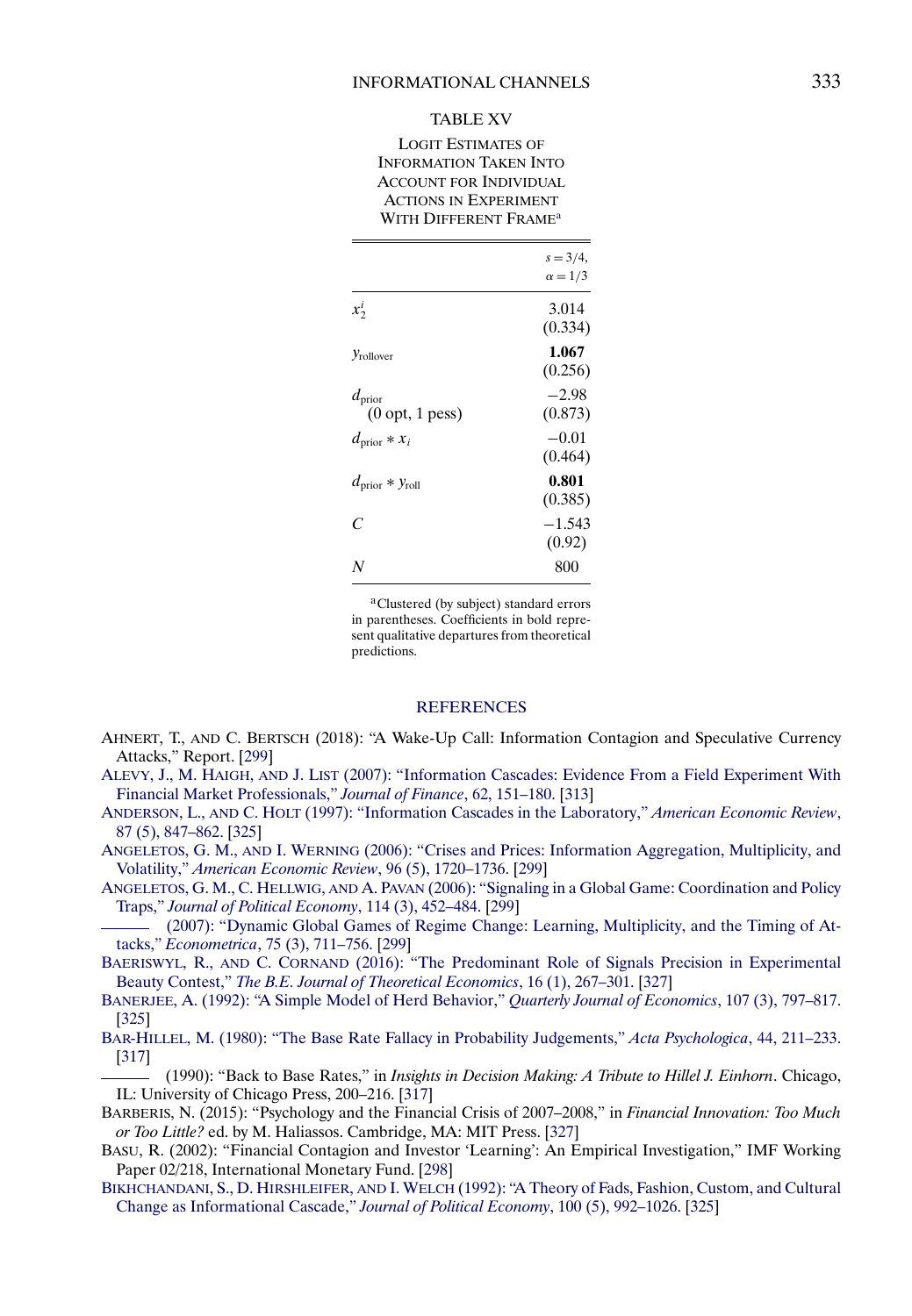- <span id="page-37-0"></span>BORDALO, P., N. GENNAIOLI, AND A. SHLEIFER [\(2018\): "Diagnostic Expectations and Credit Cycles,"](http://www.e-publications.org/srv/ecta/linkserver/openurl?rft_dat=bib:14/BGS17&rfe_id=urn:sici%2F0012-9682%282020%2988%3A1%3C297%3AICOFC%3E2.0.CO%3B2-3) *Journal of Finance*[, 73 \(1\), 199–227.](http://www.e-publications.org/srv/ecta/linkserver/openurl?rft_dat=bib:14/BGS17&rfe_id=urn:sici%2F0012-9682%282020%2988%3A1%3C297%3AICOFC%3E2.0.CO%3B2-3) [\[327\]](#page-29-0)
- BROWN, M., S. TRAUTMANN, AND R. VLAHU [\(2017\): "Understanding Bank Run Contagion,"](http://www.e-publications.org/srv/ecta/linkserver/openurl?rft_dat=bib:15/BTV13&rfe_id=urn:sici%2F0012-9682%282020%2988%3A1%3C297%3AICOFC%3E2.0.CO%3B2-3) *Management Science*[, 63 \(7\), 2272–2282.](http://www.e-publications.org/srv/ecta/linkserver/openurl?rft_dat=bib:15/BTV13&rfe_id=urn:sici%2F0012-9682%282020%2988%3A1%3C297%3AICOFC%3E2.0.CO%3B2-3) [\[325](#page-27-0)[,326\]](#page-28-0)
- CALVO, G., AND E. MENDOZA [\(2000\): "Rational Contagion and the Globalization of Securities Markets,"](http://www.e-publications.org/srv/ecta/linkserver/openurl?rft_dat=bib:16/CM00&rfe_id=urn:sici%2F0012-9682%282020%2988%3A1%3C297%3AICOFC%3E2.0.CO%3B2-3) *[Journal of International Economics](http://www.e-publications.org/srv/ecta/linkserver/openurl?rft_dat=bib:16/CM00&rfe_id=urn:sici%2F0012-9682%282020%2988%3A1%3C297%3AICOFC%3E2.0.CO%3B2-3)*, 51 (1), 79–113. [\[297\]](#page--1-0)
- CARAMAZZA, F., L. RICCI, AND R. SALGADO [\(2004\): "International Financial Contagion in Currency Crises,"](http://www.e-publications.org/srv/ecta/linkserver/openurl?rft_dat=bib:17/CRS04&rfe_id=urn:sici%2F0012-9682%282020%2988%3A1%3C297%3AICOFC%3E2.0.CO%3B2-3) *[Journal of International Money and Finance](http://www.e-publications.org/srv/ecta/linkserver/openurl?rft_dat=bib:17/CRS04&rfe_id=urn:sici%2F0012-9682%282020%2988%3A1%3C297%3AICOFC%3E2.0.CO%3B2-3)*, 23 (1), 51–70. [\[298\]](#page-0-0)
- CARLSSON, H., AND E. VAN DAMME [\(1993\): "Global Games and Equilibrium Selection,"](http://www.e-publications.org/srv/ecta/linkserver/openurl?rft_dat=bib:18/CvD93&rfe_id=urn:sici%2F0012-9682%282020%2988%3A1%3C297%3AICOFC%3E2.0.CO%3B2-3) *Econometrica*, 61 (5), [989–1018.](http://www.e-publications.org/srv/ecta/linkserver/openurl?rft_dat=bib:18/CvD93&rfe_id=urn:sici%2F0012-9682%282020%2988%3A1%3C297%3AICOFC%3E2.0.CO%3B2-3) [\[298\]](#page-0-0)
- CELEN, B., AND S. KARIV [\(2005\): "An Experimental Test of Observational Learning Under Imperfect Infor](http://www.e-publications.org/srv/ecta/linkserver/openurl?rft_dat=bib:19/CK05&rfe_id=urn:sici%2F0012-9682%282020%2988%3A1%3C297%3AICOFC%3E2.0.CO%3B2-3)mation," *[Economic Theory](http://www.e-publications.org/srv/ecta/linkserver/openurl?rft_dat=bib:19/CK05&rfe_id=urn:sici%2F0012-9682%282020%2988%3A1%3C297%3AICOFC%3E2.0.CO%3B2-3)*, 26 (3), 677–699. [\[326\]](#page-28-0)
- CHAKRAVARTY, S., M. A. FONSECA, AND T. R. KAPLAN [\(2014\): "An Experiment on the Causes of Bank Run](http://www.e-publications.org/srv/ecta/linkserver/openurl?rft_dat=bib:20/CFK13&rfe_id=urn:sici%2F0012-9682%282020%2988%3A1%3C297%3AICOFC%3E2.0.CO%3B2-3) Contagions," *[European Economic Review](http://www.e-publications.org/srv/ecta/linkserver/openurl?rft_dat=bib:20/CFK13&rfe_id=urn:sici%2F0012-9682%282020%2988%3A1%3C297%3AICOFC%3E2.0.CO%3B2-3)*, 72, 39–51. [\[325,](#page-27-0)[326\]](#page-28-0)
- CIPRIANI, M., AND A. GUARINO [\(2008\): "Herd Behavior and Contagion in Financial Markets,"](http://www.e-publications.org/srv/ecta/linkserver/openurl?rft_dat=bib:21/CG08&rfe_id=urn:sici%2F0012-9682%282020%2988%3A1%3C297%3AICOFC%3E2.0.CO%3B2-3) *The B.E. Jour[nal of Theoretical Economics](http://www.e-publications.org/srv/ecta/linkserver/openurl?rft_dat=bib:21/CG08&rfe_id=urn:sici%2F0012-9682%282020%2988%3A1%3C297%3AICOFC%3E2.0.CO%3B2-3)*, 8 (1). [\[325\]](#page-27-0)
- CIPRIANI, M., G. GARDENAL, AND A. GUARINO [\(2013\): "Financial Contagion in the Laboratory: The Cross-](http://www.e-publications.org/srv/ecta/linkserver/openurl?rft_dat=bib:22/CGG13&rfe_id=urn:sici%2F0012-9682%282020%2988%3A1%3C297%3AICOFC%3E2.0.CO%3B2-3)[Market Rebalancing Channel,"](http://www.e-publications.org/srv/ecta/linkserver/openurl?rft_dat=bib:22/CGG13&rfe_id=urn:sici%2F0012-9682%282020%2988%3A1%3C297%3AICOFC%3E2.0.CO%3B2-3) *Journal of Banking and Finance*, 37 (11), 4310–4326. [\[325\]](#page-27-0)
- [CIPRIANI, M., A. GUARINO, G. GUAZZAROTTI, F. TAGLIATI,](http://www.e-publications.org/srv/ecta/linkserver/openurl?rft_dat=bib:23/C17&rfe_id=urn:sici%2F0012-9682%282020%2988%3A1%3C297%3AICOFC%3E2.0.CO%3B2-3) AND S. FISCHER (2018): "Informational Conta[gion in the Laboratory,"](http://www.e-publications.org/srv/ecta/linkserver/openurl?rft_dat=bib:23/C17&rfe_id=urn:sici%2F0012-9682%282020%2988%3A1%3C297%3AICOFC%3E2.0.CO%3B2-3) *Review of Finance*, 22 (3), 877–904. [\[325,](#page-27-0)[326\]](#page-28-0)
- CLAESSENS, S., AND K. FORBES (Eds.) (2001): *International Financial Contagion*. Boston, MA: Kluwer Academic. [\[297\]](#page--1-0)
- CORNAND, C., AND F. HEINEMANN [\(2014\): "Measuring Agents' Overreaction to Public Information in Games](http://www.e-publications.org/srv/ecta/linkserver/openurl?rft_dat=bib:25/CH2014&rfe_id=urn:sici%2F0012-9682%282020%2988%3A1%3C297%3AICOFC%3E2.0.CO%3B2-3) [With Strategic Complementarities,"](http://www.e-publications.org/srv/ecta/linkserver/openurl?rft_dat=bib:25/CH2014&rfe_id=urn:sici%2F0012-9682%282020%2988%3A1%3C297%3AICOFC%3E2.0.CO%3B2-3) *Experimental Economics*, 17 (1), 61–77. [\[327\]](#page-29-0)
- CRAWFORD, V., M. COSTA-GOMES, AND N. IRIBERRI [\(2013\): "Structural Models of Nonequilibrium Strategic](http://www.e-publications.org/srv/ecta/linkserver/openurl?rft_dat=bib:26/CCGI13&rfe_id=urn:sici%2F0012-9682%282020%2988%3A1%3C297%3AICOFC%3E2.0.CO%3B2-3) [Thinking: Theory, Evidence, and Applications,"](http://www.e-publications.org/srv/ecta/linkserver/openurl?rft_dat=bib:26/CCGI13&rfe_id=urn:sici%2F0012-9682%282020%2988%3A1%3C297%3AICOFC%3E2.0.CO%3B2-3) *Journal of Economic Literature*, 51, 5–62. [\[328\]](#page-30-0)
- [DASGUPTA, A. \(2004\): "Financial Contagion Through Capital Connections: A Model of the Origin and Spread](http://www.e-publications.org/srv/ecta/linkserver/openurl?rft_dat=bib:27/D04&rfe_id=urn:sici%2F0012-9682%282020%2988%3A1%3C297%3AICOFC%3E2.0.CO%3B2-3) of Bank Panics," *[Journal of the European Economic Association](http://www.e-publications.org/srv/ecta/linkserver/openurl?rft_dat=bib:27/D04&rfe_id=urn:sici%2F0012-9682%282020%2988%3A1%3C297%3AICOFC%3E2.0.CO%3B2-3)*, 2 (6), 1049–1084. [\[299\]](#page-1-0)
- [\(2007\): "Coordination and Delay in Global Games,"](http://www.e-publications.org/srv/ecta/linkserver/openurl?rft_dat=bib:28/D07&rfe_id=urn:sici%2F0012-9682%282020%2988%3A1%3C297%3AICOFC%3E2.0.CO%3B2-3) *Journal of Economic Theory*, 134 (1), 195–225. [\[304\]](#page-6-0)
- DUFFY, J. (2016): "Macroeconomics: A Survey of Laboratory Research," in *The Handbook of Experimental Economics*, Vol. 2, ed. by J. Kagel and A. Roth. Princeton, NJ: Princeton University Press. [\[313\]](#page-15-0)
- DUFFY, J., AND E. FISHER [\(2005\): "Sunspots in the Laboratory,"](http://www.e-publications.org/srv/ecta/linkserver/openurl?rft_dat=bib:30/DF05&rfe_id=urn:sici%2F0012-9682%282020%2988%3A1%3C297%3AICOFC%3E2.0.CO%3B2-3) *American Economic Review*, 95, 510–529. [\[326\]](#page-28-0)
- DUFFY, J., E. HOPKINS, AND T. KORNIENKO (2019): "Lone Wolf or Herd Animal? An Experiment on Choice of Information and Social Learning," Report. [\[326\]](#page-28-0)
- [EDMOND, C. \(2013\): "Information Manipulation, Coordination and Regime Change,"](http://www.e-publications.org/srv/ecta/linkserver/openurl?rft_dat=bib:32/E13&rfe_id=urn:sici%2F0012-9682%282020%2988%3A1%3C297%3AICOFC%3E2.0.CO%3B2-3) *Review of Economic Studies*[, 80, 1422–1458.](http://www.e-publications.org/srv/ecta/linkserver/openurl?rft_dat=bib:32/E13&rfe_id=urn:sici%2F0012-9682%282020%2988%3A1%3C297%3AICOFC%3E2.0.CO%3B2-3) [\[299\]](#page-1-0)
- FARHI, E., AND X. GABAIX [\(2016\): "Rare Disasters and Exchange Rates,"](http://www.e-publications.org/srv/ecta/linkserver/openurl?rft_dat=bib:33/FG16&rfe_id=urn:sici%2F0012-9682%282020%2988%3A1%3C297%3AICOFC%3E2.0.CO%3B2-3) *Quarterly Journal of Economics*, 131 [\(1\), 1–52.](http://www.e-publications.org/srv/ecta/linkserver/openurl?rft_dat=bib:33/FG16&rfe_id=urn:sici%2F0012-9682%282020%2988%3A1%3C297%3AICOFC%3E2.0.CO%3B2-3) [\[328\]](#page-30-0)
- FEHR, D., F. HEINEMANN, AND A. LLORENTE-SAGUER [\(2019\): "The Power of Sunspots: An Experimental](http://www.e-publications.org/srv/ecta/linkserver/openurl?rft_dat=bib:34/FHL17&rfe_id=urn:sici%2F0012-9682%282020%2988%3A1%3C297%3AICOFC%3E2.0.CO%3B2-3) Analysis," *[Journal of Monetary Economics](http://www.e-publications.org/srv/ecta/linkserver/openurl?rft_dat=bib:34/FHL17&rfe_id=urn:sici%2F0012-9682%282020%2988%3A1%3C297%3AICOFC%3E2.0.CO%3B2-3)* 103, 123–136. [\[326\]](#page-28-0)
- [FISCHBACHER, U. \(2007\): "z-Tree: Zurich Toolbox for Ready-Made Economic Experiments,"](http://www.e-publications.org/srv/ecta/linkserver/openurl?rft_dat=bib:35/F07&rfe_id=urn:sici%2F0012-9682%282020%2988%3A1%3C297%3AICOFC%3E2.0.CO%3B2-3) *Experimental Economics*[, 10 \(2\), 171–178.](http://www.e-publications.org/srv/ecta/linkserver/openurl?rft_dat=bib:35/F07&rfe_id=urn:sici%2F0012-9682%282020%2988%3A1%3C297%3AICOFC%3E2.0.CO%3B2-3) [\[310\]](#page-12-0)
- FRECHETTE, G. (2015): "Laboratory Experiments: Professionals versus Students," in *Handbook of Experimental Economic Methodology*, ed. by G. Frechette and A. Schotter. Oxford: Oxford University Press. [\[313\]](#page-15-0)
- (2016): "Experimental Economics Across Subject Populations," in *The Handbook of Experimental Economics*, Vol. 2, ed. by J. Kagel and A. Roth. Princeton, NJ: Princeton University Press. [\[313\]](#page-15-0)
- GENNAIOLI, N., A. SHLEIFER, AND R. VISHNY [\(2012\): "Neglected Risks, Financial Innovation and Financial](http://www.e-publications.org/srv/ecta/linkserver/openurl?rft_dat=bib:38/GSV12&rfe_id=urn:sici%2F0012-9682%282020%2988%3A1%3C297%3AICOFC%3E2.0.CO%3B2-3) Fragility," *[Journal of Financial Economics](http://www.e-publications.org/srv/ecta/linkserver/openurl?rft_dat=bib:38/GSV12&rfe_id=urn:sici%2F0012-9682%282020%2988%3A1%3C297%3AICOFC%3E2.0.CO%3B2-3)*, 104 (3), 452–468. [\[327\]](#page-29-0)
- GOEREE, J., AND L. YARIV (2015): "Conformity in the Lab," *[Journal of the Economic Science Association](http://www.e-publications.org/srv/ecta/linkserver/openurl?rft_dat=bib:39/GY15&rfe_id=urn:sici%2F0012-9682%282020%2988%3A1%3C297%3AICOFC%3E2.0.CO%3B2-3)*, 1 [\(1\), 15–28.](http://www.e-publications.org/srv/ecta/linkserver/openurl?rft_dat=bib:39/GY15&rfe_id=urn:sici%2F0012-9682%282020%2988%3A1%3C297%3AICOFC%3E2.0.CO%3B2-3) [\[326\]](#page-28-0)
- GOLDSTEIN, I. (2012): "Empirical Literature on Financial Crises: Fundamentals vs. Panic," in *The Evidence and Impact of Financial Globalization*, ed. by G. Caprio. Amsterdam: Elsevier. [\[298\]](#page-0-0)
- GOLDSTEIN, I., AND A. PAUZNER [\(2004\): "Contagion of Self-Fulfilling Financial Crises Due to Diversification](http://www.e-publications.org/srv/ecta/linkserver/openurl?rft_dat=bib:41/GP04&rfe_id=urn:sici%2F0012-9682%282020%2988%3A1%3C297%3AICOFC%3E2.0.CO%3B2-3) of Investment Portfolios," *[Journal of Economic Theory](http://www.e-publications.org/srv/ecta/linkserver/openurl?rft_dat=bib:41/GP04&rfe_id=urn:sici%2F0012-9682%282020%2988%3A1%3C297%3AICOFC%3E2.0.CO%3B2-3)*, 119 (1), 151–183. [\[299\]](#page-1-0)
- [GOURIO, F. \(2012\): "Disaster Risk and Business Cycles,"](http://www.e-publications.org/srv/ecta/linkserver/openurl?rft_dat=bib:42/G12&rfe_id=urn:sici%2F0012-9682%282020%2988%3A1%3C297%3AICOFC%3E2.0.CO%3B2-3) *American Economic Review*, 102 (6), 2734–2766. [\[328\]](#page-30-0)
- HANSEN, L. P., AND T. J. SARGENT [\(2001\): "Acknowledging Misspecification in Macroeconomic Theory,"](http://www.e-publications.org/srv/ecta/linkserver/openurl?rft_dat=bib:43/HS01&rfe_id=urn:sici%2F0012-9682%282020%2988%3A1%3C297%3AICOFC%3E2.0.CO%3B2-3) *Re[view of Economic Dynamics](http://www.e-publications.org/srv/ecta/linkserver/openurl?rft_dat=bib:43/HS01&rfe_id=urn:sici%2F0012-9682%282020%2988%3A1%3C297%3AICOFC%3E2.0.CO%3B2-3)*, 4 (3), 519–535. [\[328\]](#page-30-0)